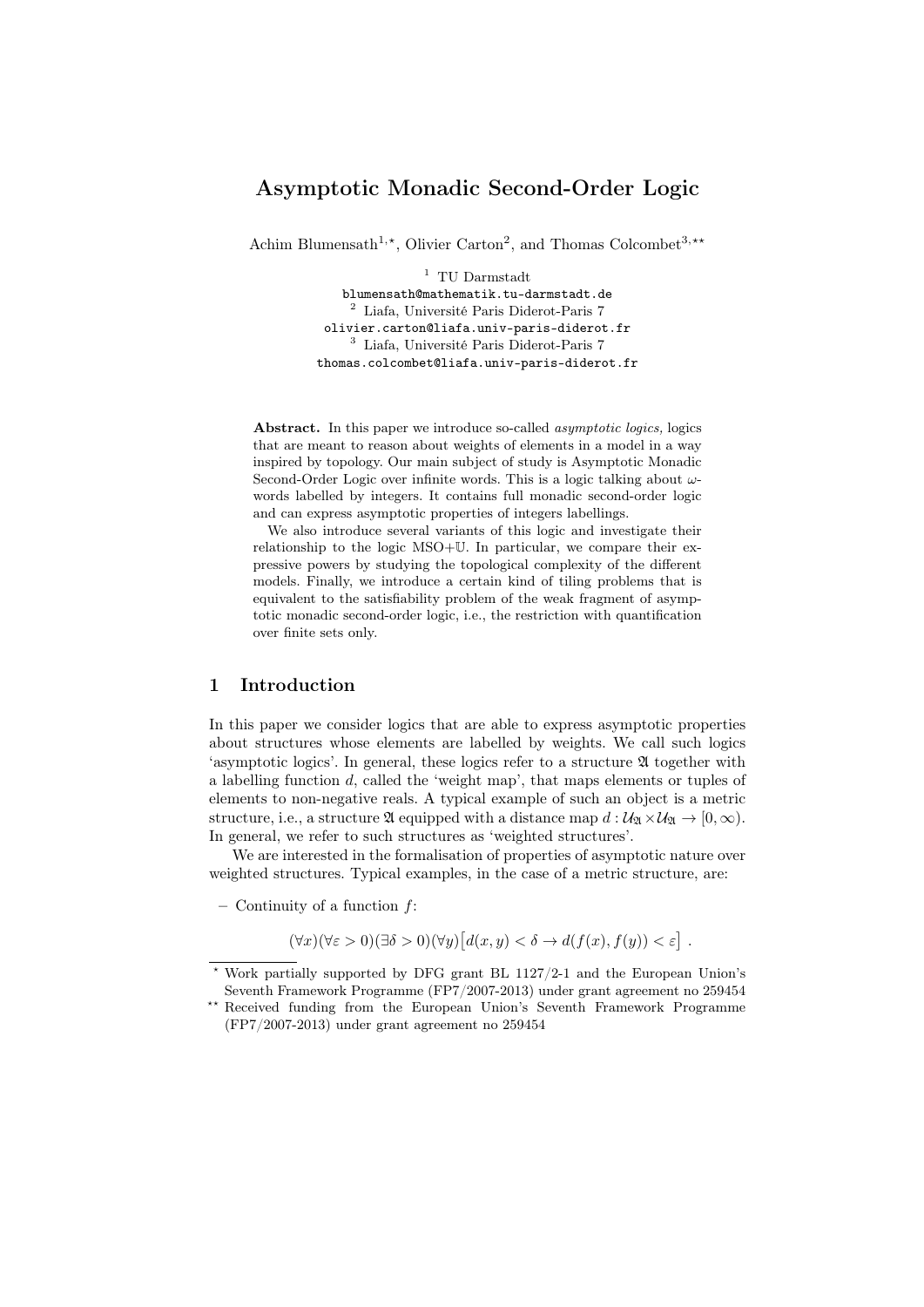– Uniform continuity of  $f$ :

$$
(\forall \varepsilon > 0)(\exists \delta > 0)(\forall x)(\forall y)[d(x, y) < \delta \rightarrow d(f(x), f(y)) < \varepsilon].
$$

– Cauchy convergence of a sequence  $(a_i)_{i\in\mathbb{N}}$ :

$$
(\forall \varepsilon > 0)(\exists k)(\forall i, j > k)[d(a_i, a_j) < \varepsilon].
$$

- Density of a set  $Y$ :  $(\forall x)(\forall \varepsilon > 0)(\exists y \in Y) [d(x, y) < \varepsilon].$ 

Inspecting the syntax of these formulae, we note the following properties. First, there are two sorts: the objects that live in the universe of the structure, such as elements, series, functions, etc...., and the objects living in  $\mathbb R$  that are used to refer to distances. The map  $d$  is the only way to relate these two sorts, and all tests in which elements of  $\mathbb R$  are involved are comparisons with variables  $\varepsilon, \delta$ . More interesting is the remark that if a variable, say  $\varepsilon$ , ranging over  $\mathbb{R}^+$  is quantified universally, it is always used as an upper bound, i.e, positively in a test of the form  $d(-) < \varepsilon$  (positively in the sense that an even number of negations separate the quantifier from its use). Dually, if it is quantified existentially, it is always used as a lower bound, i.e., positively in a test of the form  $d(-) \geq \varepsilon$ . In particular, this is the case for the test  $d(x, y) < \delta$  in the sentences expressing continuity and uniform continuity, since it occurs in the left hand-side of an implication.

This syntactic property witnessed in the above examples can be turned into a definition. An *asymptotic formula* is a formula in which it is possible to quantify over quantities  $\exists \varepsilon, \forall \delta$ , and the only way to use the map d is in tests of the form  $d(-) \geq \varepsilon$  positively below  $\exists \varepsilon$  and  $d(-) < \delta$  positively below  $\forall \delta$ .

This restriction captures the intuition that variables ranging over  $\mathbb{R}^+$  are always thought as 'tending to 0' or 'to be very small'. In other words, they are only used to state properties of a topological nature. Our objective is to understand the expressive power and the decidability status of logics to which we have added this asymptotic capability.

Link with topological logics. Of course, logics as described above are related to topological notions, and as such these logics are not very far from the topological logics as studied in the seventies and eighties. These were logics (variants of firstorder logic) in which it is possible to quantify over open sets. There are several variants. Flum and Ziegler introduced a logic in which it is possible to quantify over open sets, but it is only allowed to test the membership in these sets under a positivity assumption with respect to the quantifier [11] (in a way very similar to our case). Rabin proved, as a consequence of the decidability of the theory of the infinite binary tree that the theory of the real line  $(\mathbb{R}, \leq)$  with quantification over open sets is decidable [15]. On the other hand, Shelah and Gurevich showed that monadic formulas over Cantor space equipped with an 'is open' predicate is undecidable [12].

Our approach is slightly different. Our base object is not, as above, a topology of open sets, but a weight map  $d$ . Of course, if  $d$  is required to be a distance,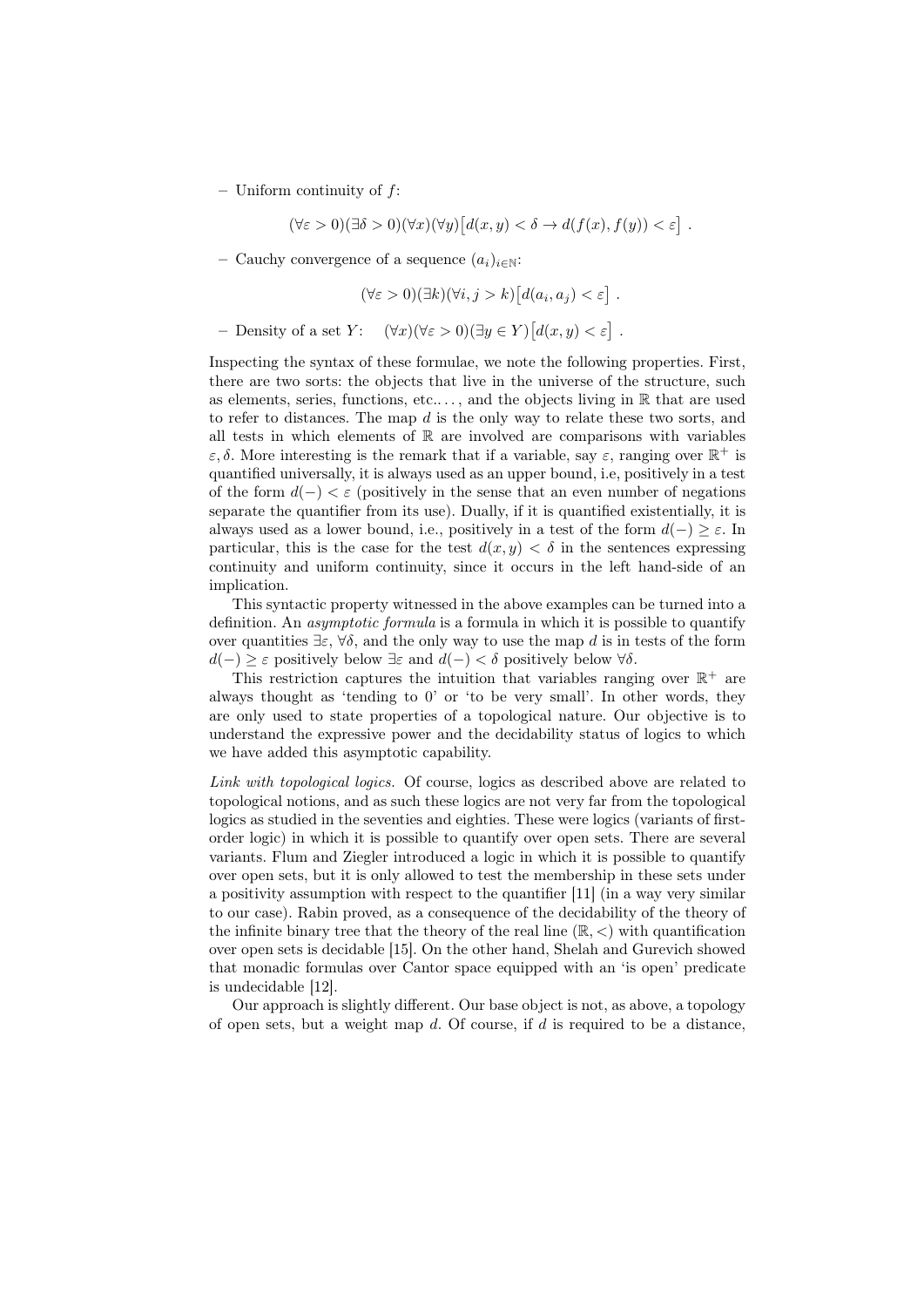it induces a topology. However, there is no such assumption in general (and d may even be non-binary). Nevertheless, we can consider the topology over the non-negative reals in which the open sets are the neighbourhoods of 0 (as well as  $\emptyset$  of course). Then the quantifiers  $\forall \varepsilon, \exists \delta, \dots$  can be replaced by quantifiers ranging over open sets, and tests of the form  $d(-) < \varepsilon$  by membership tests of  $d(-)$  in an open set. Furthermore, these tests respect the positivity assumption as defined by Flum and Ziegler. However, this relationship of our logic with those from the literature does not seem to help with solving the questions raised in the present paper.

Monadic second-order logic and asymptotic monadic second-order logic. In this paper, we consider the asymptotic variant of monadic second-order logic, though certainly this notion of asymptoticity can be combined with other formalisms. Let us recall that monadic second-order logic is the extension of first-order logic by set quantifiers. There is a long history of works dealing with the decidability of monadic second-order logic over some classes of structures, the prominent examples being the results over  $\omega$  by Büchi [7] and over the infinite binary tree by Rabin [15]. These results can be regarded as foundations for a theory of 'regular languages' of infinite words and trees. We are interested in knowing whether this logic can be 'made asymptotic' while keeping these strong decidability properties. We have good hopes that  $-$  at least some of  $-$  these results can be generalised to more general ones, in which monadic logic is extended with asymptotic capabilities.

Before continuing, let us formalise what is 'asymptotic monadic second-order logic' (AMSO for short). The first aspect is that weight maps range over the elements of the structure, and not tuples. This is a design choice, our goal being to concentrate our attention on the simplest situation. The second aspect is cosmetic: instead of considering quantities ranging over  $\mathbb{R}^+$ , we consider quantities ranging over N. Essentially, this amounts for weights to exchange  $d(-)$ with  $[1/d(-)]$  and, for quantifiers  $\exists \varepsilon, \forall \delta$  ranging over  $\mathbb{R}^+$ , to exchange them for  $\exists r, \forall s$  ranging over N. As a consequence, existentially quantified numbers are used as upper bounds, while universally quantified ones are used as lower bounds. Hence, the syntax of 'asymptotic monadic second-order logic' is the one of MSO, extended by number quantifiers  $\exists r, \forall s$  ranging over N and by predicates of the form  $d(x) < r$  and  $d(x) > s$ , where x is a first-order variable, under the assumption that there is an even number of negations between the quantifier and the use.

Let us give some examples. The structure here is  $\omega$  and  $f : \omega \to \mathbb{N}$  is a weight map. The convention is that variables  $x, y, z$  range over elements of  $\omega$ , upper case variables  $X, Y, Z$  over subsets of  $\omega$ , and  $r, s$  over N.

- $f$  is bounded: ∃s $\forall x [f(x) \leq s].$
- $f$  tends to ∞:  $\forall r \exists x (\forall y > x) [f(y) > r].$
- $-$  f takes infinitely many values infinitely many times:  $\forall r \exists s \forall x (\exists y > x)[r \leq f(y) < s].$

The subject of this paper is to analyse the expressive power of AMSO, as well as its variants, and study its decidability status.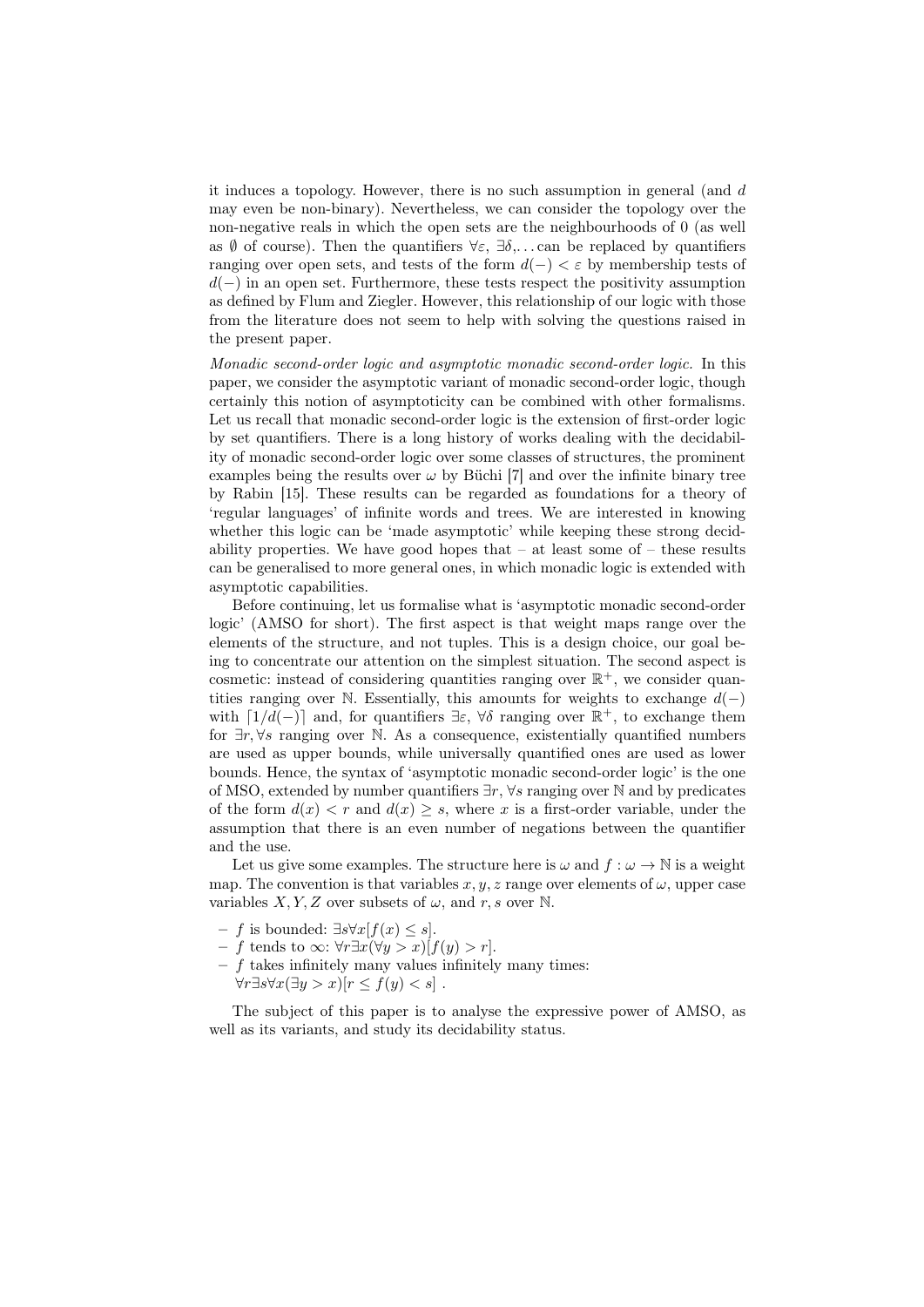Link with MSO+U. A logic closely related to AMSO is MSO+U [1, 3]. MSO+U is monadic second-order logic extended by a quantifier  $\mathbb{U}X\varphi(X)$  stating that 'there are arbitrarily large finite sets X satisfying  $\varphi(X)$ , i.e.,  $\mathbb{U} X \varphi(X)$  is equivalent to  $\forall s \exists X[|X| \geq s \land \varphi(X)]$ . Thus, MSO+U can be regarded as a fragment of an asymptotic logic, if the weight map is chosen to be 'the cardinality map' that associates to each set its size (and, say, 0 for infinite sets).

So far, the precise decidability status of MSO+U is unknown. The most expressive decidable fragment over infinite words corresponds (essentially) to Boolean combination of formulas in which the U-quantifier occurs positively [3] (in fact a bit more). On the negative side, it is known that over infinite trees MSO+U is undecidable [4] under the set-theoretic assumption  $V = L$ . This proof is inspired from the undecidability proof of MSO over the real line by Shelah [16], and it is absolutely not adaptable to infinite words as such. Hence, there is a very large gap in our knowledge of the decidability of MSO+U. The case of the weak fragment of MSO+U, i.e., where set quantifiers do only range over finite sets, has been positively settled in [5, 6] over infinite words and trees. In terms of the expressive power, this weak fragment still falls in the classes that are understood from [3].

In some sense, this paper can be seen as an attempt to better understand the logic MSO+U. This is also the subject of another branch of research: the theory of regular cost functions [8, 10, 9]. However, that approach concentrates on how to measure the cardinality of sets (the quantifier U involves such a computation), and does not give any asymptotic analysis of quantities.

Contributions of the paper. In this paper, we study AMSO and some of its variants over infinite words. These variants are: BMSO in which number quantifiers are replaced by a boundedness predicate; EAMSO which extends AMSO with quantification over weight functions; and EBMSO that combines these two modifications. We also study the weak fragment WAMSO of AMSO, and its 'number prenex' fragment  $AMSO<sup>np</sup>$ . The contributions are in several directions: expressive power, topological complexity, and decidability.

Concerning the expressive power we show that EAMSO is equivalent to EBMSO, AMSO is equivalent to BMSO, and WAMSO is equivalent to AMSO<sup>np</sup>. All other pairs of logics can be separated. However, more interestingly, we can show that as far as the decidability of satisfiability is concerned, AMSO, BMSO, EAMSO, EBMSO and MSO+U are all equivalent, and WAMSO is equivalent to AMSO<sup>np</sup>. We are hence confronted with only two levels of difficulty.

Concerning topological complexity, we perform an analysis in terms of descriptive set theory. We prove that AMSO reaches all levels of the projective hierarchy, while WAMSO reaches all finite levels of the Borel hierarchy. This separates the two classes. In particular, this shows that  $-$  as far as topological complexity is concerned – WAMSO is far simpler than AMSO, and at the same time far more complex than any variant of MSO known to be decidable (for instance the weak fragment of MSO+U remains at the third level of the Borel hierarchy).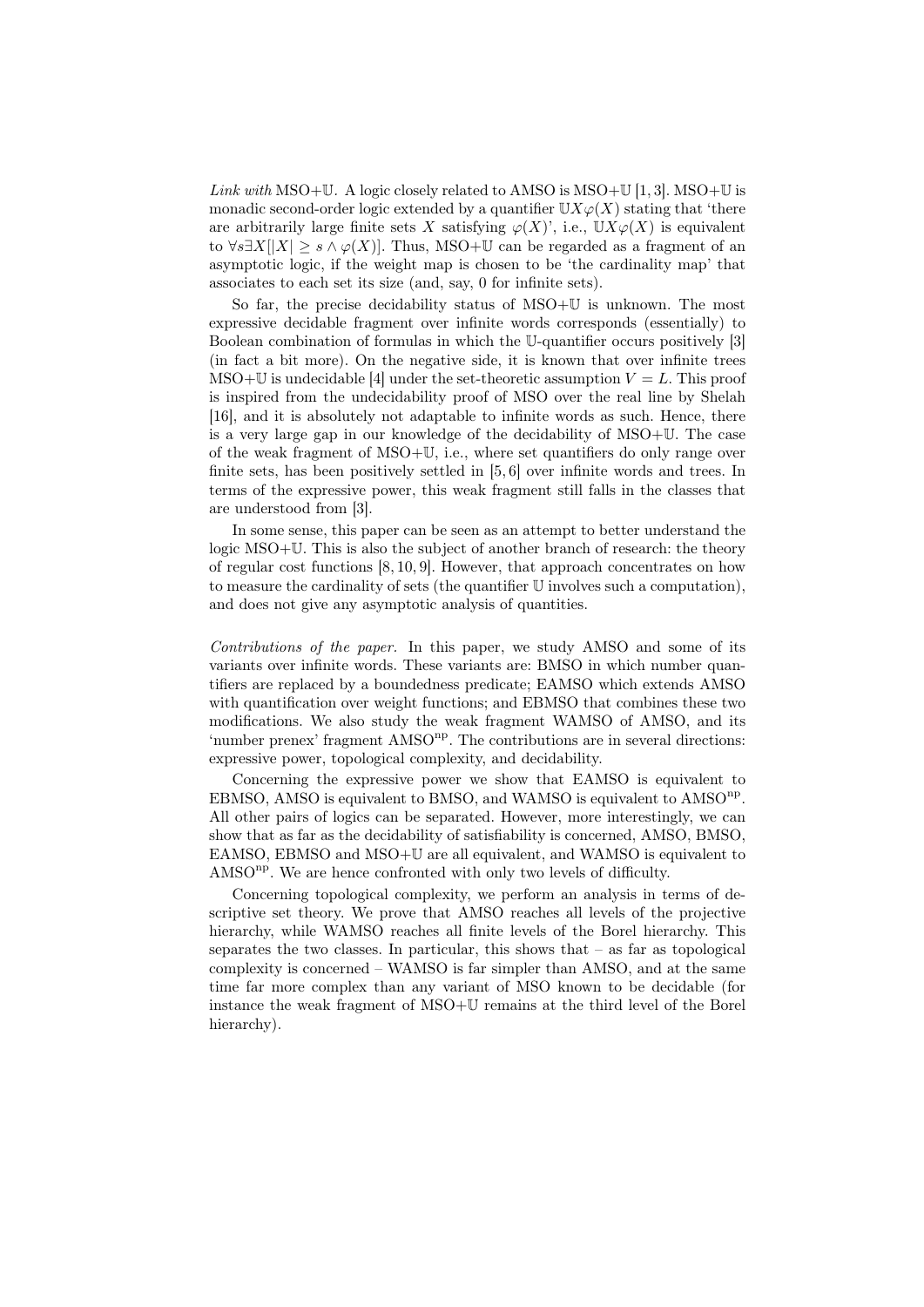On the decidability front, the case of  $MSO+U$  is notoriously open and difficult, and as explained above (in particular, it is known to be undecidable over infinite trees, though this gives no clue about the infinite word case). AMSO is not easier. In this paper, we advocate the importance of the weak fragment WAMSO as a logic of intermediate difficulty. Though we have to leave its decidability status open as well, we are able to disclose new forms of tiling problems that are equivalent to the decidability of the satisfiability of WAMSO. This provides a promising line of attack for understanding the decidability status of AMSO and MSO+U.

We believe that these numerous results perfectly describe how the asymptotic notions relate to other notions from the literature, the prominent one being MSO+U. In particular we address and answer the most important questions: expressive power, topological complexity, and – in some very preliminary form – decidability. We are finally convinced that the tiling problems that we introduce deserve to be studied on their own.

Structure of the paper. In Section 2, asymptotic monadic second-order logic is introduced as well as several fragments. Some first results are proved: the weak fragment is introduced and it is shown to be equivalent to the number prenexform of AMSO. The extended version of asymptotic monadic second-order logic (EAMSO) is introduced and its relation to MSO+U is established. Section 2.3 characterises our logics in terms of Borel complexity. In Section 3, we introduce certain tiling problems and we show their equivalence with the satisfiability problem for WAMSO.

## 2 Asymptotic monadic second-order logic and variants

In this section, we quickly recall the definition of monadic second-order logic and we introduce the new asymptotic variant AMSO (which happens to be equivalent to another formalism, called BMSO, see below). We then introduce the weak fragment WAMSO, mention some of its basic properties. We conclude with a comparison of the expressive power of these logics.

We assume that the reader is familiar with the basic notions of logic. We consider relational structures  $\mathfrak{A} = \langle U, R_1, \ldots, R_k \rangle$  with universe U and relations  $R_1, \ldots, R_k$ . A *word* (finite or infinite) over the alphabet  $\Sigma$  is regarded as a structure whose universe is the set of positions and where the relations consist of the ordering  $\leq$  of positions and unary relations a, for each  $a \in \Sigma$ , containing those positions carrying the letter a.

Monadic second-order logic (MSO) is the extension of first-order logic (FO) by set variables  $X, Y, \ldots$  ranging over sets of positions, quantifiers  $\exists X, \forall X$  over such variables, and membership tests  $x \in Y$ .

### 2.1 Weighted structures and asymptotic monadic second-order logic

The subject of this paper is *asymptotic monadic second-order logic*. This logic expresses properties of structures whose elements have a weight which is a natural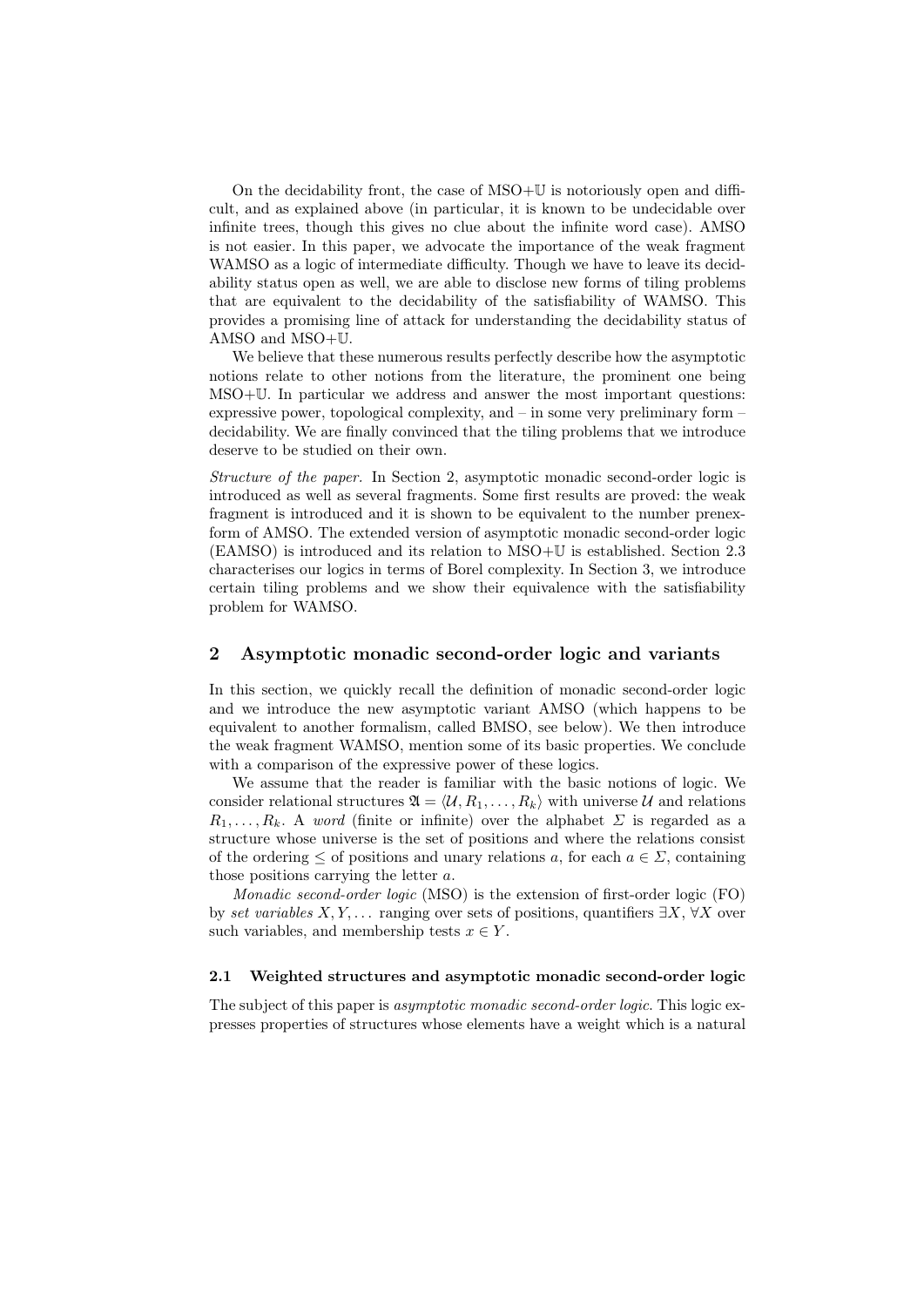number. Formally, a *weighted structure* is a pair  $\langle \mathfrak{A}, \bar{f} \rangle$  consisting of a relational structure  $\mathfrak A$  with universe  $\mathcal U$  and a tuple of functions  $f_i: \mathcal U \to \mathbb N$  called weight functions. A weighted finite word (resp. a weighted  $\omega$ -word) corresponds to the case where  $\mathfrak A$  is a finite word (resp., an  $\omega$ -word).

Asymptotic monadic second-order logic (AMSO) extends MSO with the following constructions:

- quantifiers over variables of a new type, *number variables* (written  $r, s, t, \dots$ ) that range over natural numbers, and
- atomic formulae  $f(x) \leq r$  where x is a first-order variable and r a number variable. These formulae must appear positively inside the existential quantifier binding  $r$ , *i.e.*, the predicate and the quantifier are separated by an even number of negations. As a commodity of notation, the dual predicate  $f(x) > r$  can be used positively below the universal quantifier  $\forall r$ .

Example 1. It is possible to express in AMSO that:

- the weights in a structure are bounded:  $\exists r \forall x [f(x) \leq r],$
- an ω-word has weights tending to infinity:  $\forall s \exists x (\forall y > x) [f(y) > s],$
- infinitely many weights occur infinitely often in a weighted  $\omega$ -word:  $\forall s \exists r \forall x (\exists y > x) [f(y) > s \land f(y) \le r].$

On the other hand, the formula  $\forall r \exists x [f(x) \leq r]$  is ill-formed since it does not respect the positivity constraint separating the introduction of r and its use.

There is an alternative way to define this logic, in a spirit closer to MSO+U: the logic BMSO extends MSO with *boundedness predicates* of the form  $f[X] < \infty$ where  $X$  is a set variable. Such a predicate holds if the function  $f$  restricted to the set X is bounded by some natural number. Hence  $f[X] < \infty$  can be seen as a shorthand for the AMSO formula  $\exists r(\forall x \in X)[f(x) \leq r]$ . It follows that BMSO is a fragment of AMSO. In fact, both logics are equivalent, as shown by the following theorem.

**Theorem 2.** AMSO and BMSO are effectively equivalent over all weighted structures.

Finally, let us mention an important invariance of the logic AMSO. Two functions  $f, g: \mathcal{U} \to \mathbb{N}$  are *equivalent*, noted  $f \approx g$ , if they are bounded over the same subsets of their domain (this is expressible in BMSO as  $\forall X(f[X] \leq \infty \leftrightarrow g[X] \leq \infty)$ ). We extend this equivalence to weighted structures by  $\langle \mathfrak{A}, \bar{f} \rangle \approx \langle \mathfrak{B}, \bar{g} \rangle$  if  $\mathfrak{A}$  and **B** are isomorphic, and  $f_i \approx g_i$  for all i.

**Proposition 3.**  $\approx$ -equivalent weighted structures have same AMSO-theory.

This is obviously true for the logic BMSO, and hence also for AMSO according to Theorem 2. In fact, Proposition 3 also holds for the logic EAMSO introduced in Section 4 below and, more generally, for every logic that would respect syntactic constraints similar to AMSO in the use of weights. An immediate consequence is that there is no formula defining  $f(x) = f(y)$  in AMSO or its variants. This rules out all classical arguments yielding undecidability in similar contexts of 'weighted logics'.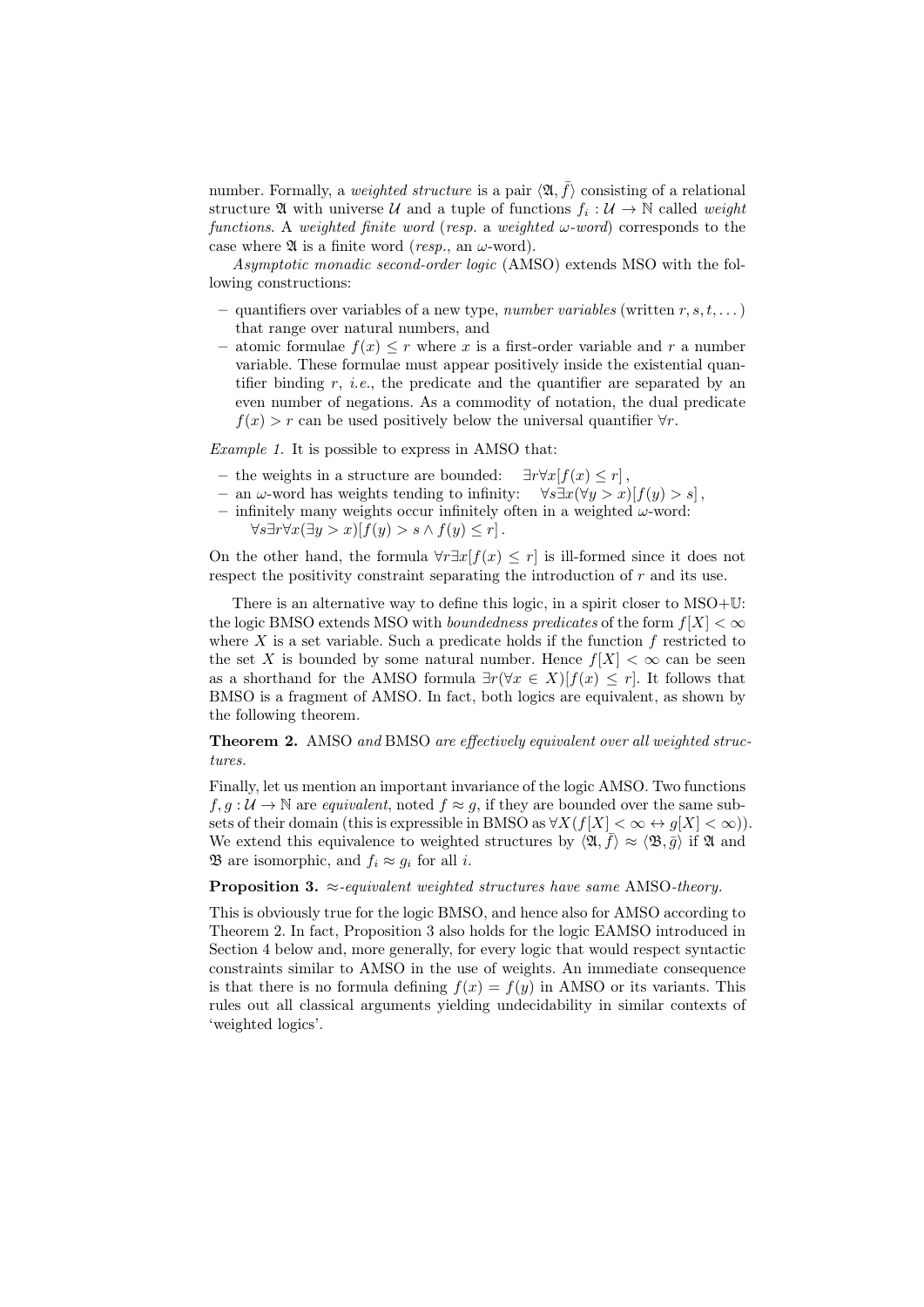#### 2.2 The weak and the number prenex fragments of AMSO

The use of quantifiers over infinite sets combined with number quantifiers induces intricate phenomena (the complexity analysis performed in Section 2.3 will make this obvious: AMSO reaches all levels of the projective hierarchy). There are two ways to avoid it. Either we allow only quantifiers over finite sets, thus obtaining WAMSO (which defines only Borel languages), or we prevent the nesting of monadic and number quantifiers by requiring all number quantifiers to be at the head of the formula, thereby obtaining the number-prenex fragment of AMSO, named  $AMSO<sup>np</sup>$ . We will see that these two logics have the same expressive power. To avoid confusion, let us immediately point out that WAMSO and WMSO+U, the weak fragment of MSO+U, are very different logics. This is due to the fact that the syntax of AMSO is not the one of MSO+U, and as a consequence assuming the sets to be finite has dramatically different effects. In particular, we will see that WAMSO inhabits all finite levels of the Borel hierarchy, while it is known that WMSO+U is confined in the third level [13].

Weak asymptotic monadic second-order logic (WAMSO) is obtained by restricting set quantification to finite sets (the syntax remains the same). We will write  $\exists^w X$  and  $\forall^w X$  when we want to emphasize that the quantifiers are weak, i.e., range over finite sets. Let us remark that, as usual, the weak logic is not strictly speaking a fragment of the full logic since, in general, AMSO is not able to express that a set is infinite. However, on models such as words,  $\omega$ -words, or even infinite trees, the property of 'being finite' is expressible, even in MSO.

It turns out that, in a certain sense, weak quantifiers commute with number quantifiers.

**Lemma 4.** There exists a WAMSO-formula  $\psi(X, r)$  such that, for every sequence  $\overline{Q}\overline{t}$  of number quantifiers, every WAMSO-formula  $\overline{Q}\overline{t} \varphi(X,\overline{t})$ , and all weighted  $\omega$ -words w,

$$
w \models \exists^w X \overline{Q} \overline{t} \varphi(X, \overline{t}) \quad \text{iff} \quad w \models \exists r \overline{Q} \overline{t} \exists^w X [\varphi(X, \overline{t}) \wedge \psi(X, r)]
$$
.

By this lemma, it follows that we can transform every WAMSO-formula into number-prenex form, i.e., into the form  $\overline{Q}t\varphi$ , where  $\overline{Q}t\overline{t}$  is a sequence of number quantifiers while  $\varphi$  does not contain such quantifiers. However, this translation adds new number variables in the formula. The fragment of AMSO-formulae in number prenex form is denoted AMSO<sup>np</sup>. For weak quantifiers, we obtain the logic WAMS $O^{np}$  in the same way.

**Theorem 5.** The logics WAMSO, AMSO<sup>np</sup> and WAMSO<sup>np</sup> effectively have the same expressive power over weighted ω-words.

### 2.3 Separation results

To separate the expressive power of the logics introduced so far, we employ topological arguments. One way to show that a logic is strictly more expressive than one of its fragments is to prove that it can define languages of a topological complexity the fragment cannot define. In our case we use the Borel hierarchy and the projective hierarchy to measure topological complexity.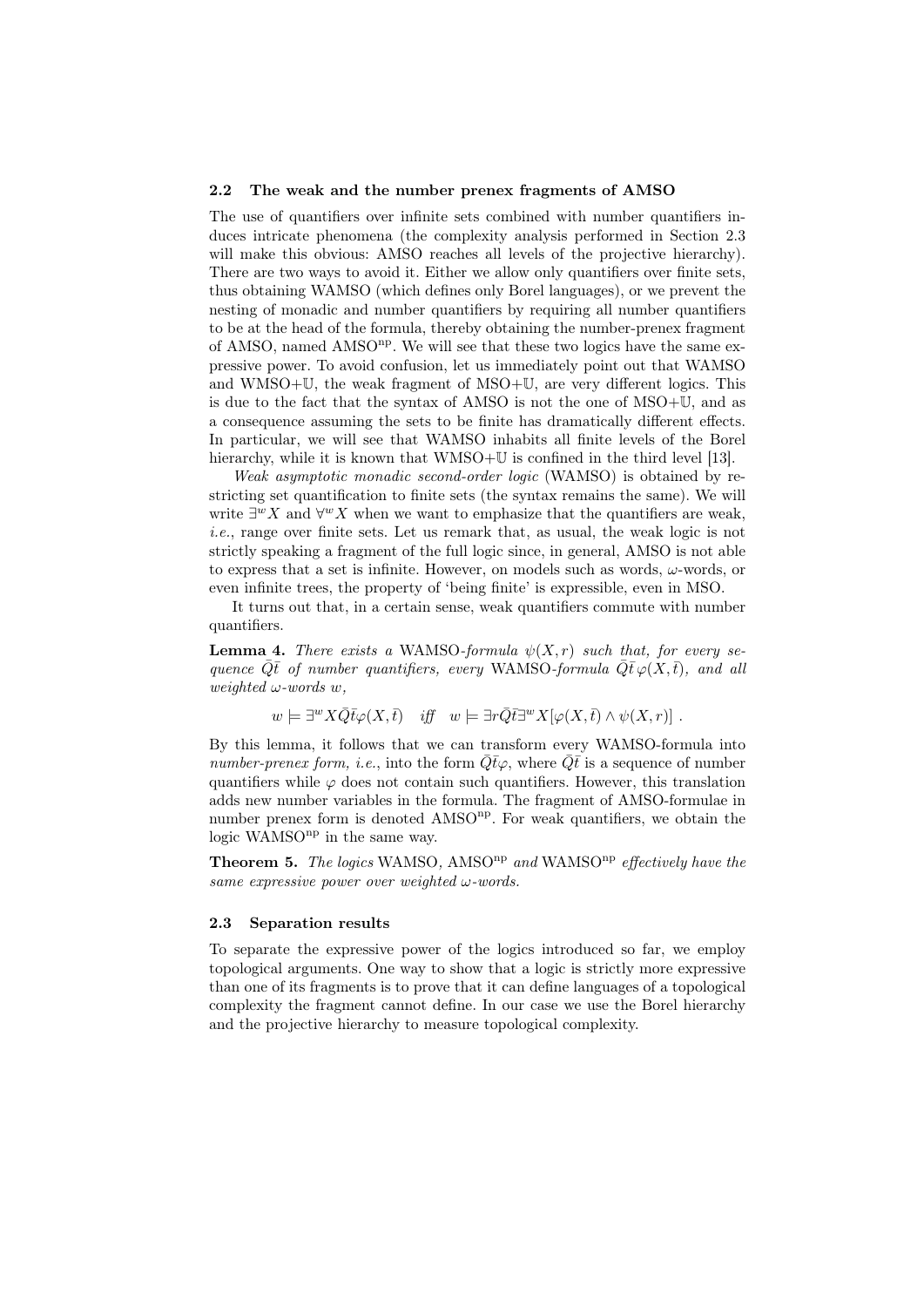Theorem 6. Languages definable in AMSO strictly inhabit all levels of the projective hierarchy, and not more. Languages definable in WAMSO strictly inhabit all finite levels of the Borel hierarchy, and not more.

This is proved using standard reduction techniques. We obtain the following picture:

$$
\overbrace{\text{MSO}\ =\ \text{WMSO}\ \subsetneq\ \overset{\text{all Borel levels of finite rank}}{\text{WAMSO}\ =\ \text{AMSO}^{\text{np}}\ \subsetneq\ \overset{\text{all projective levels}}{\text{AMSO}}\ .
$$

As an immediate consequence, we obtain the corollary that AMSO is strictly more expressive than WAMSO and AMSO<sup>np</sup>, that AMSO<sup>np</sup> is strictly more expressive than MSO, and that WAMSO is strictly more expressive than WMSO.

## 3 Weak asymptotic monadic second-order logic and tiling problems

We have introduced in the previous sections several logics with quantitative capabilities. The analysis performed shows that WAMSO (or equivalently  $AMSO<sup>np</sup>$ ) offers a good compromise in difficulty in the quest for solving advanced logics like MSO+U. Indeed, in terms of Borel complexity, it is significantly simpler than other logics like AMSO and EAMSO, and hence MSO+U. Despite its relative simplicity, this logic is, still in terms of Borel complexity, significantly more complex than any other extensions of WMSO known to be decidable over infinite words, e.g., WMSO+ $\mathbb{U}^4$  and WMSO+ $\mathbb{R}^5$  [2,5]. Both of these logics can define Boolean combinations of languages at the third level of the Borel hierarchy.

In this section, we develop techniques for attacking the satisfiability problem of WAMSO over weighted  $\omega$ -words, though we are not able to solve this problem itself. Our contribution in this direction is to reduce the satisfiability problem of WAMSO to a natural kind of tiling problem, new to our knowledge, the decidability of which is unknown, even in the simplest cases. As a teaser, let us show the simplest form of such tiling problems:

**Open problem 7** Given two regular languages K and L over an alphabet  $\Sigma$ where K is closed under letter removal, can we decide whether, for every n, there exists a  $\Sigma$ -labelled picture of height n such that all rows belong to L and all columns to K?

Note that this problem would clearly be undecidable if  $K$  was not required to be sub-word closed. In the remainder of the section, we first introduce these problems in a more general setting (a multidimensional version of it), and give the essential ideas explaining why the decidability of satisfiability for WAMSO reduces to such tiling problems.

 $\frac{4}{4}$  The weak fragment of MSO+U, where set quantifiers range over finite sets.

<sup>5</sup> An extension of WMSO with an unusual recurrence operator. Adding this operator to MSO yields a logic equivalent to MSO+U.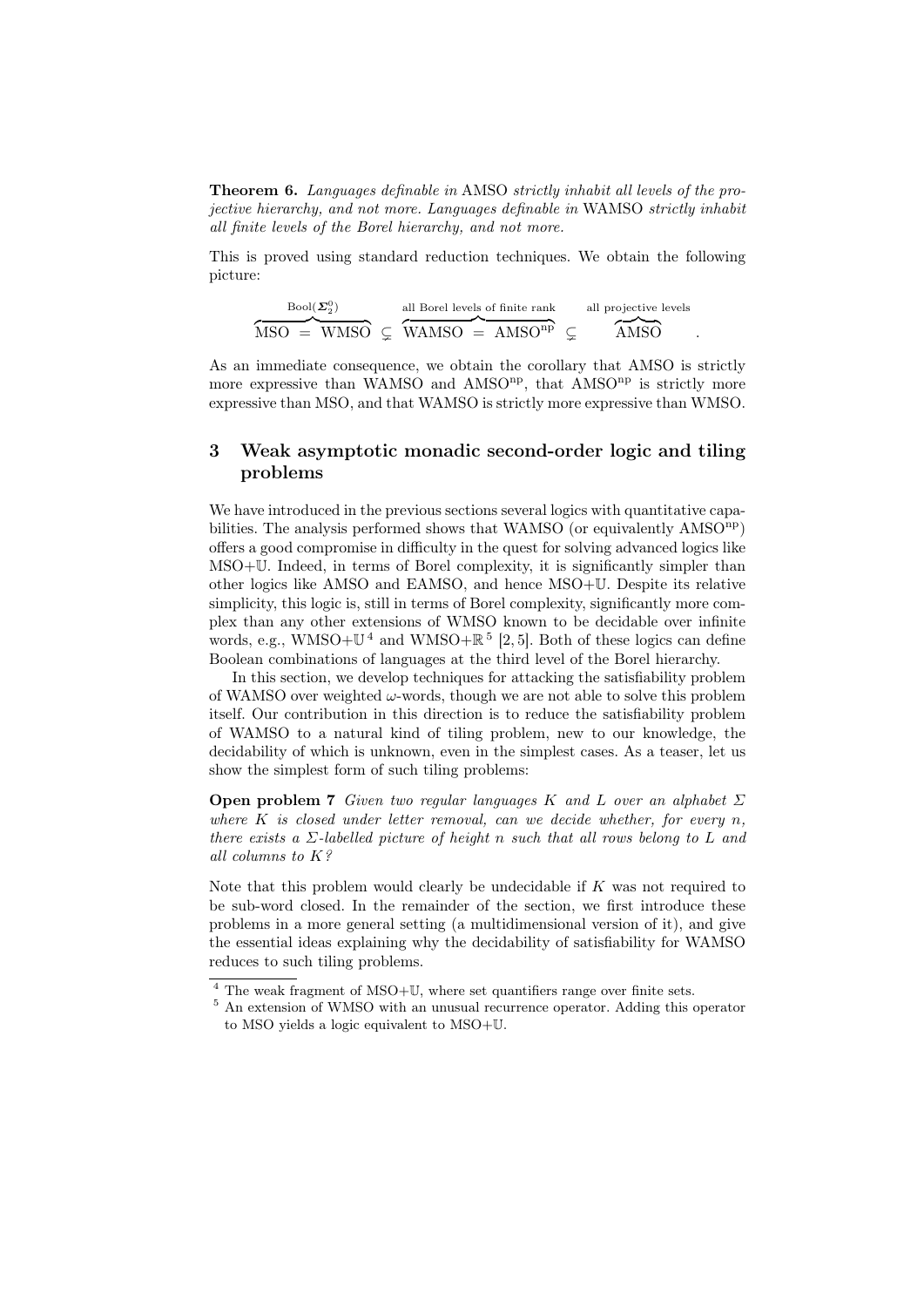#### 3.1 Lossy tiling problems

A picture  $p : [h] \times [w] \rightarrow \Sigma$  is a rectangle labelled by a (fixed) finite alphabet  $\Sigma$ , where  $h \in \mathbb{N}$  is the *height* and  $w \in \mathbb{N}$  the *width* of the picture. For  $0 \leq i \leq w$ , the *i*th *column* of the picture is the word  $p(0, i)p(1, i) \dots p(h - 1, i)$ . A band of height  $m$  in a picture is obtained by erasing all but  $m$ -many rows from a picture. We regard bands of height m as words over the alphabet  $\Sigma^m$ . Formally, for  $0 \leq j_1 < j_2 < \cdots < j_m < h$ , the band for rows  $j_1, \ldots, j_m$  is the word  $(p(j_1, 0), \ldots, p(j_m, 0)) \ldots (p(j_1, w-1), \ldots, p(j_m, w-1))$ . Our tiling problems have the following form. Fix an alphabet  $\Sigma$  and a dimension  $m \in \mathbb{N}$ .

**Input:** A column language  $K \subseteq A^*$  and a row language  $L \subseteq (A^m)^*$ , both regular. Question: Does there exist, for all  $h \in \mathbb{N}$ , a picture p of height h such that

- all columns in  $p$  belong to  $K$ ,
- all bands of height m in p belong to  $L$ ?

Such a picture is called a *solution* of the *tiling system*  $(K, L)$ .

Of course, in general such problems are undecidable, even in dimension  $m =$ 1. Consequently, we consider two special cases of tiling systems: monotone and lossy ones. A tiling system  $(K, L)$  is lossy if K is closed under sub-words: for all words u, v and all letters a, uav  $\in K$  implies  $uv \in K$ . A tiling system  $(K, L)$  is monotone if there exists a partial order  $\leq$  on the alphabet  $\Sigma$  (which we extend component-wise, i.e., letter-by-letter, to  $\Sigma^*$  and to  $(\Sigma^m)^*$ ) such that  $u \leq v$  and  $u \in L$  implies  $v \in L$ , and  $uabv \in K$  implies  $ucv \in K$ , for some c with  $c \ge a$ and  $c > b$ . Consequently, if we have a solution p of a lossy tiling system, we can obtain new solutions (of smaller height) by *removing* arbitrarily many rows of  $p$ . For a monotone tiling system, we obtain a new solution by *merging* two rows.

Example 8. (a) Consider the one-dimensional lossy tiling problem defined by  $L = a^*ba^*$  and  $K = a^*b^2a^*$ . There are solutions of every height n: take a picture that has label  $a$  everywhere but for one  $b$  in each row, and at most one  $b$  per column (see Figure 1(a)). The width of such a solution is at least n.

| $a\; b\; a\; a\; a\; a\; a$       | $\boldsymbol{b}$ c c c c c   | d b a c b a a c                 | a 1 1 1 1 1 1 1 |
|-----------------------------------|------------------------------|---------------------------------|-----------------|
| $\boldsymbol{b}$ a a a a a        | $a \ b \ c \ c \ c \ c \ c$  | $c a\;b\;a d a\;b\;a c$         | b111a111        |
| $a \, a \, b \, a \, a \, a \, a$ | $a \, a \, b \, c \, c \, c$ | $c a \, a \, b c a \, a \, b d$ | b a 1 b 1 a 1   |
| $a\ a\ a\ a\ a\ b$                | $a\ a\ a\ b\ c\ c$           |                                 | b a b a b a b a |
| $a\ a\ a\ b\ a\ a$                | $a\ a\ a\ a\ a\ b$           |                                 |                 |
| (a)                               | (b)                          | (c)                             | (d)             |

Fig. 1. Some solutions to tiling problems

(b) A similar example uses the languages  $L = a^*bc^*$  and  $K = a^*b^2c^*$ . Again, there exist solutions for all heights n, and the corresponding width is at least n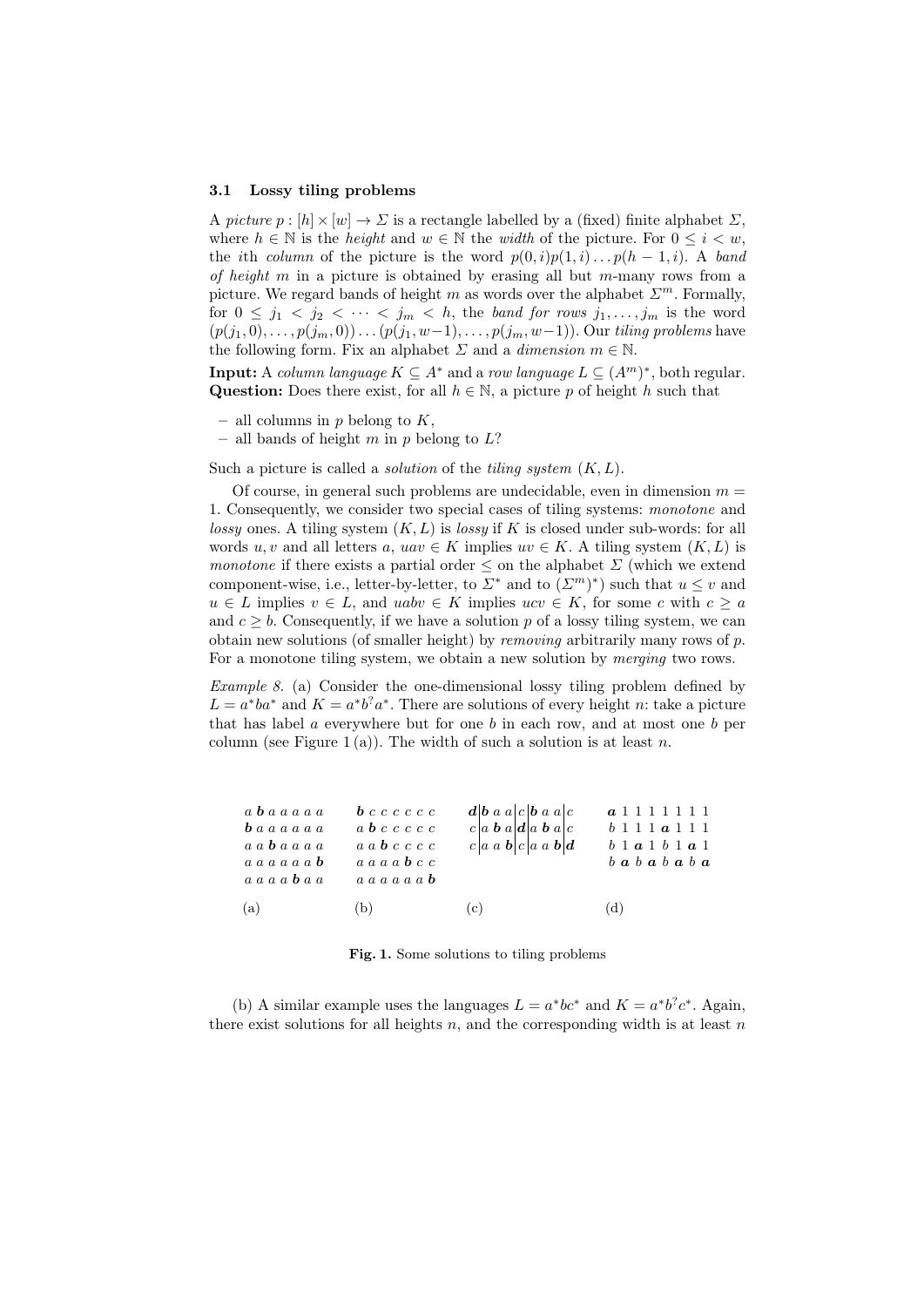too. However, the solution is more constrained since it involves occurrences of b letters to describe some sort of diagonal in the solution (see Figure 1 (b)).

(c) More complex is the system with  $L = (ca^*ba^*)^*d(a^*ba^*c)^*$  and  $K =$  $a^*b^2a^*+c^*d^2c^*$ . There are also solutions of all heights, but this time, the minimal width for a solution is quadratic in its height (see Figure  $1(c)$ ).

(d) Our final example is due to Paweł Parys. It consists of  $L = a1^* + (b1^* a1^*)^+$ and  $K = b^* a^2 1^*$ . All solutions of this system have exponential length (see Figure  $1(d)$ ).

Theorem 9. The satisfiability problem for WAMSO and the monotone tiling problem are equivalent. Both reduce to the lossy tiling problem.

Conjecture 10. Monotone tiling problems and lossy ones are decidable.

This is the main open problem raised in this paper, even in dimension one. In the remainder, we will sketch some ideas on how to reduce the satisfiability of WAMSO to lossy tiling problems.

#### 3.2 From  $\omega$ -words to finite words

Using Ramsey arguments in the spirit of Büchi's seminal proof [7], we can reduce WAMSO over  $\omega$ -words to the following question concerning sequences of finite words. Consider a formula  $\overline{Q}t\varphi(\overline{t})$  in AMSO<sup>np</sup> and a sequence  $\overline{u} = u_1, u_2, \dots$  of weighted finite words. We say that  $\bar{u}$  ( $\bar{Q}\bar{t}$ )-ultimately satisfies  $\varphi(\bar{t})$  if

 $\overline{Q}t[u_i \models \varphi(\overline{t})$  for all but finitely many  $i]$ .

The limit satisfiability problem for AMSO<sup>np</sup> is to decide, given a formula  $\overline{Q}t\varphi(\overline{t})$ , whether  $\varphi(\bar{t})$  is  $(\bar{Q}\bar{t})$ -ultimately satisfied by some sequence  $\bar{u}$ .

**Lemma 11.** The satisfiability problem for  $AMSO<sup>np</sup>$  and the limit satisfiability problem for  $AMSO^{np}$  can be reduced one to the other. Furthermore, the prefix of number quantifiers is preserved by these reductions.

Of course, the interesting reduction is from satisfiability of  $AMSO<sup>np</sup>$  on infinite words to limit satisfiability. We follow here an approach similar to Büchi's technique or, more precisely, its compositional variant developed by Shelah [16]. It amounts to use Ramsey's Theorem for chopping  $\omega$ -words into infinitely many pieces that have the same theory. However, in this weighted situation, this kind of argument requires significantly more care.

A typical example would be to solve the satisfiability of the AMSO<sup>np</sup>-formula  $\varphi := \forall s \exists r \forall x (\exists y > x)[s < f(y) \leq r]$  stating that there are infinitely many values that occur infinitely often (Example 1). It reduces to solving the limit satisfiability of the formula  $\psi := \forall s \exists r \exists y [s \leq f(y) \leq r]$ . A limit model for this formula would be the sequence (in which we omit the letters and only mention the weights)  $\bar{u} = 0.01, 012, 0123, \ldots$  Indeed, for all s, fixing  $r = s + 1$ , the formula  $\exists y[s < f(y) \leq r]$  holds for almost all  $u_i$ . If we concatenate this sequence of words, we obtain the weighted  $\omega$ -word 0010120123... which satisfies  $\varphi$ . Conversely,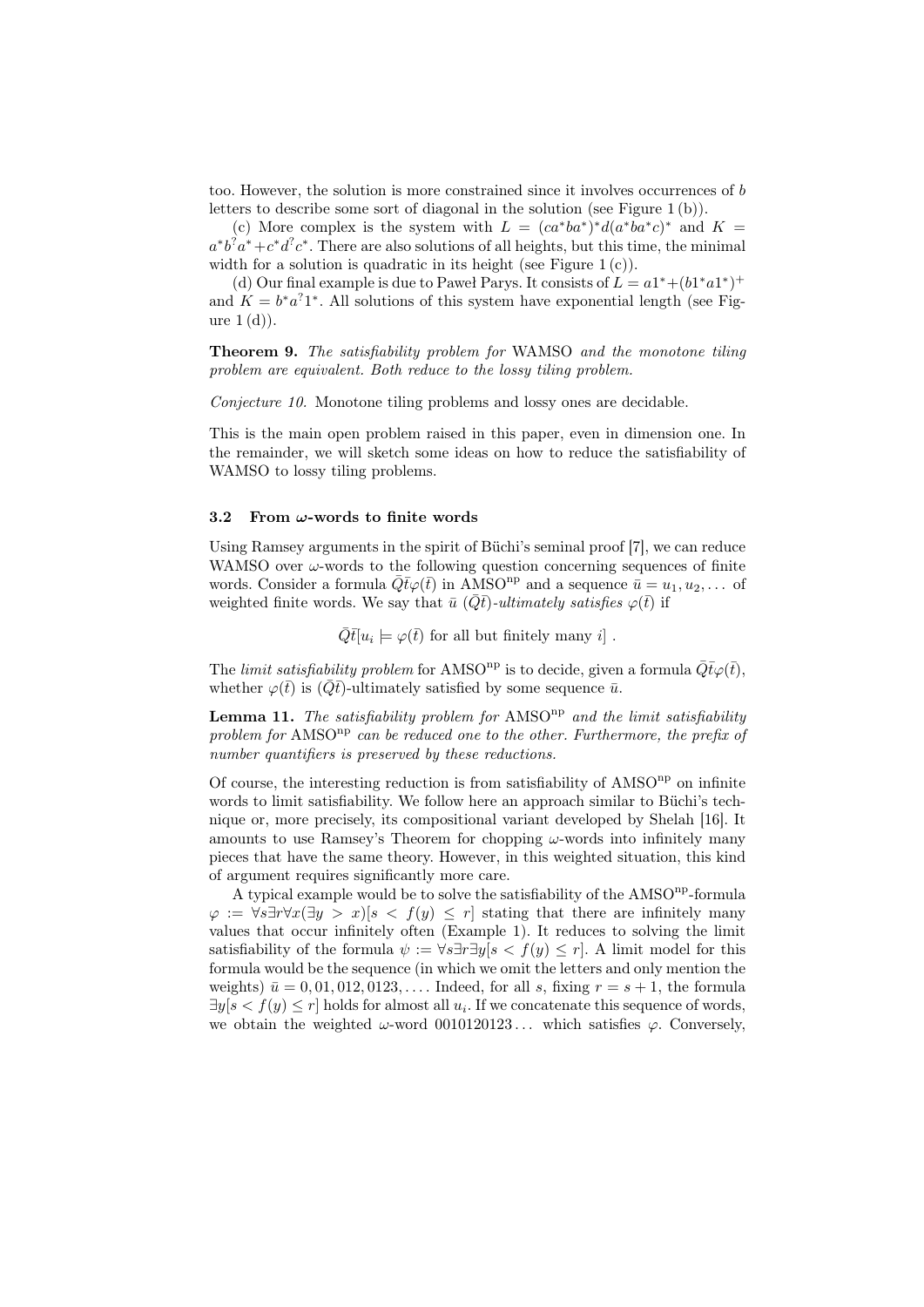every  $\omega$ -word satisfying  $\varphi$  can be chopped into an infinite sequence of finite weighted words that satisfy  $\psi$  in the limit. In fact, this last reduction is more complex since it requires us to take care of the values contained in the finite prefixes. This is just an example, since in general the reduction is 'one-to-many' and involves regular properties of the finite prefixes.

## 4 Extended asymptotic monadic logic

In this section we prove that the decidability problem for AMSO over  $\omega$ -words is equivalent to the corresponding problem for MSO+U. To do so we introduce an extension of AMSO called *extended asymptotic monadic second-order logic* (EAMSO). This logic extends AMSO by quantifiers over weight functions. Inside a quantifier  $\exists f$  we can use the function f in the usual constructions of AMSO. Note that variables for weight functions are not subject to any positivity constraint. Only number variables do have to satisfy such constraints.

Example 12. Let  $L_S$  be the language of  $\omega$ -words over the alphabet  $\{a, b, c\}$  such that, either there are finitely many occurrences of the letter  $b$ , or the number of  $a$ appearing between consecutive b tends to infinity. Consider the EAMSO-formula

$$
\psi := \exists f \forall r \exists s \exists w \forall x \forall z \big[ (w < x < z \land b(x) \land b(z)) \rightarrow
$$
\n
$$
\exists y (x < y < z \land a(y) \land r < f(y) \le s ) \big] .
$$

This formula defines  $L_S$  as follows. It guesses a weight function  $f$  and expresses that, for every number  $r$ , there exists a number  $s$  such that, ultimately, every two b-labeled positions  $x < z$  are separated by an a-labeled position y with weight in  $(r, s]$ . It is easy to see that, if the number of a in an  $\omega$ -word separating consecutive  $b$  tends to infinity, the weight function  $f$  defined by

 $f(x) =$  $\sqrt{ }$  $\int$  $\overline{\mathcal{L}}$ 0 if the letter at  $x$  is not  $a$ r if x is the r-th occurrence of the letter a after the last occurrence of the letter b or the beginning of the word

witnesses that the  $\omega$ -word is a model of  $\psi$ . One can show that the converse also holds, *i.e.*, an  $\omega$ -word satisfies  $\psi$  if and only if the number of a occurring between b tends to infinity (or there are finitely many occurrences of  $b$ ).

The interesting point concerning EAMSO is that we can prove that, as far as satisfiability over infinite words is concerned, this logic is essentially equivalent to both AMSO and MSO+U. Let us recall that MSO+U is the extension of MSO with a new quantifier  $\mathbb{U} X \varphi$  which signifies that 'there exists sets of arbitrarily large finite size such that  $\varphi$  holds'. For instance, it is straightforward to define the above language  $L_S$  in MSO+U.

Theorem 13. (a) For every MSO+U-sentence, we can compute an EAMSOsentence equivalent to it over  $\omega$ -words. Conversely, for every EAMSO-sentence,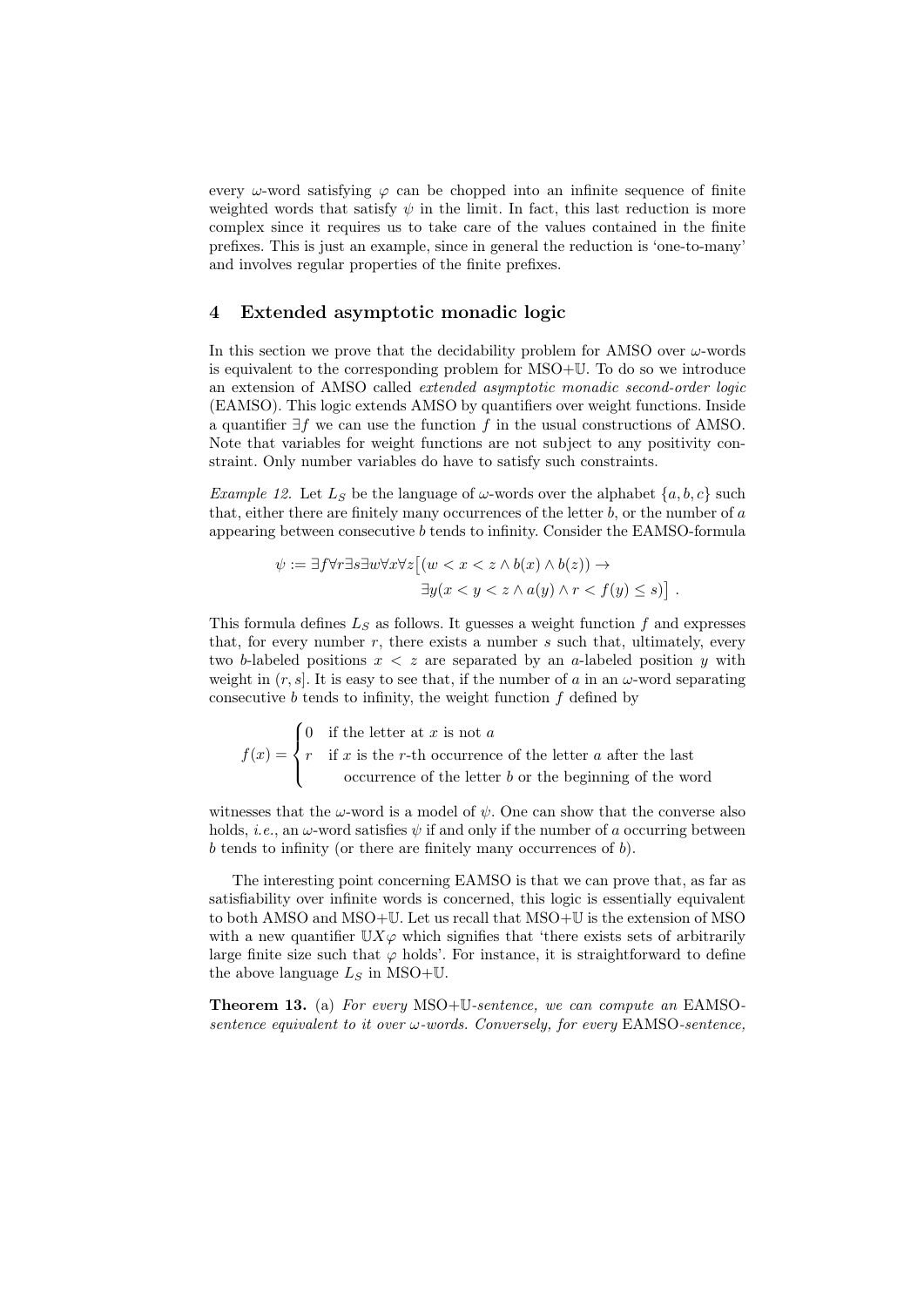there effectively exists an  $MSO+U$ -sentence such that the former is satisfiable over  $\omega$ -words if, and only if, the latter is.

(b) For every EAMSO-sentence, we can compute an AMSO-sentence such that the former is satisfiable over  $\omega$ -words if, and only if, the latter is.

To compare the expressive power of EAMSO and AMSO, we again employ topological arguments. It is easy to show that, over  $\omega$ -words without weights, AMSO collapses to MSO and, therefore, defines only Borel sets. However, according to Theorem 13, EAMSO is at least as expressive as MSO+U which reaches all levels of the projective hierarchy [13], even over non-weighted  $\omega$ -words. Consequently, EAMSO is strictly more expressive than AMSO.

## References

- 1. M. Bojańczyk. The finite graph problem for two-way alternating automata. Theoret. Comput. Sci., 298(3):511–528, 2003.
- 2. M. Bojańczyk. Weak MSO with the unbounding quantifier. In STACS, volume 3 of LIPIcs, pages 159–170, 2009.
- 3. M. Bojańczyk and T. Colcombet. Bounds in  $\omega$ -regularity. In *LICS 06*, pages 285–296, 2006.
- 4. M. Bojańczyk, T. Gogacz, H. Michalewski, and M. Skrzypczak. On the decidability of mso+u on infinite trees. Personal communication.
- 5. M. Bojańczyk and S. Toruńczyk. Deterministic automata and extensions of weak mso. In FSTTCS, pages 73–84, 2009.
- 6. M. Bojańczyk and S. Toruńczyk. Weak MSO+U over infinite trees. In STACS, 2012.
- 7. J. R. Büchi. On a decision method in restricted second order arithmetic. In Proceedings of the International Congress on Logic, Methodology and Philosophy of Science, pages 1–11. Stanford Univ. Press, 1962.
- 8. T. Colcombet. The theory of stabilisation monoids and regular cost functions. In Automata, languages and programming. Part II, volume 5556 of LNCS, pages 139–150. Springer, 2009.
- 9. T. Colcombet. Regular cost functions, part I: logic and algebra over words. Logical Methods in Computer Science, page 47, 2013.
- 10. T. Colcombet and C. Löding. Regular cost functions over finite trees. In LICS, pages 70–79, 2010.
- 11. J. Flum and M. Ziegler. Topological Model Theory, volume 769. Springer, 1980.
- 12. Y. Gurevich and S. Shelah. Rabin's uniformization problem. J. Symb. Log., 48(4):1105–1119, 1983.
- 13. S. Hummel and M. Skrzypczak. The topological complexity of mso+u and related automata models. Fundam. Inform., 119(1):87–111, 2012.
- 14. A. S. Kechris. Classical descriptive set theory. Graduate texts in mathematics 156. Springer, 1994.
- 15. M. O. Rabin. Decidability of second-order theories and automata on infinite trees. Trans. Amer. Math. soc., 141:1–35, 1969.
- 16. S. Shelah. The monadic theory of order. Annals of Math., 102:379–419, 1975.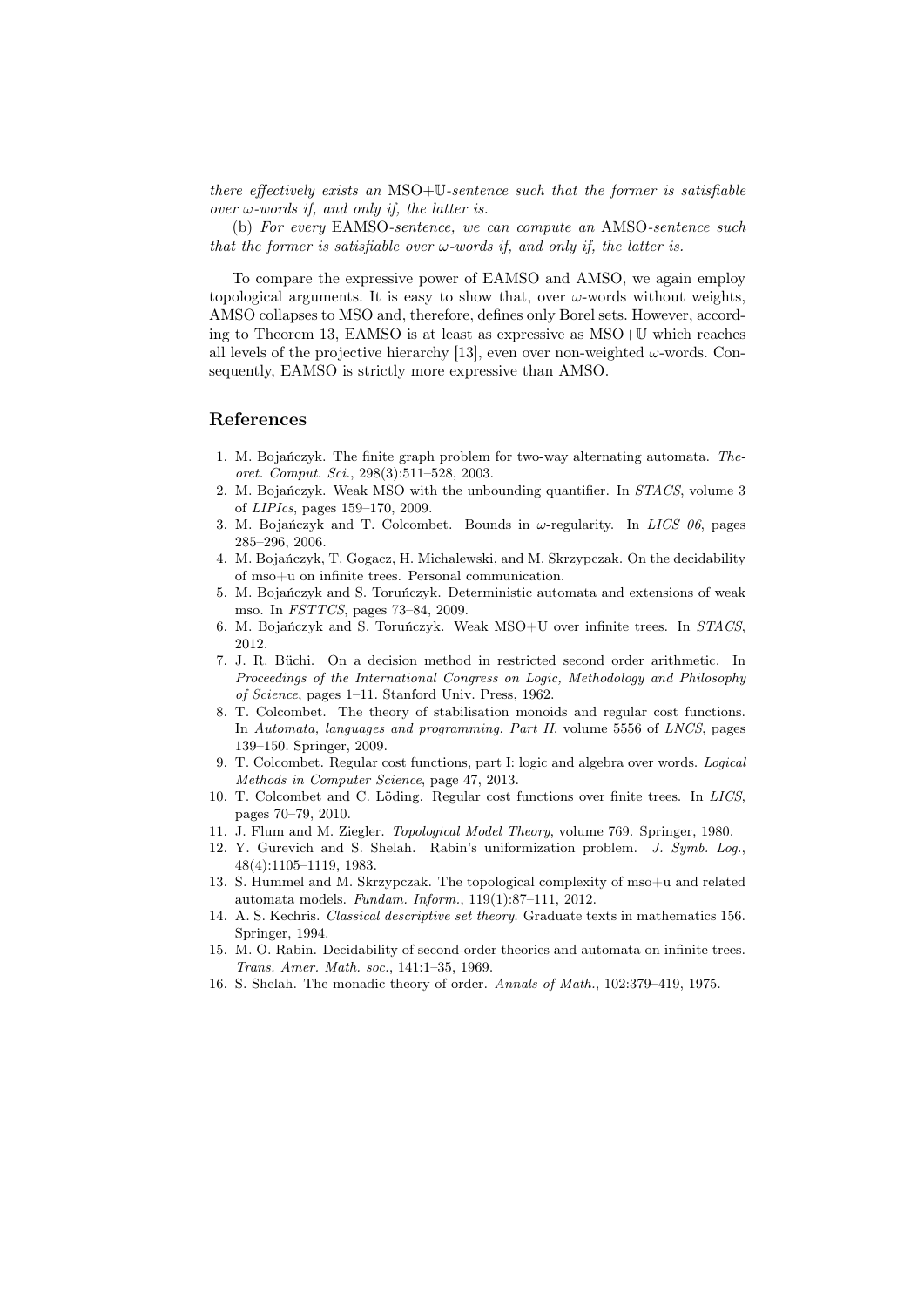## Appendices

In the remainder of this document we present the proofs that had to be omitted from the main part due to space considerations. These appendices follow the structure of the main part of the paper. Appendix A presents the proofs missing from Section 2, Appendix B the ones missing from Section 2.3, and Appendix C the ones missing from Section 3.

## A Logics

We successively provide complementary proofs for AMSO in Section A.1, for WAMSO and AMSO<sup>np</sup> in Section A.2, and for EAMSO in Section A.3.

#### A.1 Some more on AMSO

The positivity assumption on the use of number variables results in the fact that whenever some number r makes a formula  $\exists r \varphi$  true, then all larger values would also make the formula true. A consequence of this is that some syntactic transformations are valid in formulae, that are not allowed for general logics.

Proposition 14. In AMSO the following equivalences hold:

| $\exists r \exists s \varphi(r,s) \equiv \exists r \varphi(r,r),$ | $(\exists r \varphi) \wedge (\exists r \psi) \equiv \exists r (\varphi \wedge \psi),$ |  |
|-------------------------------------------------------------------|---------------------------------------------------------------------------------------|--|
| $\forall r \forall s \varphi(r,s) \equiv \forall r \varphi(r,r),$ | $(\forall r \varphi) \vee (\forall r \psi) \equiv \forall r (\varphi \vee \psi).$     |  |

Proof. In the first equivalence, the right to left implication always holds. For the converse, just note that, if values for r and s are chosen such that  $\varphi$  holds, the formula would still be true if we would choose  $max(r, s)$  as value of both r and s, by the above remark. Hence, there exists a value of r (namely  $\max(r, s)$ ) such that  $\varphi(r,r)$  holds.

The second equivalence follows from the first one since  $\exists r\varphi(r) \wedge \exists s\psi(s)$  is equivalent to  $\exists r \exists s (\varphi(r) \land \psi(s))$  (this is true in any logic). The two remaining equivalences follow by duality.  $\Box$ 

We next prove Theorem 2 stating that AMSO and BMSO are equivalent.

**Lemma 15.** (a) For every BMSO-formula  $\varphi(\bar{X})$ , there is an AMSO-formula  $\varphi^*(\bar{X})$  such that

$$
\mathfrak{A} \models \varphi(\bar{P}) \quad \text{iff} \quad \mathfrak{A} \models \varphi^*(\bar{P}),
$$

for all weighted structures  $\mathfrak A$  and sets  $\bar P$ .

(b) For every AMSO-formula  $\varphi(\bar{X})$  without free number variables, there is a BMSO-formula  $\varphi^*(\bar{X})$  such that

$$
\mathfrak{A} \models \varphi(\bar{P}) \quad \text{iff} \quad \mathfrak{A} \models \varphi^*(\bar{P}),
$$

for all weighted structures  $\mathfrak A$  and sets  $\bar P$ .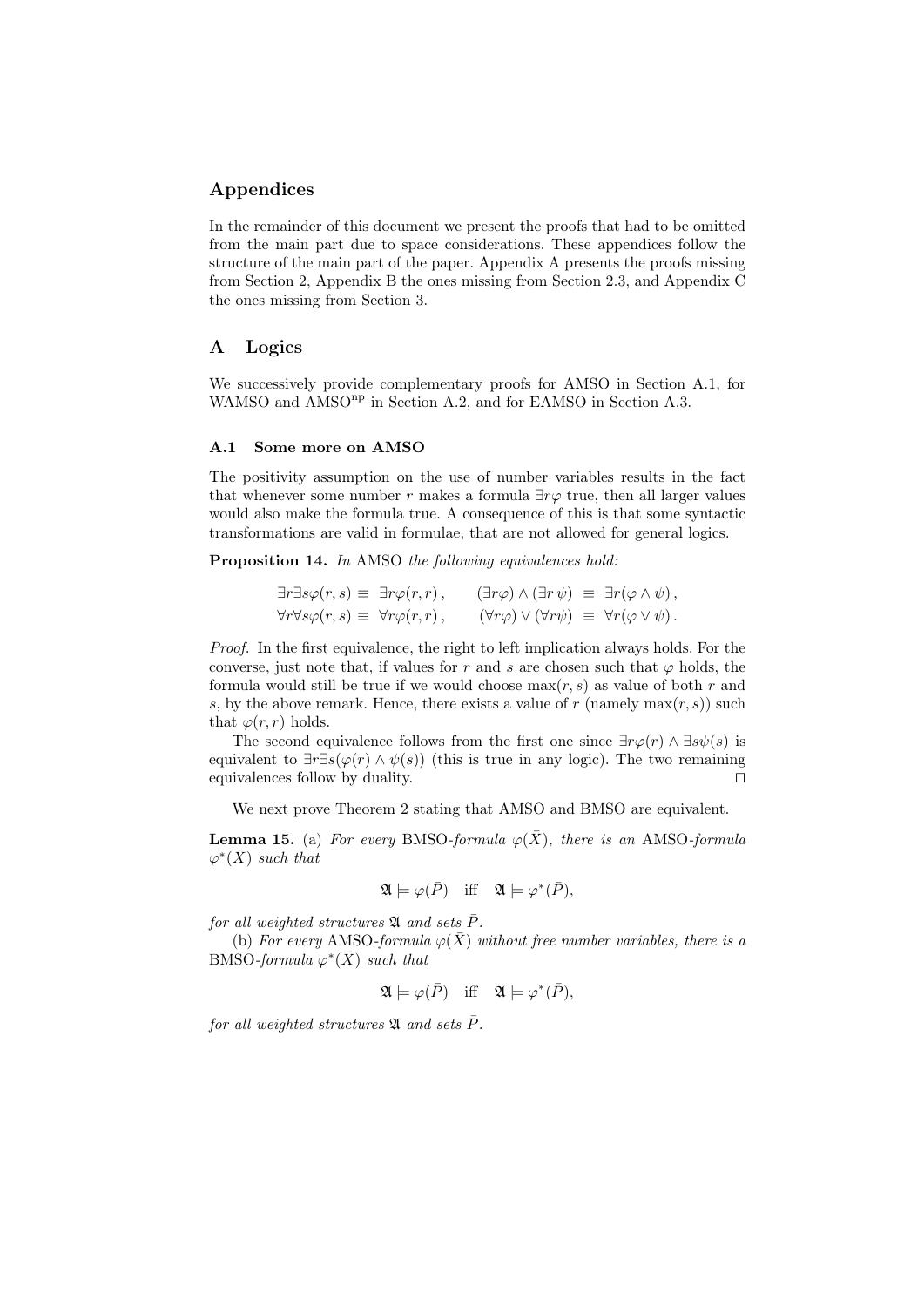*Proof.* (a) We obtain  $\varphi^*$  from  $\varphi$  by replacing every atom of the form  $f[X] < \infty$ by the AMSO-formula

$$
\exists r(f[X] \leq r).
$$

(b) Intuitively, instead of quantifying over a number  $r$ , we quantify over sets of the form

$$
Z := \{ a \mid f(a) \le r \}.
$$

Formally, the translation is as follows. For every number variable  $r$  and every weight function f, we fix a set variable  $Z_{f,r}$ . Let  $f_0, \ldots, f_l$  be an enumeration of all weight functions.

$$
(X \subseteq Y)^* := X \subseteq Y, \qquad (\psi \wedge \vartheta)^* := \psi^* \wedge \vartheta^*,
$$
  
\n
$$
(X \cap Y = \varnothing)^* := X \cap Y = \varnothing, \qquad (\psi \vee \vartheta)^* := \psi^* \vee \vartheta^*,
$$
  
\n
$$
(R\overline{X})^* := R\overline{X}, \qquad (\neg\psi)^* := \neg\psi^*,
$$
  
\n
$$
(f[X] \le r)^* := X \subseteq Z_{f,r}, \qquad (\exists X \psi)^* := \exists X \psi^*,
$$
  
\n
$$
(f[X] > s)^* := X \cap Z_{f,r} = \varnothing, \qquad (\forall X \psi)^* := \forall X \psi^*,
$$
  
\n
$$
(\exists r\psi)^* := \exists Z_{f_0,r} \cdots \exists Z_{f_l,r} \Big[\bigwedge_{i \le l} f_i[Z_{f_i,r}] < \infty \wedge \psi^*\Big],
$$
  
\n
$$
(\forall s\psi)^* := \forall Z_{f_0,r} \cdots \forall Z_{f_l,r} \Big[\bigwedge_{i \le l} f_i[Z_{f_i,r}] < \infty \rightarrow \psi^*\Big].
$$

## A.2 The logic WAMSO

We need to prove Lemma 4, and then complete the proof of Theorem 5. The following operation on formulae provides a translation from AMSO to MSO.

**Definition 16.** Let  $\bar{r}, \bar{s}, \bar{t}$  be tuples of number variables and let  $\varphi(\bar{r}, \bar{s})$  be an AMSO-formula. We denote by  $\varphi\downarrow_{\bar{t}}$  the formula obtained from  $\varphi$  by substituting

- the formula **true** for every atom of the form  $f[X] ≤ r_i$  with  $r_i ∈ \overline{t}$ , and
- the formula false for every atom of the form  $f[X] > s_i$  with  $s_i \in \overline{t}$ .

In the case where  $\bar{t}=\bar{r}\bar{s}$ , we simply write  $\varphi\downarrow$  for  $\varphi\downarrow_{\bar{t}}$ .

The following observation follows immediately from the definitions.

**Lemma 17.** Let  $\bar{r}, \bar{r}', \bar{s}, \bar{s}'$  be number variables and let  $\bar{m}, \bar{m}', \bar{n}, \bar{n}'$  be tuples of numbers such that every component of  $\bar{m}$  and  $\bar{n}$  is greater than or equal to the maximal weight of  $\mathfrak{A}$ . Then

 $\mathfrak{A} \models \varphi(\bar{m}\bar{m}', \bar{n}\bar{n}') \quad \text{iff} \quad \mathfrak{A} \models \varphi \downarrow_{\bar{r}', \bar{s}'} (\bar{m}', \bar{n}') \, .$ 

The next lemma summarises the key property of the operation  $\varphi\downarrow_{\bar{t}}$ . It is a direct consequence of the preceding observation.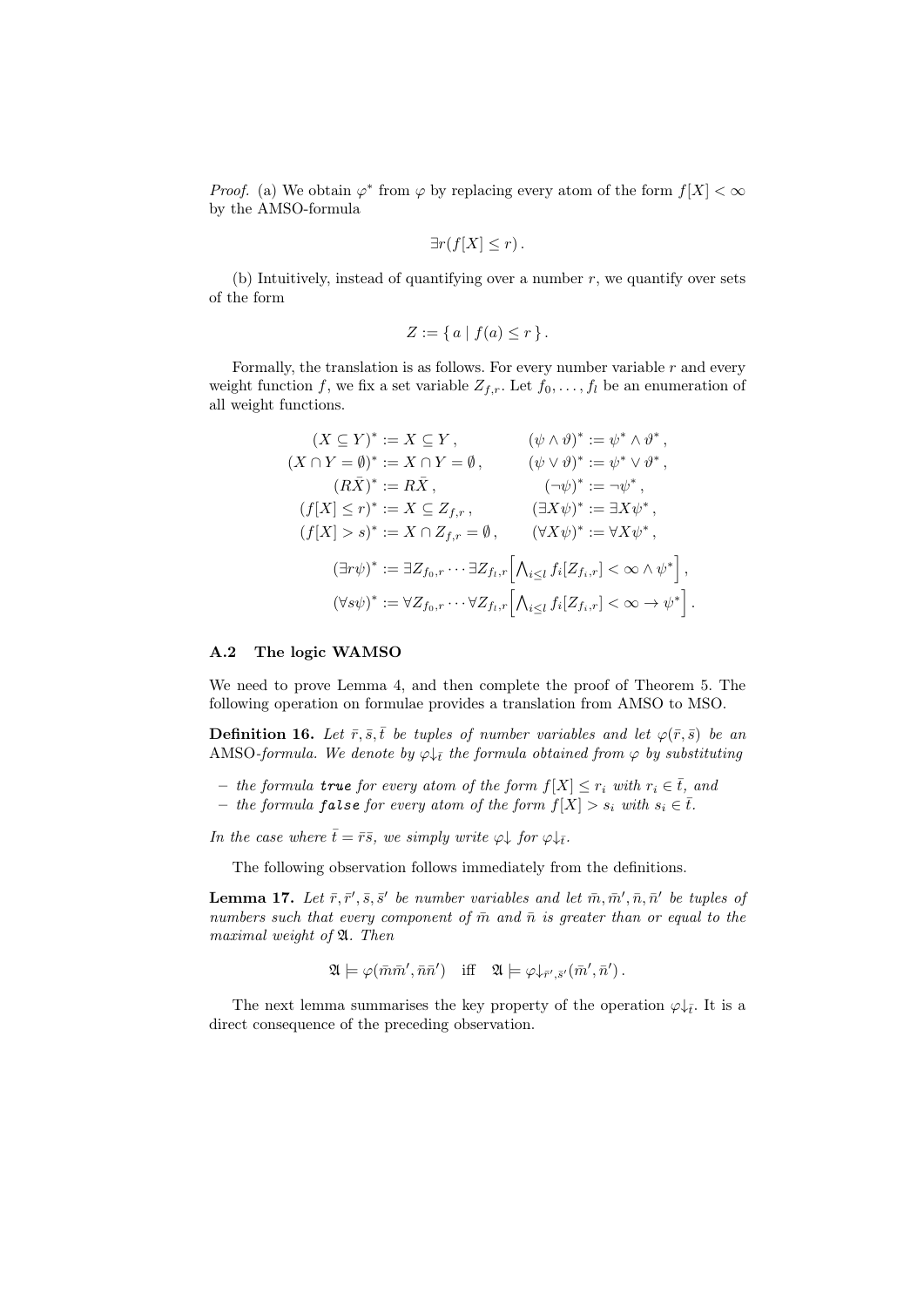**Lemma 18.** Let  $\varphi(\bar{t})$  be an AMSO-formula and  $\overline{Q}\overline{t}$  a prefix a number quantifiers. Then

$$
\mathfrak{A}\models \bar{Q}\bar{t}\varphi \quad \text{iff} \quad \mathfrak{A}\models \varphi\downarrow_{\bar{t}} ,
$$

for every structure A whose weights are bounded.

Proof. It is sufficient to prove the following two equivalences

$$
\mathfrak{A} \models \exists r \psi(r) \quad \text{iff} \quad \mathfrak{A} \models \psi \downarrow_r,
$$
  

$$
\mathfrak{A} \models \forall s \psi(s) \quad \text{iff} \quad \mathfrak{A} \models \psi \downarrow_s,
$$

for every formula  $\psi$ .

Let k be some number larger than all weights of  $\mathfrak{A}$ . First, suppose that  $\mathfrak{A} \models$  $\exists r\psi(r)$ . Then there is some number m such that  $\mathfrak{A} \models \psi(m)$ . By monotonicity, it follows that  $\mathfrak{A} \models \psi(m+k)$ . Consequently, Lemma 17 implies that  $\mathfrak{A} \models \psi\downarrow_r$ .

Conversely, suppose that  $\mathfrak{A} \models \psi \downarrow_r$ . By Lemma 17 it follows that  $\mathfrak{A} \models \psi(k)$ . Hence,  $\mathfrak{A} \models \exists r \psi(r)$ .

For the second claim, suppose that  $\mathfrak{A} \models \forall s \psi(s)$ . Then  $\mathfrak{A} \models \psi(k)$  which implies, by Lemma 17, that  $\mathfrak{A} \models \psi \downarrow_s$ .

Conversely, suppose that  $\mathfrak{A} \models \psi \downarrow_s$ . By Lemma 17 it follows that  $\mathfrak{A} \models \psi(n)$ , for all  $n \geq k$ . By monotonicity, it follows that  $\mathfrak{A} \models \psi(n)$ , for all n. Hence,  $\mathfrak{A} \models \forall s \psi(s).$ 

The following proposition is a refinement of Lemma 4 from the main part of the paper.

**Proposition 19.** There exists a WAMSO-formula  $\vartheta(X, r)$  such that, for every AMSO-formula  $\varphi(X,\bar{t})$  and all sequences  $\overline{Q}\overline{t}$  of number quantifiers,

$$
w \models \exists^w X \overline{Q} \overline{t} \varphi \quad \text{iff} \quad w \models \exists r \overline{Q} \overline{t} \exists^w X [\vartheta(X, r) \land \varphi],
$$

for all weighted  $\omega$ -words w.

Proof. We claim that the formula

$$
\vartheta(X,r) := (\forall x \in X)(\forall y < x) \bigwedge_f f(y) \le r
$$

has the desired properties where the conjunction ranges over all weight functions f.

For the proof, we distinguish two cases. First, suppose that the all weights are bounded in w. Then Lemma 18 implies that

$$
w \models \exists r \bar{Q} \bar{t} \exists^w X [\vartheta(X, r) \land \varphi] \quad \text{iff} \quad w \models \exists^w X [\vartheta(X, r) \land \varphi] \downarrow
$$
  
iff 
$$
w \models \exists^w X [\vartheta(X, r) \land \varphi \downarrow]
$$
  
iff 
$$
w \models \exists^w X \varphi \downarrow
$$
  
iff 
$$
w \models \exists^w X \bar{Q} \bar{t} \varphi.
$$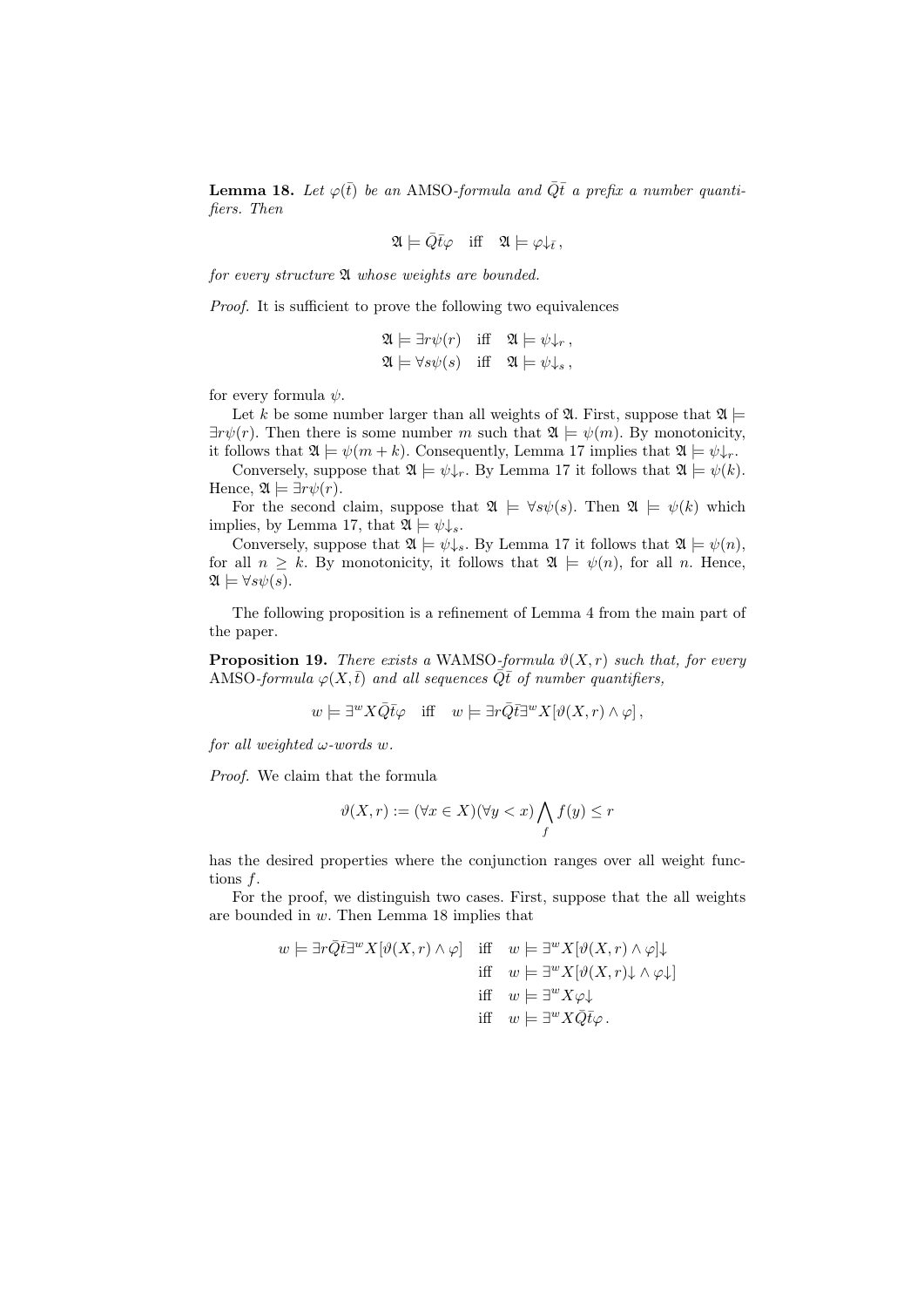It remains to consider the case where the weights of  $w$  are unbounded. We claim that, in this case,

$$
w \models (\exists^w X \vartheta(X, m)) \overline{Q} \overline{t} \varphi \text{ iff } w \models \overline{Q} \overline{t} (\exists^w X \vartheta(X, m)) \varphi,
$$

for all  $m < \omega$ . For the proof, consider the weight function

$$
g(x) := \max \{ f(y) | y \leq x \text{ and } f \text{ a weight function } \}.
$$

This function is unbounded and (not necessarily strictly) increasing. For  $m < \omega$ and a finite nonempty set  $P \subseteq \omega$ , it follows that

$$
w \models \vartheta(P, m)
$$
 iff  $g(\max P) \leq m$ ,

Consequently, for every  $m < \omega$ , there are only finitely many finite sets  $P \subset \omega$ such that  $w \models \vartheta(P, m)$ . For  $m < \omega$ , it follows by Proposition 14 that

$$
w \models (\exists X \vartheta(X, m))\overline{Q}\overline{t}\varphi(X, \overline{t})
$$
  
iff 
$$
w \models \bigvee \{ \overline{Q}\overline{t}\varphi(P, \overline{t}) \mid P \subseteq \omega, w \models \vartheta(P, m) \}
$$
  
iff 
$$
w \models \overline{Q}\overline{t}\bigvee \{ \varphi(P, \overline{t}) \mid P \subseteq \omega, w \models \vartheta(P, m) \}
$$
  
iff 
$$
w \models \overline{Q}\overline{t}(\exists X \vartheta(X, m))\varphi.
$$

Note that, for every finite set P, there is some number m with  $w \models \vartheta(P, m)$ . Hence, having proved the claim, it follows that

$$
w \models \exists X \, \bar{Q} \bar{t} \varphi \quad \text{iff} \quad w \models \exists r (\exists X \, \vartheta(X, r)) \bar{Q} \bar{t} \varphi
$$
\n
$$
\text{iff} \quad w \models \exists r \bar{Q} \bar{t} (\exists X \, \vartheta(X, r)) \varphi
$$
\n
$$
\text{iff} \quad w \models \exists r \bar{Q} \bar{t} \exists X \, [\vartheta(X, r) \land \varphi].
$$

Corollary 20. On  $\omega$ -words, every WAMSO-formula is equivalent to a WAMSOformula in number prenex form.

Let us now complete the proof of Theorem 5, stating that, over infinite words, WAMSO<sup>np</sup>, WAMSO and AMSO<sup>np</sup> have the same expressive power. The only inclusion that is missing is to prove that, over infinite words, every  $AMSO<sup>np</sup>$ . formula can be turned into a WAMSO<sup>np</sup>-formula. This last direction relies on McNaughton's result stating that, over infinite words, every MSO-formula over infinite words can be turned into a WMSO-formula.

**Lemma 21.** For every AMSO<sup>np</sup>-formula  $\overline{Q}t\varphi$ , there exists a WAMSO<sup>np</sup>-formula  $\bar{Q}t\varphi'$  that is equivalent to  $\bar{Q}t\varphi$  over weighted  $\omega$ -words.

*Proof.* For the proof, we use the machinery of  $AMSO<sub>h</sub><sup>0</sup>$ -types introduced in Section C.1 below. We will need the fact that  $AMSO<sub>h</sub><sup>0</sup>$ -types are partially ordered by  $\subseteq$ , that, for each such type p, there is a formula  $\chi_p$  stating that a word has some type  $q \supset p$ , and that we have two operations  $\oplus$  and  $\omega$  on types corresponding to the concatenation of words and to their  $\omega$ -power.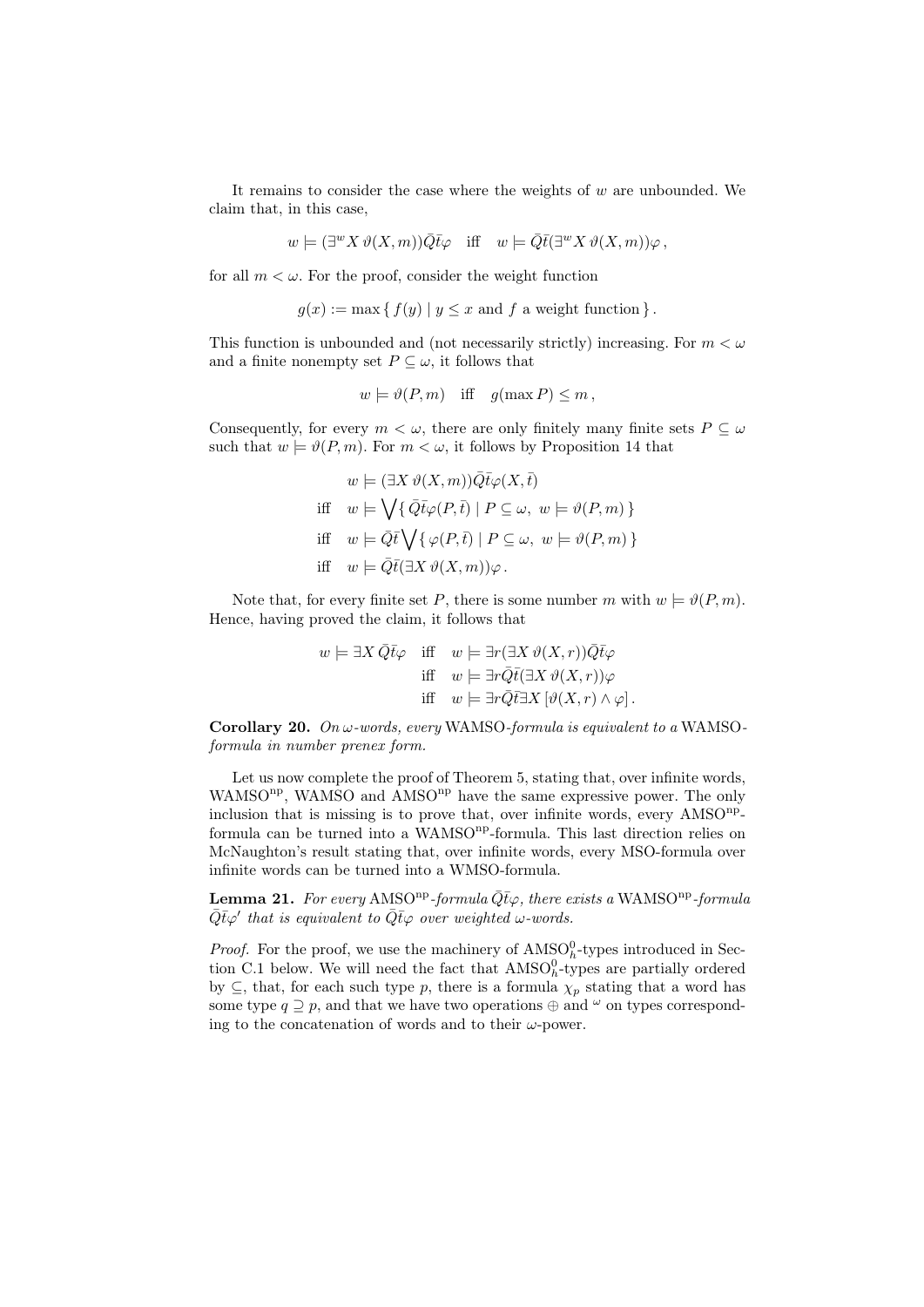Let h be the quantifier rank of  $\varphi$ . By the Theorem of Ramsey and Lemmas 37 and 38, we obtain the following equivalence over  $\omega$ -words:

$$
\varphi \equiv \bigvee_{(p,e):\varphi \in p \oplus e^{\omega}} \chi_{p,e} ,
$$

where the disjunction is over all  $AMSO<sub>h</sub><sup>0</sup>$ -types p and e such that  $\varphi \in p \oplus e^{\omega}$ and the formula  $\chi_{p,e}$  states that the  $\omega$ -word w has a factorisation  $w_0w_1w_2 \ldots$ such that  $w_0$  has some type containing p and all other factors have a type (not necessarily the same) containing e.

Hence, it is sufficient to translate the formulae  $\chi_{p,e}$  into WAMSO. Given an infinite word w, let  $\lambda$  be the function mapping a pair  $x < y$  of positions of w to the AMSO $_h^0$ -type of the factor from position x to position y – 1. Using predicates of the form  $\lambda(x, y) \supseteq q$ , for types q, we can write an MSO-formula  $\vartheta_{p,e}$  stating there are positions  $x_0 < x_1 < x_2 < \dots$  such that

$$
\lambda(0, k_0) \supseteq p
$$
 and  $\lambda(x_i, x_{i+1}) \supseteq e$ , for every *i*.

Since, over  $\omega$ -words, MSO and WMSO have the same expressive power,  $\vartheta_{p,e}$  is equivalent to some WMSO-formula  $\vartheta_{p,e}^0$ .

Let  $\eta_q(x, y)$  be an WAMSO-formula stating that  $\lambda(x, y) \supseteq q$ . The desired WAMSO-formula  $\chi_{p,e}$  is obtained from the formula  $\vartheta_{p,e}^0$  by replacing

- every positive occurrence of an atomic formula  $\lambda(x, y) \supseteq q$  by  $\eta_q$  and
- every negative occurrence of an atomic formula  $\lambda(x, y) \supseteq q$  by  $\bigwedge_r \neg \eta_r$ , where the conjunction is over all types r such that  $r \cup q$  is inconsistent.

## A.3 The logic EAMSO and MSO+U

We begin showing that the decidability of model-checking/satisfiability of EAMSO can be reduced to the one of AMSO, thus showing that EAMSO and AMSO have the same decidability status. We begin with a preparatory lemma. In this statement EBMSO represents the logic obtained by extending BMSO by quantifiers over weight functions: there are no number quantifiers, but there is a predicate  $f[X] < \infty$  where f is a function variable and X a set variable.

**Lemma 22.** EAMSO and EBMSO are effectively equivalent over  $\omega$ -words.

Proof. The translation from EBMSO to EAMSO is straightforward: it suffices to substitute each occurrence of  $f[X] < \infty$  by the EAMSO-formula defining it. For the converse direction some ideas from the translation from AMSO to BMSO are used. However, these are not sufficient by themselves. The essential problem is that this construction does not consider the case of a quantifier over weight functions appearing in the scope of a number quantifier.

Our goal is to transform an EAMSO-formula  $\varphi$  into an equivalent EBMSO formula  $\varphi^*$ . The transformation is syntactic, and is done inductively on the structure. We begin our description by explaining how the free variables  $F^*$  of  $\varphi^*$  are obtained from the set of free variables F of  $\varphi$ :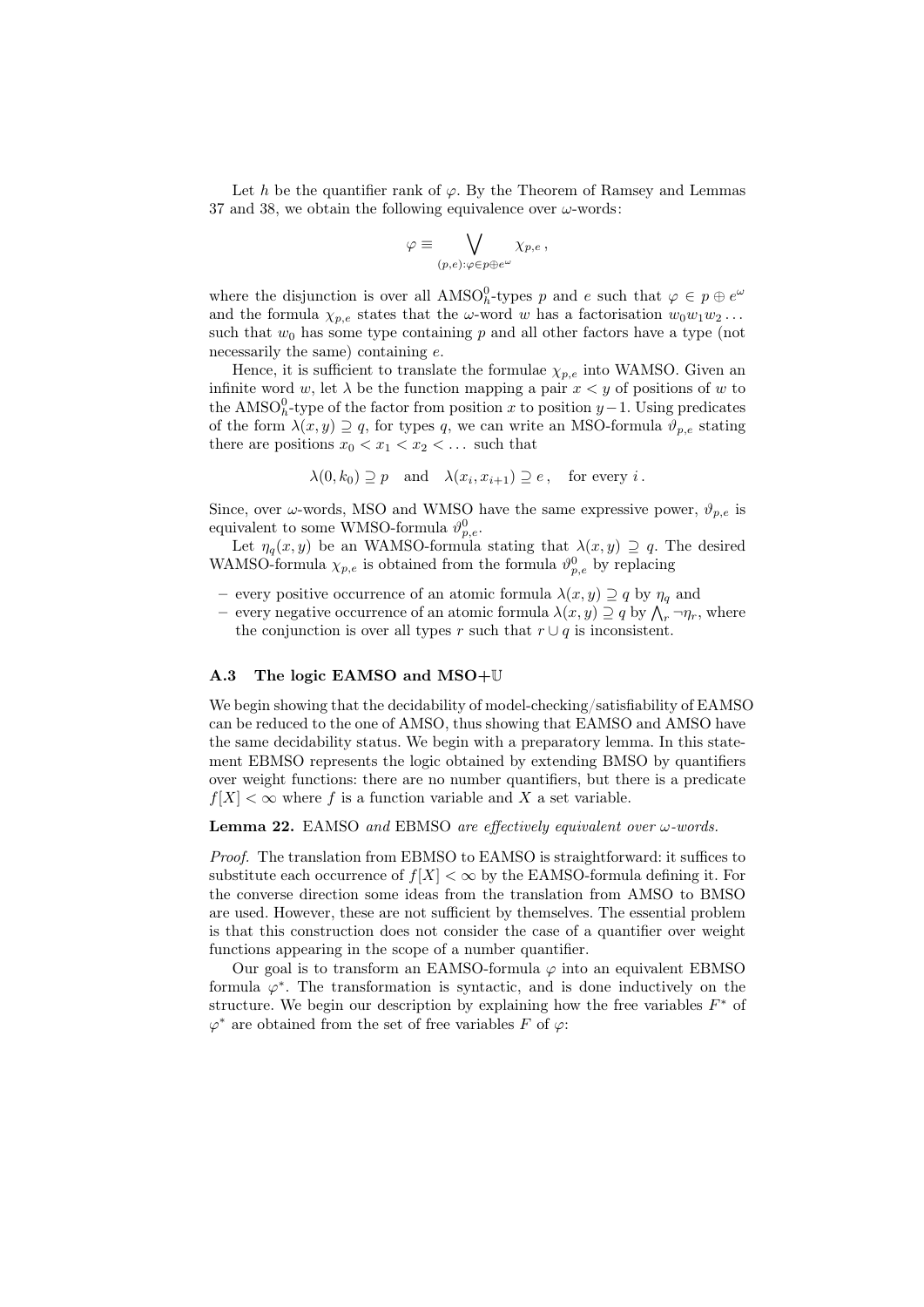- $-$  For every set variables X in F, the same variable is in  $F^*$ .
- For every first-order variable x in F, the same variable is in  $F^*$ .
- For every weight function variable f in F, the same variable occurs in  $F^*$ .
- For every weight function variable  $f$  and each number variable  $r$ , a new set variable  $L_{f,r}$  is in  $F^*$  (to be thought of as the set of positions x for which  $f(x) \leq r$ .

We assume that the bound variables are numbered, or equivalently totally ordered. This order is required to be consistent with the sequence of quantifiers binding the corresponding variables. This means that whenever we consider some formula which quantifies two bound variables  $r, s$  such that s is quantified inside the scope of r, then  $r < s$  with respect to this order/numbering. The intuition behind that is that we can safely assume that the valuations of these variables respect the same order,  $r_1 < r_2 < \cdots < r_\ell$ . We refer to this order as the *quan*tification order.

When translating formulae, every construct is preserved unmodified but the ones involving weight functions and number variables. These are translated according to the following rules: Atomic MSO-formulae, boolean operations, and quantifiers over elements and sets are unchanged.

$$
(f(x) \le r)^* := x \in L_{f,r}, \text{ for existentially quantified variables } r,
$$
  
\n
$$
(f(x) > s)^* := x \notin L_{f,s}, \text{ for universally quantified variables } s,
$$
  
\n
$$
(\exists s\varphi)^* := \exists L_{f_1,s} \cdots \exists L_{f_k,s} \Big[ \varphi^* \wedge \bigwedge_{i=1}^k f_i[L_{f_i,s}] < \infty
$$
  
\n
$$
\wedge \bigwedge_{i=1}^k \bigwedge_{j=1}^{\ell} L_{f_i,r_j} \subseteq L_{f_i,s} \Big]
$$
  
\n
$$
\xrightarrow{i=1}^k \underbrace{\bigwedge_{j=1}^k L_{f_i,r_j} \subseteq L_{f_i,s}}_{B}
$$

where  $f_1, \ldots, f_k$  are the function variables in F and  $r_1, \ldots, r_\ell$  are the number variables in  $F$ ,

$$
(\forall s\varphi)^* := \forall L_{f_1,s} \cdots \forall L_{f_k,s}[A \wedge B \to \varphi^*],
$$
  

$$
(\exists f\varphi)^* := \exists f \exists L_{f,r_1} \cdots \exists L_{f,r_\ell} \left[ \varphi^* \wedge \bigwedge_{\substack{j=1 \ \ell-1}}^{\ell} f[L_{f,r_1}] < \infty
$$
  

$$
\wedge \bigwedge_{\substack{j=1 \ \ell-1}}^{\ell-1} L_{f,r_i} \subseteq L_{f,r_{i+1}} \right]
$$

where  $r_1, r_2, \ldots, r_\ell$  are the number variables in F in their order of quantification,

,

$$
(\forall f \varphi)^* := \forall f \forall L_{f,r_1} \cdots \forall L_{f,r_\ell} [C \wedge D \to \varphi^*].
$$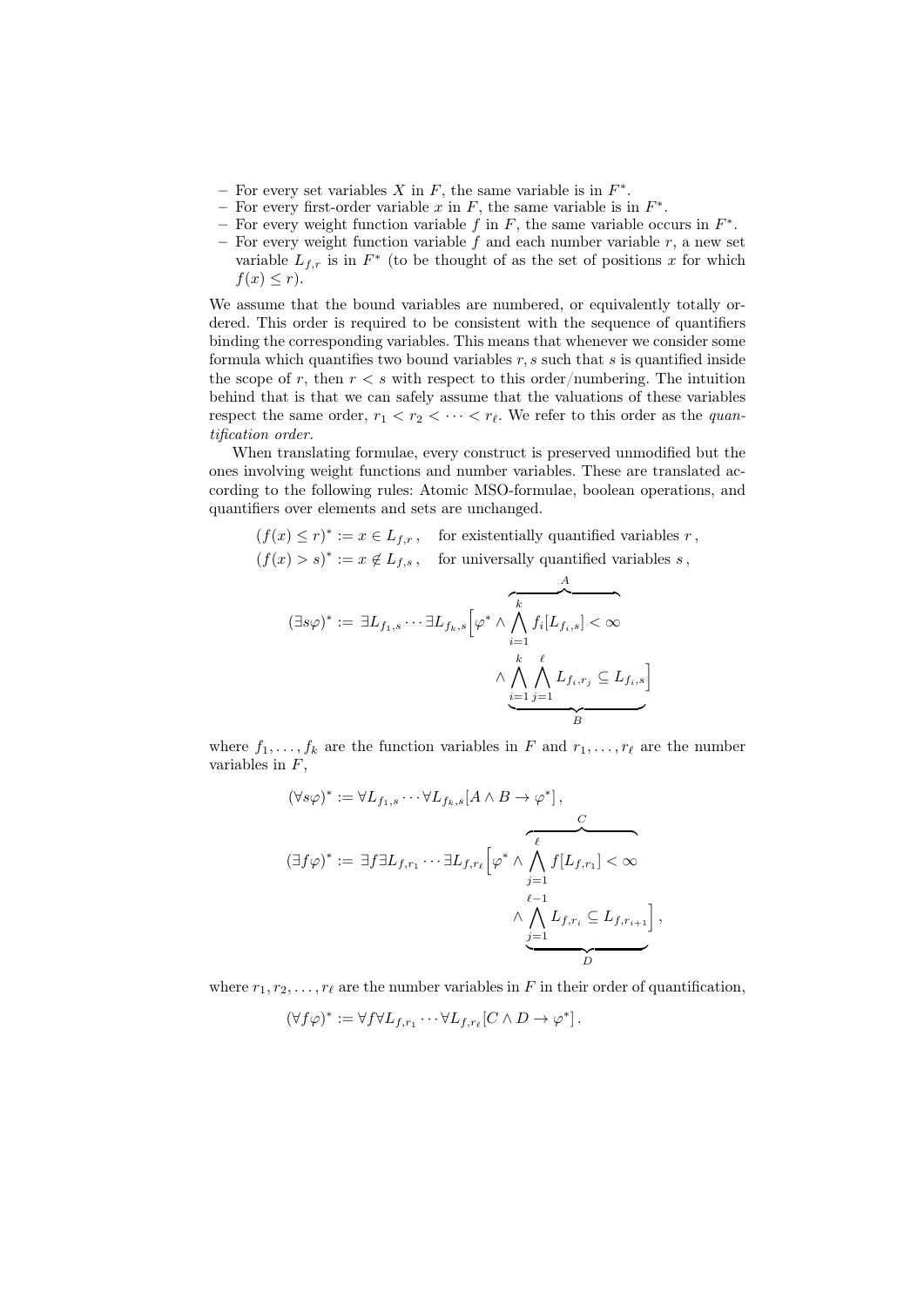Let us first note that membership tests to the variable  $L_{f,r}$  always appear under the same number of negations as the statement  $f(x) \leq r$  it originates from.

Of course, in the correctness proof of this construction, we will have to relate valuations v over the free variables F of  $\varphi$  to valuations v<sup>\*</sup> over the free variables  $F^*$  of  $\varphi^*$  in order to model the transfer of semantics. We also have to impose some structural constraints on these valuations. We assume that the bound variables in F are  $r_1, \ldots, r_\ell$  in this quantification order.

- We call the valuation v valid of  $v(r_1) < v(r_2) < \cdots < v(r_\ell)$ .
- We call the valuation  $v^*$  valid if, for all weight variables f,  $v^*(L_{f,r_1})$  ⊆  $v^*(L_{f,r_2}) \subseteq \cdots \subseteq v^*(L_{f,r_\ell})$ , and furthermore f is bounded over  $L_{f,r_\ell}$  (note that this is EBMSO-definable, and that in particular the above formulae  $A, B, C$  and D are expressing these constraints).
- Given a valuation valid valuation v of F, define  $v^*$  to be the valuation of  $F^*$ such that
	- $v$  and  $v^*$  coincide over all set variables, all first-order variables, and all weight variables,
	- for all weight variables f and all number variables r from  $F^*$ ,

$$
v^*(L_{f,r}) = \{ i \in \omega \mid v(f)(i) \le v(r) \} .
$$

Let us note that if  $v$  is valid, then  $v^*$  is valid.

Let us comment first on the role of the subformulae  $A, B, C$  and D. Consider the case in which  $\varphi$  is  $\exists s\psi$ , and the inductive definition of  $\varphi^*$ . Assume given a valid valuation  $v^*$  of  $\varphi^*$ . The formula  $\varphi^*$  is introducing new variables, and immediately requiring them to satisfy  $A$  and  $B$ , yielding a new valuation  $w^*$ . It is easy to check that  $A$  and  $B$  imply that  $w^*$  is also valid. The same goes for the rule defining  $(\exists f \psi)^*$ , as well as for the two dual constructs.

We shall now prove by structural induction on a formula  $\varphi$  of EAMSO with free variables  $F$  that, for all valuations  $v$  of  $F$ ,

$$
u, v \models \varphi
$$
 implies  $u, v^* \models \varphi^*$ .

We assume that the negations are pushed to the leaves (this means that we have to treat all constructions as well as their dual version).

Let us consider some formula  $\varphi$  with free variables F and a valid valuation v of F such that  $u, v \models \varphi$ . Our goal is to show that  $u, v^* \models \varphi^*$ . This is done by case distinction. In all the cases, we assume that the free number variables are  $r_1, \ldots, r_\ell$  in quantification order.

Bases cases. The only interesting base cases are when number variables are used. Assume first that  $\varphi$  is  $f(x) \leq r$  for some upper-bound variable r and that  $u, v \models f(x) \leq r$ . This means that  $v(f)(v(x)) \leq v(r)$  and, hence, by definition of  $v^*, v^*(x) = v(x) \in v^*(L_{f,r}).$  Therefore,  $u, v^* \models \varphi^*$ .

Assume now that  $\varphi$  is  $f(x) > r$  for some lower-bound variable r and that  $u, v \not\models f(x) > r$ . Then  $v(f)(v(x)) > v(r)$  and, by definition of  $v^*$ , it follows that  $v^*(x) = v(x) \notin v^*(L_{f,r})$ . Hence,  $u, v^* \models \varphi^*$ .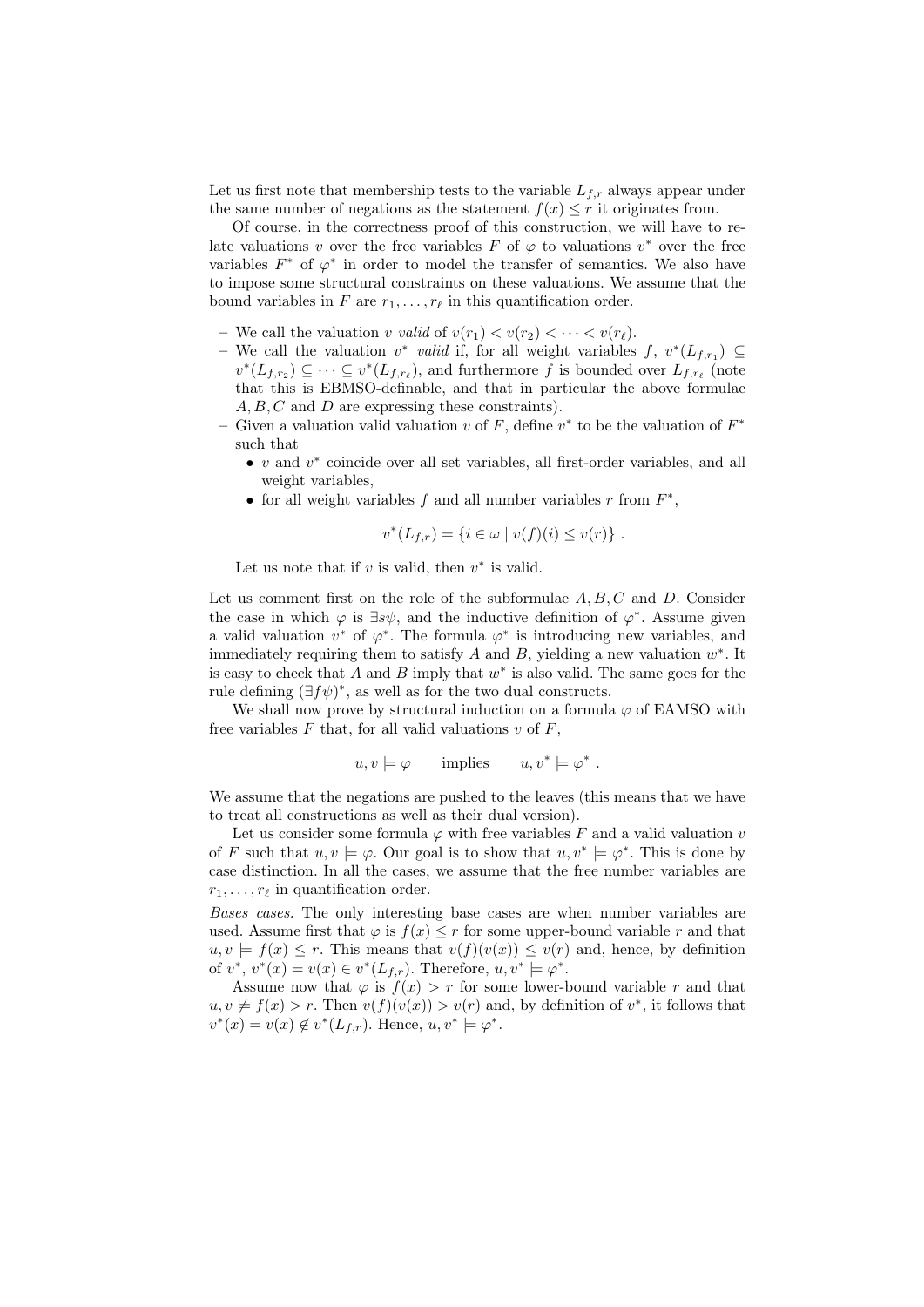The other base cases as well as disjunction and conjunction are all straightforward. The case of negation does not exist (these were pushed to the leaves). The case of quantifiers over set variables and first-order variables are immediate.

Case of number quantifiers. The next interesting case is the one of an existential quantifier, i.e., that  $\varphi$  is  $\exists s\psi$ . The free variables of  $\psi$  are  $F \cup \{s\}$ . The free variables of  $\psi^*$  are  $F^* \cup \{L_{f,s} \mid f \in F\}$ . Since we assume that  $u, v \models \exists s \psi$ , there is a value n such that  $u, w \models \psi$  where w is v extended with  $s = n$ . Without loss of generality, using the monotonicity in the use of s in  $\psi$ , we can assume n to be larger than  $v(r)$  for all other number variables in F. This makes v a valid valuation. By induction hypothesis, we obtain  $u, w^* \models \psi^*$ . This proves that  $u, w \models \varphi^*$ .

Let us consider now the case in which  $\varphi$  is  $\forall s\psi$ . Assume that  $u, v \models \forall s\psi$ . Let  $w'$  be any extension of  $v^*$  by valuations of  $L_{f,s}$  for a weight function variable  $f \in F$ . We have to prove that  $u, w' \models (A \land B) \rightarrow \psi^*$ . Firstly, if  $u, w^*$  does not satisfy A or B, then  $u, w' \models (A \land B) \rightarrow \psi^*$  by definition. Hence, we assume from now  $u, w' \models A \land B$ . Since w' extends the valid valuation  $v^*$ , this means that w' is a valid valuation. Let n be some number larger than  $v(r)$  for all other number variables in F and larger than  $v(f)(i)$  for all weight function variables  $f \in F$  and  $i \in w^*(L_{f,r})$  (this is possible since  $u, w' \models A$ , and hence  $v(f)(i)$  is bounded when f ranges in F and i in  $w^*(L_{f,r})$ . Let now w be a valuation extending v with  $w(s) = n$ . By construction w is valid. Furthermore, since  $u, v \models \forall s \psi, u, w \models \psi$ . Hence by inductive hypothesis,  $u, w^* \models \psi^*$ . Note that  $w^*$  coincides with  $w'$  on all variables in  $F^*$ . For the variables  $L_{f,s}$ , because n has been chosen sufficiently large,  $w'(L_{f,s}) \subseteq w^*(L_{f,s})$ . Using now the fact that  $\psi^*$  uses the variable  $L_{f,s}$ only negatively, we deduce that  $u, w^* \models \psi^*$  implies  $u, w' \models \psi^*$ . Hence, once more  $u, w' \models (A \land B) \rightarrow \psi^*$ . It follows that  $u, v^* \models \varphi^*$ .

Cases of weight function quantifiers. The next case is when  $\varphi$  is  $\exists f\psi$ . Let g be the weight function such that the valuation  $w$  obtained by extending  $v$  with  $w(f) = g$  is such that  $u, w \models \psi$ . By induction hypothesis,  $u, w^* \models \psi^*$ . Since furthermore  $w^*$  is valid,  $u, w^* \models C \land D$ . Hence  $w^*$  is a witness that  $u, v^* \models \varphi^*$ .

The last case is when  $\varphi$  is  $\forall f \psi$ . Let w' be any valuation of  $F^*$  that coincides with  $v^*$  over F. If either  $u, w' \not\models C$  or  $u, w' \not\models D$ , then  $u, w' \models (C \wedge D) \rightarrow \psi^*$ . Hence we assume that  $u, w' \models C \land D$ . This implies that w' is valid. We have to prove that  $u, w' \models \psi'$  using the inductive hypothesis. Let us construct a map g as follows. For all  $i \in \omega$ ,

– if  $i \notin w'(L_{f,r_{\ell}})$  (recall that  $r_{\ell}$  is the largest number variable in scope), then  $g(i) = w'(f)(i) + w(r_{\ell}) + 1,$ 

− otherwise,  $g(i) = w(r_j)$  for j in 1...  $\ell$  minimal such that  $i \in w'(L_{f,r_j})$ .

Let us consider the valuation w that extends v with  $w(f) = g$ . Since v is valid, the same holds for w. Note now that, by choice of  $g, w'$  and  $w^*$  do only differ (possibly) on the variable f. However,  $w'(f)$  and  $w^*(f) = g$  are  $\approx$ -equivalent (i.e, bounded over the same subsets of  $\omega$ ). This comes from the fact that the first line in the definition of g amounts to just taking  $w'(f)$  and shifting it with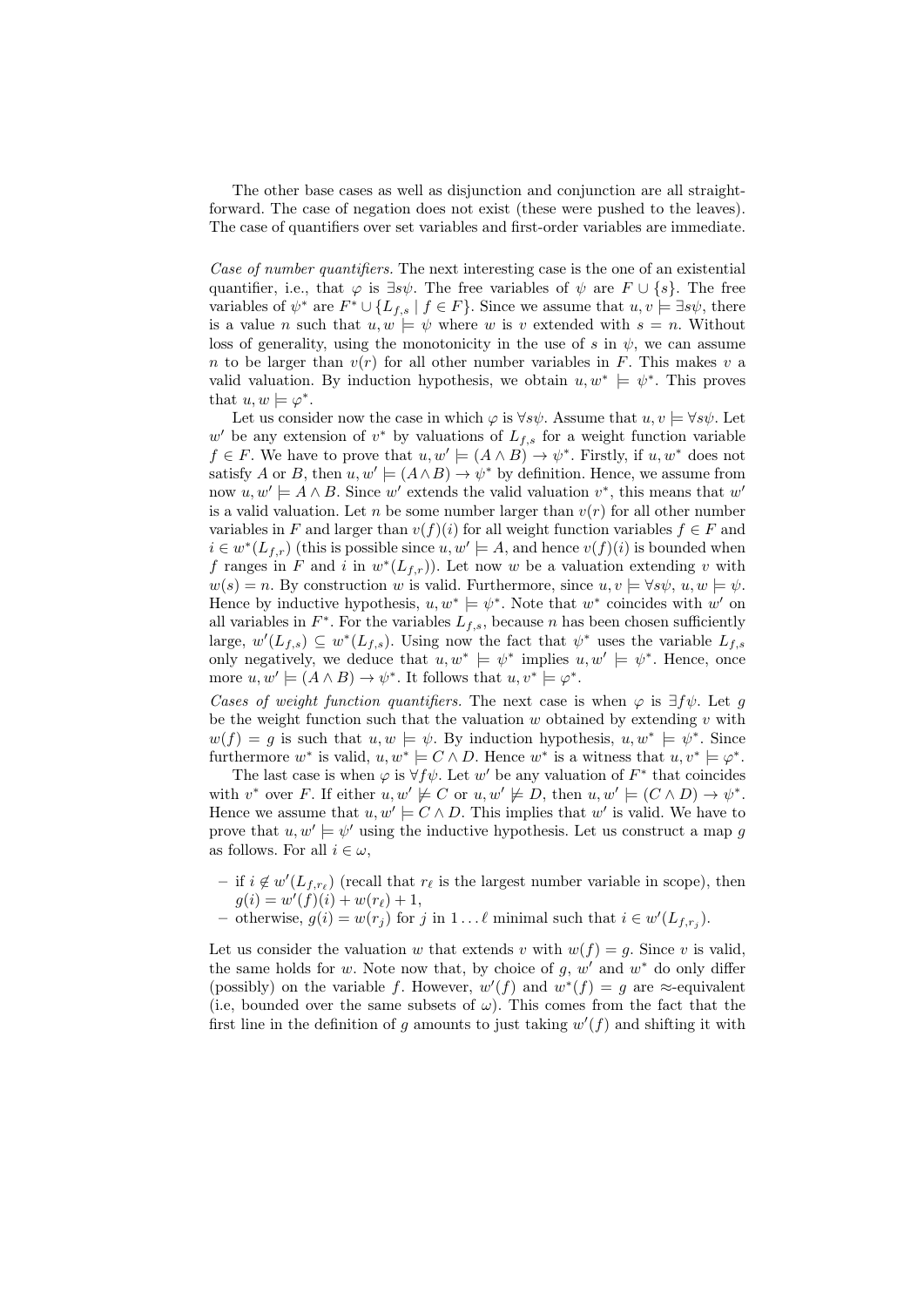the constant  $w(r_\ell) + 1$  (an operation invisible up to  $\approx$ ), and that the second line replaces only values in the set  $w'(L_{f,r_{\ell}})$ , over which  $w'(f)$  is bounded, by values that are no greater than  $v(e_\ell)$ . Since the semantics of EBMSO is invariant under replacing weight variables by  $\approx$ -equivalent ones, it follows that  $u, w' \models \psi^*$  if and only if  $u, w^* \models \psi^*$ . Hence,  $u, w^* \models \psi^*$  implies  $u, w' \models \psi^*$ . As a consequence we obtain once more  $u, w' \models (C \land D) \rightarrow \psi^*$ . Since this holds for all w' extending  $v^*$ , we obtain  $u, v^* \models \varphi^*$ .

Hence, we have established the inductive hypothesis for all formulae  $\varphi$ .

Consider now a sentence  $\varphi$ . Then  $\varphi^*$  has no free variables. Let us show that  $u \models \varphi$  if and only if  $u \models \varphi^*$ . Clearly, by the above arguments, if  $u \models \varphi$  then  $u \models \varphi^*$ . Otherwise assume that  $u \not\models \varphi$ . Then this means that  $u \models \psi$  where  $\psi$ is obtained from  $\neg \varphi$  by pushing the negation to the leaves. We can apply the above result to  $\psi$  and we obtain  $u \models \psi^*$ . However, the  $^*$  construction commutes with negation (in fact in the definition, we just gave half of the rules, letting the others be obtained by duality: this directly implies that <sup>∗</sup> commutes with negation) which means that  $\psi^*$  is equal to  $\neg(\varphi^*)$  after the negation have been pushed to the leaves. Hence,  $u \not\models \varphi^*$ . It follows, using excluded third, that  $u \models \varphi$ if and only if  $u \models \varphi^*$ . The contract of the contract of the contract of  $\Box$ 

**Proposition 23.** There exists a formula  $\xi$  of AFO with the following properties:

- There exists a weighted  $\omega$ -word that satisfies  $\xi$ .
- $-$  Given an EBMSO-formula  $\psi$ , we can effectively construct an AMSO-formula  $\psi^*$  such that, for all models u of  $\xi$ ,

$$
\omega \models \psi \qquad \text{if and only if} \qquad u \models \psi^*
$$

.

*Proof.* Let us start with the description of the formula  $\xi$ . It states that:

- There are infinitely many letters  $\sharp$  in u, expressed as  $\forall x(\exists y > x)\sharp(y)$ , and the first symbol is  $\sharp$ . This means that u can be uniquely decomposed as  $\sharp u_1 \sharp u_2 \dots$  such that no symbol  $\sharp$  does occur in the factors  $u_i$ . Furthermore, each of the  $u_i$  have length at least one. This is obtained for instance with  $\forall x \forall y [(\sharp(x) \land \sharp(y) \land x < y) \rightarrow \exists z(z > x \land z < y)].$
- For all r, there exists s such that almost all the  $u_i$  contain a position with weight in  $(r, s]$ . This is formalized as

 $\forall r \exists s \exists w (\forall x > w)[\sharp(x) \rightarrow (\exists y > x) ((\forall z \in (x, y]) \neg (\sharp x)) \land r < f(y) \le s].$ 

It is easy to provide a model for  $\xi$ . It looks like (with some abuse of notation):

## $\sharp 0 \sharp 01 \sharp 012 \sharp 0123 \sharp 01234 \sharp ...$

Let us consider some model  $u = u_0 \sharp u_1 \sharp u_2 \sharp \ldots$  of  $\xi$ . Let f be its weight function. We call a subset  $X = \{x_i \mid i \in \omega\}$  of  $\omega$  an encoding if  $x_i$  is a position in  $u_i$  (with respect to the above decomposition). Note that this decomposition of X into  $x_i$  is unique. Note also that the fact that X is an encoding is expressible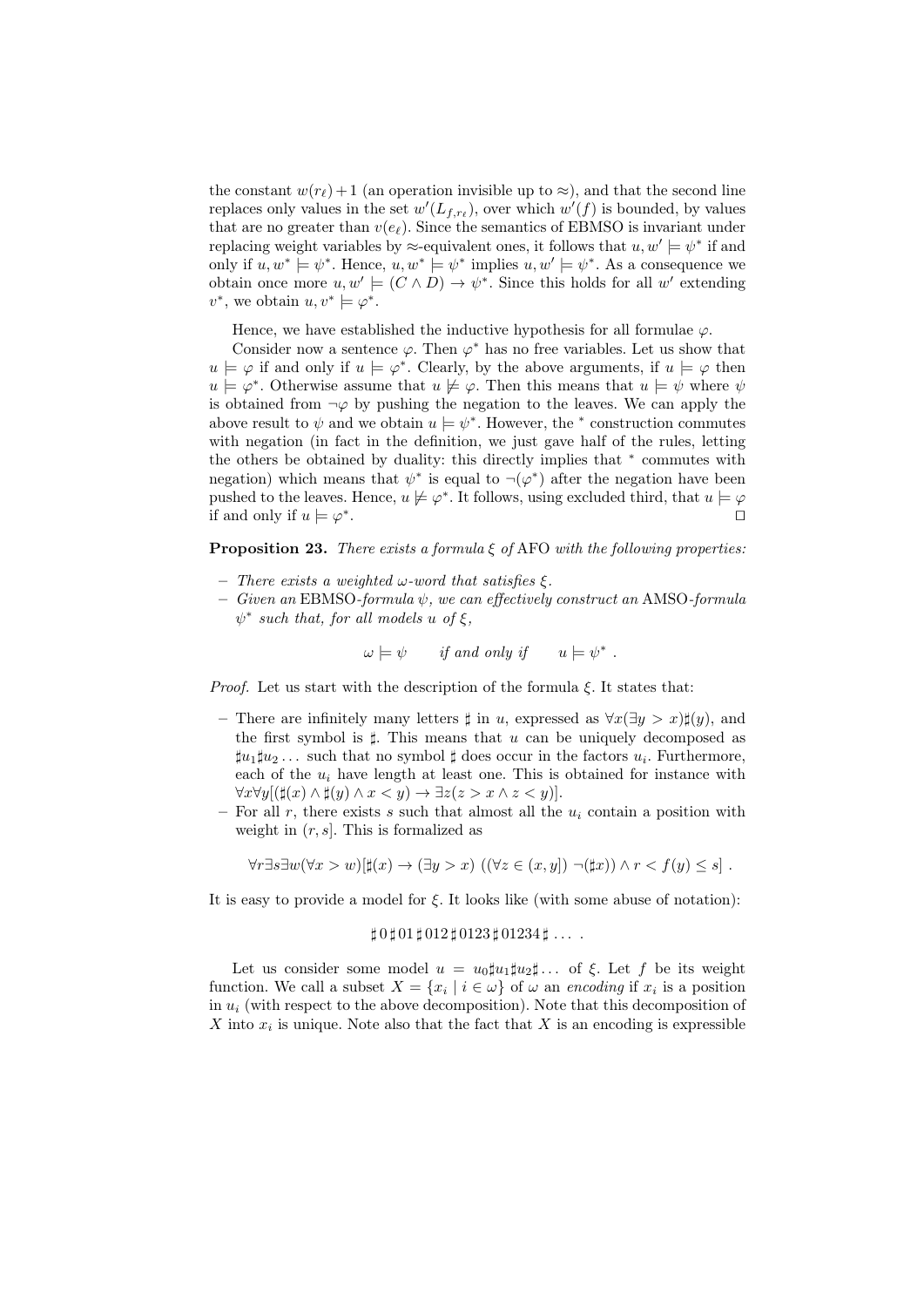in MSO. An encoding X induces a function  $g_X$  defined by  $g_X(i) = f(x_i)$  for all  $i \in \omega$ .

We claim that, for all weight functions  $g$ , there exists an encoding  $X$  such that  $g_X \approx g$ . First, using skolemization, there exists a map  $\alpha : \omega \to \omega$  such that, for all r, almost all the  $u_i$  contain a position with weight in  $(r, \alpha(r))$ . (Note in particular that this implies  $r < \alpha(r)$ .) Without loss of generality, this map  $\alpha$ can be chosen non-decreasing and such that all the  $u_i$  contain a position with weight at most  $\alpha(0)$ . (This is possible because we have guaranteed that all the  $u_i$  are non-empty.) Consider some  $i \in \omega$  and chose  $x_i$  to be a position in  $u_i$  such that  $f(x_i) \leq \alpha(g(i))$  that maximizes  $f(x_i)$  (such an element exists because we have chosen  $\alpha$  with suitable properties). We shall prove that  $X = \{x_i \mid i \in \omega\}$ satisfies the claim. First it is clear that  $g_X \leq g$ . This means that whenver g is bounded over some set, the same goes for  $g_X$ . For the opposite direction, assume that that g is not bounded over some set Y. Let  $n \in \omega$  be fixed. We shall prove that  $g_X$  is not bounded by n. For this, we know that almost all the  $u_i$  contain a position with weight in  $(n, \alpha(n))$ . Furthermore, since g is not bounded, there is a position in Y as large as we want, say i, such that  $g(i) > \alpha(n)$ . For such an *i*, maximality of  $f(x_i)$  in the definition of  $x_i$  implies that  $g_X(i) > n$ . Since this holds for all  $n$ ,  $q_X$  is not bounded either over Y. The claim is established.

The remainder of the proof is straightforward. The principle is to use encodings to quantify over weight functions. We do it as 'an interpretation'. Let us call a position of u an *element* if it carries the letter  $\sharp$ . Being an element is FO-definable. There is a bijection  $\pi$  between the elements of u and the positions in  $\omega: x_i$  is mapped to *i*. The elements are ordered as positions in *u*. This order is of course definable.  $\pi$  is monotonic w.r.t. this order. Sets are interpreted as sets of elements. This is of course definable. Sets of elements are in bijection with sets of positions of  $\omega$  by extension of the mapping  $\pi$ . Finally weighted variables are interpreted as encodings. The only thing to do is provide a formula which, given a set of elements X and an encoding Y, tests whether  $q<sub>Y</sub>$  is bounded over the set of elements represented as  $\pi(Y)$ . For this, we use the intermediate formula int $(x, y)$  which expresses that x carries a  $\sharp$ , and y lies in the  $u_i$  that follows this  $\sharp: \sharp(x) \wedge \forall z [(x \leq z \wedge z \leq y) \rightarrow \neg \sharp(z)].$  The predicate B is now replaced by  $\exists r(\forall x \in X)(\forall y \in Y)[\text{int}(x, y) \to f(y) \leq r]$ . The only argument worth mentioning in this proof is that indeed, quantifying over encodings is as good as quantifying over weight functions. This comes on one side from the claim that every weight function is equivalent to some encoding, and from the other side that we are starting from the logic EBMSO, and in this logic (as opposed to AMSO) replacing the valuation of any variable with an  $\approx$ -equivalent one does not change the semantics.  $\Box$ 

Next, we present the translations from MSO+U to EAMSO and back again.

**Proposition 24.** For every (MSO+U)-formula  $\varphi$ , there is an EAMSO-formula  $\varphi^*$ such that

 $\langle \omega, \bar{P}, \bar{f} \rangle \models \varphi \quad \text{iff} \quad \langle \omega, \bar{P}, \bar{f} \rangle \models \varphi^*,$ 

for all sets  $\bar{P}$  and weight functions  $\bar{f}$ .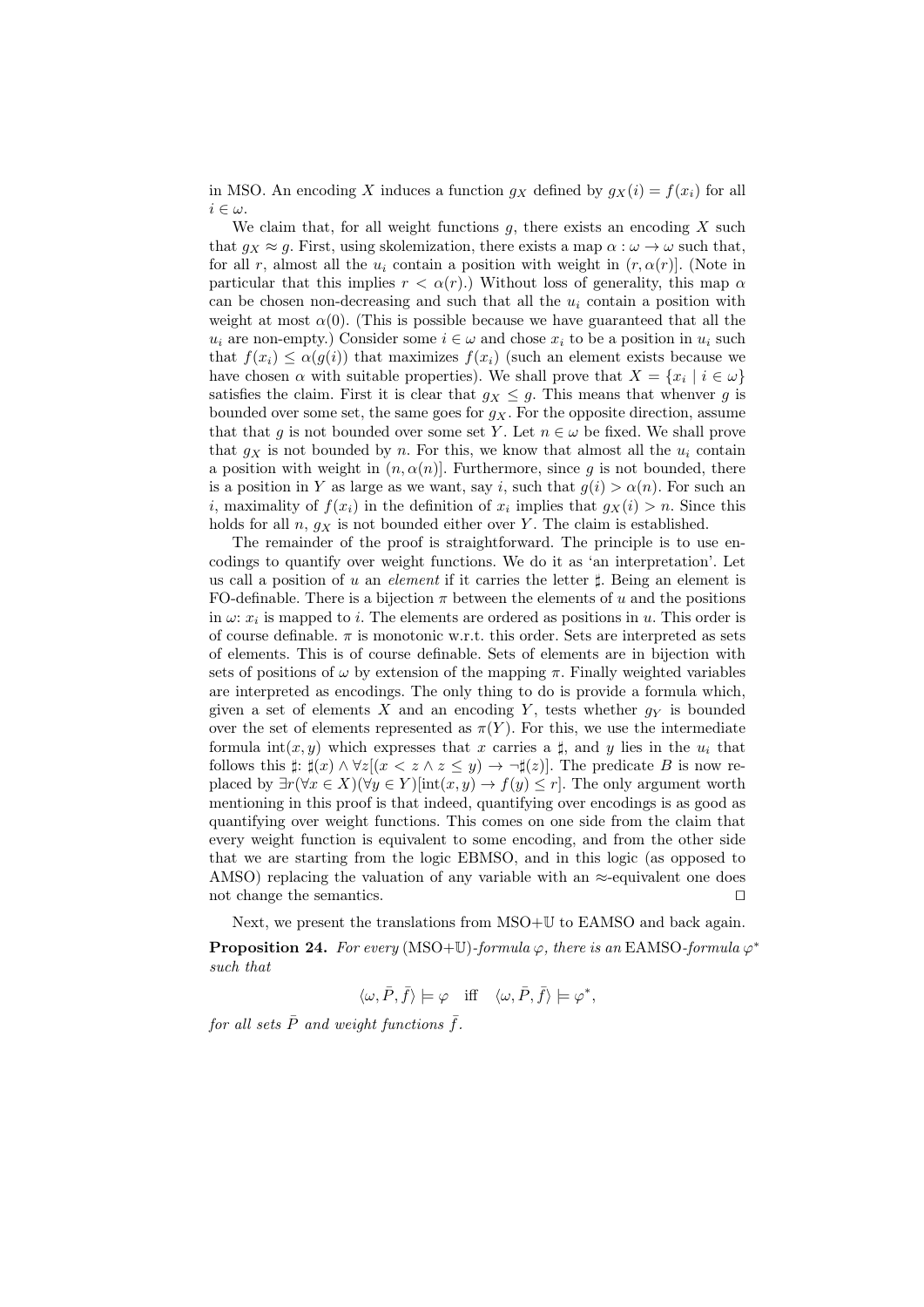*Proof.* For every subformula of the form  $\mathbb{U}X\psi$ , we have to find an equivalent EAMSO-formula. The proof is by induction on  $\psi$ . First, note that

$$
\mathbb{U}X\psi(X)\equiv \mathbb{U}X\exists Y[\psi(Y)\wedge X\subseteq Y].
$$

Hence, we may assume that the formula  $\psi(X)$  is closed under subsets, i.e., if a set P satisfies  $\psi$  then every subset of P also satisfies it.

Let  $\psi^*(X)$  be the translation of  $\psi$  we obtain from the induction hypothesis. We set

$$
(\mathbb{U}X\psi)^* := \exists X \exists Y \exists f [\vartheta_0 \wedge \vartheta_1 \wedge \vartheta_2 \wedge \vartheta_3],
$$

where the formulae  $\vartheta_0, \vartheta_1, \vartheta_2, \vartheta_3$  are as follows.

$$
\vartheta_0 := \forall Z \forall x \forall y [Yx \land Yy \land \forall z (x < z < y \to \neg Yz) \land \forall z (Zz \leftrightarrow Xz \land x \le z < y) \to \psi^*(Z)]
$$

states that, on every factor of the word between two consecutive elements of  $Y$ , the restriction of the set X to this factor satisfies  $\psi$ .

$$
\vartheta_1 := \exists r \forall x [Yx \to f(x) \le r]
$$

states that the f-weight of all elements of Y is bounded.

$$
\vartheta_2 := \forall s \exists x [Y(x+1) \land f(x) > s]
$$

states that the  $f$ -weight of all elements whose successor is in  $Y$  is unbounded.

$$
\vartheta_3 := \forall s \exists r \forall x \forall y [x < y
$$
  

$$
\land \neg \exists u \exists v (x \le u < v \le y \land Xu \land Xv)
$$
  

$$
\land \forall z (x < z \le y \to \neg Yz)
$$
  

$$
\to (f(x) \le s \to f(y) \le r)]
$$

states that there is a function  $\alpha : \omega \to \omega$  such that  $f(y) \leq \alpha(f(x))$ , for all positions  $x < y$  such that the interval  $[x, y]$  contains at most one element of X and no element of  $Y$  (except possibly for  $x$ ).

To show that the above formula is equivalent to the original one, let us first assume that there are arbitrarily large finite sets satisfying  $\psi$ . Since we assume that  $\psi$  is closed under subsets, we can find a sequence  $(P_i)_{i \leq \omega}$  of finite sets of unbounded size, each satisfying  $\psi$  and such that every element of  $P_i$  is less than all elements of  $P_{i+1}$ . Setting

$$
X := \bigcup_{i < \omega} P_i,
$$
  
\n
$$
Y := \{ \min P_i \mid i < \omega \},
$$
  
\n
$$
f(x) := |P_i \cap [\min P_i, x]|, \text{ where } i \text{ is the index such that}
$$
  
\n
$$
\min P_i \le x < \min P_{i+1},
$$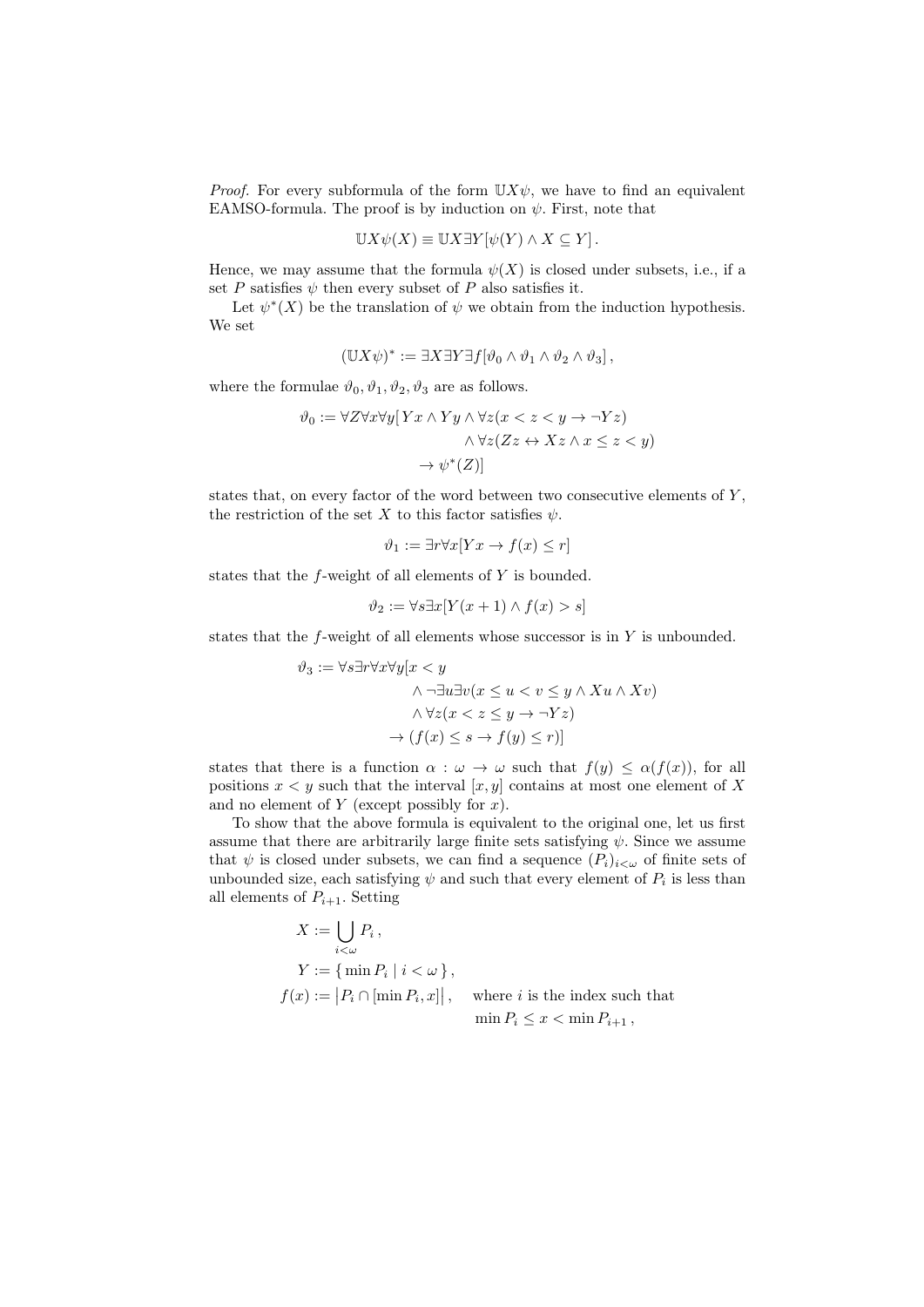we can satisfy  $\vartheta_0 \wedge \vartheta_1 \wedge \vartheta_2 \wedge \vartheta_3$ .

Conversely, suppose that  $X, Y, f$  satisfy  $\vartheta_0 \wedge \vartheta_1 \wedge \vartheta_2 \wedge \vartheta_3$ . Let  $y_0 < y_1 < \dots$ be an enumeration of Y and set  $P_i := X \cap [y_i, y_{i+1})$ . Then each  $P_i$  satisfies  $\varphi$ . Hence, it remains to show that the size of the sets  $P_i$  is unbounded.

For a contradiction, suppose otherwise. Let

$$
m := \max\{|P_i| \mid i < \omega\}.
$$

Since f satisfies the formula  $\vartheta_3$ , there exists a function  $\alpha : \omega \to \omega$  such that  $f(y) \leq \alpha(f(x))$ , for all pairs  $x < y$  as in  $\vartheta_3$ . For every  $i < \omega$ , we choose a sequence  $y_i = z_0^i \leq \cdots \leq z_m^i = y_{i+1} - 1$  of positions such that each interval  $[z_k^i, z_{k+1}^i]$  contains at most one element of  $P_i$ . Then  $f(z_{k+1}^i) \leq \alpha(f(z_k^i))$  implies  $f(z_m^i) \le \alpha^m(f(z_0^i))$ . By  $\vartheta_1$ , there is some number n such that  $f(z_0^i) \le n$ , for all *i*. Hence,  $f(z_m^i) \leq \alpha^m(n)$ , for all *i*. But this number is unbounded since f satisfies  $\vartheta_2$ . A contradiction.

Let us now consider the opposite direction. Since we have already shown that EAMSO and EBMSO are equivalent, it is sufficient to translate EBMSOformulae.

**Proposition 25.** For every EBMSO-sentence  $\varphi$ , there exists an (MSO+U)sentence  $\psi$  such that

$$
\langle \omega, \leq \rangle \models \varphi \quad \text{iff} \quad \langle \omega, \leq \rangle \models \psi.
$$

*Proof.* To construct the desired formula  $\psi$  we choose an infinite set W of positions, each followed by an interval of positions not in  $W$ . The positions in  $W$ will represent the elements of  $\omega$  while those not in W will be needed to code the values of the weight functions. For every weight functions  $f$ , we introduce a set variable  $Z_f$  (disjoint from W) that codes f as follows. If  $f(x) = n$ , then  $Z_f$  contains an interval of length n starting immediately after the position x. We use the following auxiliary formula

$$
\vartheta(X, Y) :=
$$
  
\n
$$
X \subseteq W \land Y \cap W = \emptyset
$$
  
\n
$$
\land UZ \big[ Z \subseteq Y \land
$$
  
\n
$$
\exists x \exists y [Xx \land \forall z (Zz \leftrightarrow x < z \le y)] \big].
$$

which states, for sets  $X \subseteq W$  and  $Y \subseteq \omega \setminus W$ , that there are arbitrarily large intervals in  $Y$  that begin directly after some position in  $X$ .

We set

$$
\psi := \exists W \left[ \forall x \exists y (x < y \land Wy) \land \forall x (Wx \to \neg W(x+1))
$$
\n
$$
\land \vartheta(W, \omega \setminus W) \land \varphi^*(W) \right]
$$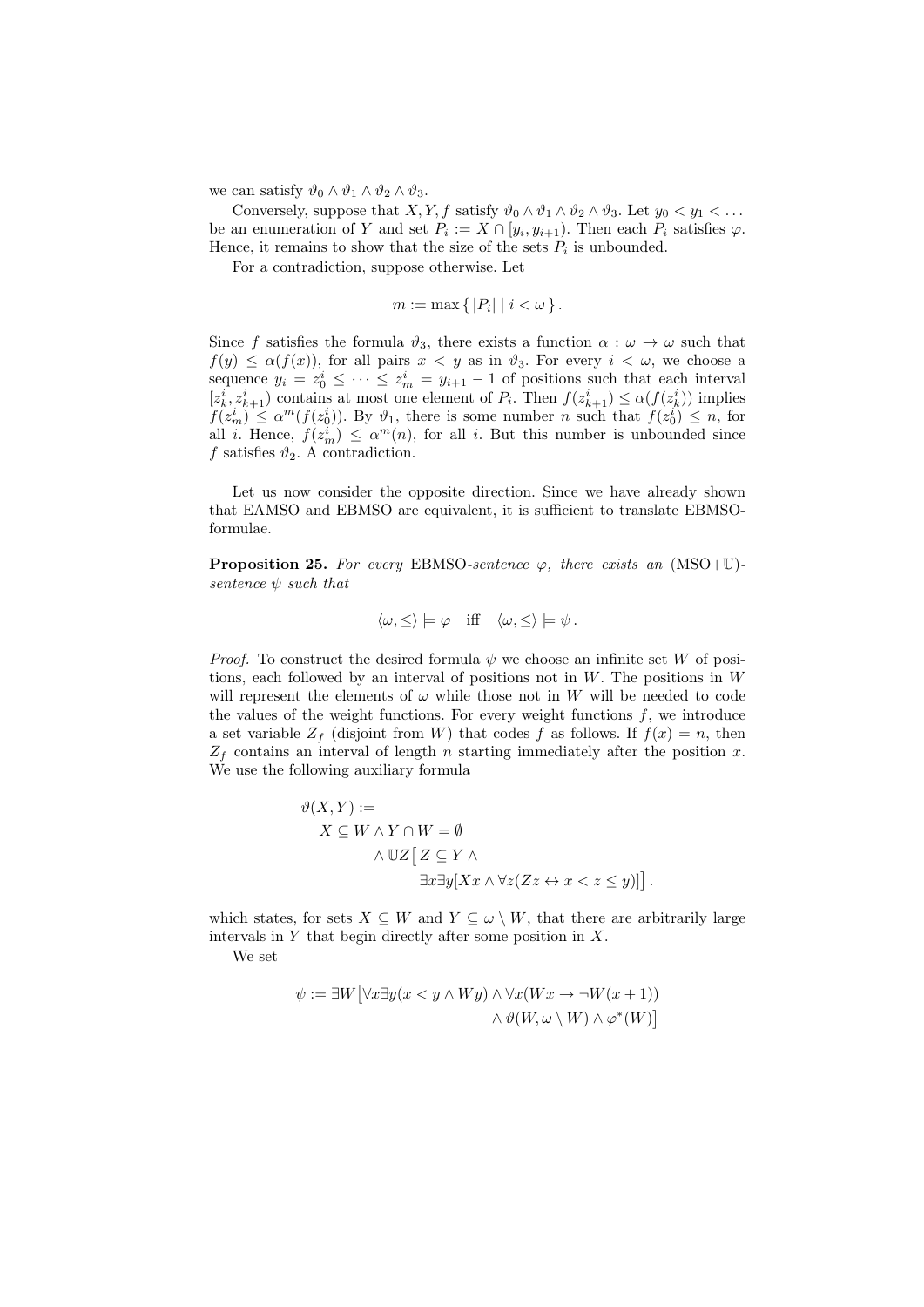where  $\varphi^*(W)$  states that the formula  $\varphi$  holds on the positions in W. We define  $\varphi^*$  by induction on  $\varphi$ . The nontrivial cases are:

$$
(f[X] < \infty)^* := \neg \vartheta(X, Z_f),
$$
\n
$$
(f \sqsubseteq g)^* := \forall X[\vartheta(X, Z_f) \to \vartheta(X, Z_g)],
$$
\n
$$
(\exists f \chi(f))^* := \exists Z_f[Z_f \cap W = \emptyset \land \chi^*(Z_f)],
$$
\n
$$
(\exists X \chi)^* := \exists X[X \subseteq W \land \chi^*].
$$

To see that this construction is correct note that, if  $Z_f$  is a set disjoint from  $W$ that satisfies  $\chi^*$ , we can define a corresponding weight function f by taking as value of  $f(x)$  the length of the interval of  $Z_f$  starting at the position  $x + 1$ . Conversely, given a weight function f, we can define the set  $Z_f$  as the union of all intervals  $[x+1, x+f(x)]$ , but only if the elements  $x+1, \ldots, x+f(x)$  are not members of W. Hence, consider the function  $w: W \to \omega$  defined by

 $w(x) := \max \{ n \mid x + 1, \ldots, x + n \notin W \}.$ 

Note that, by choice of the set  $W$ , this function is unbounded. We have seen that any weight function  $f \leq w$  can be encoded by a suitable set  $Z_f$ . To conclude the proof, let f be an arbitrary weight function. We consider the function  $f_0(x) :=$  $\min \{f(x), w(x)\}.$  Then  $f_0 \leq f$  implies  $f_0 \subseteq f$ . For the converse, note that w is unbounded. Therefore, if  $f_0[X]$  is bounded then so is  $f[X]$ . Consequently,  $f \subseteq f_0$ . Hence,  $f \approx f_0$  and it follows by Proposition 3 that, if f satisfies a formula  $\chi$ , then so does  $f_0$ . Since  $f_0 \leq w$  we can find a set  $Z_f$  as above.

## B Borel complexity

In this section, we give the missing proof of Theorem 6. This theorem has two independent parts, one concerning the complexity of the logic WAMSO, and the other concerning AMSO. The first one is presented in Section B.1 and the second one in Section B.2.

#### B.1 The Borel complexity of the logic WAMSO

In this section, we establish the following proposition.

**Proposition 26.** The logic WAMSO inhabits strictly all levels of finite rank of the Borel hierarchy.

We start with the obvious upper bound on complexity.

**Proposition 27.** Every WAMSO-definable language of weighted  $\omega$ -words is of finite Borel rank.

*Proof.* By induction on the complexity of a formula  $\varphi$ , we show that the language defined by  $\varphi$  is Borel. The claim clearly holds for atomic formulae. For boolean operations, the inductive step follows from the fact that the Borel sets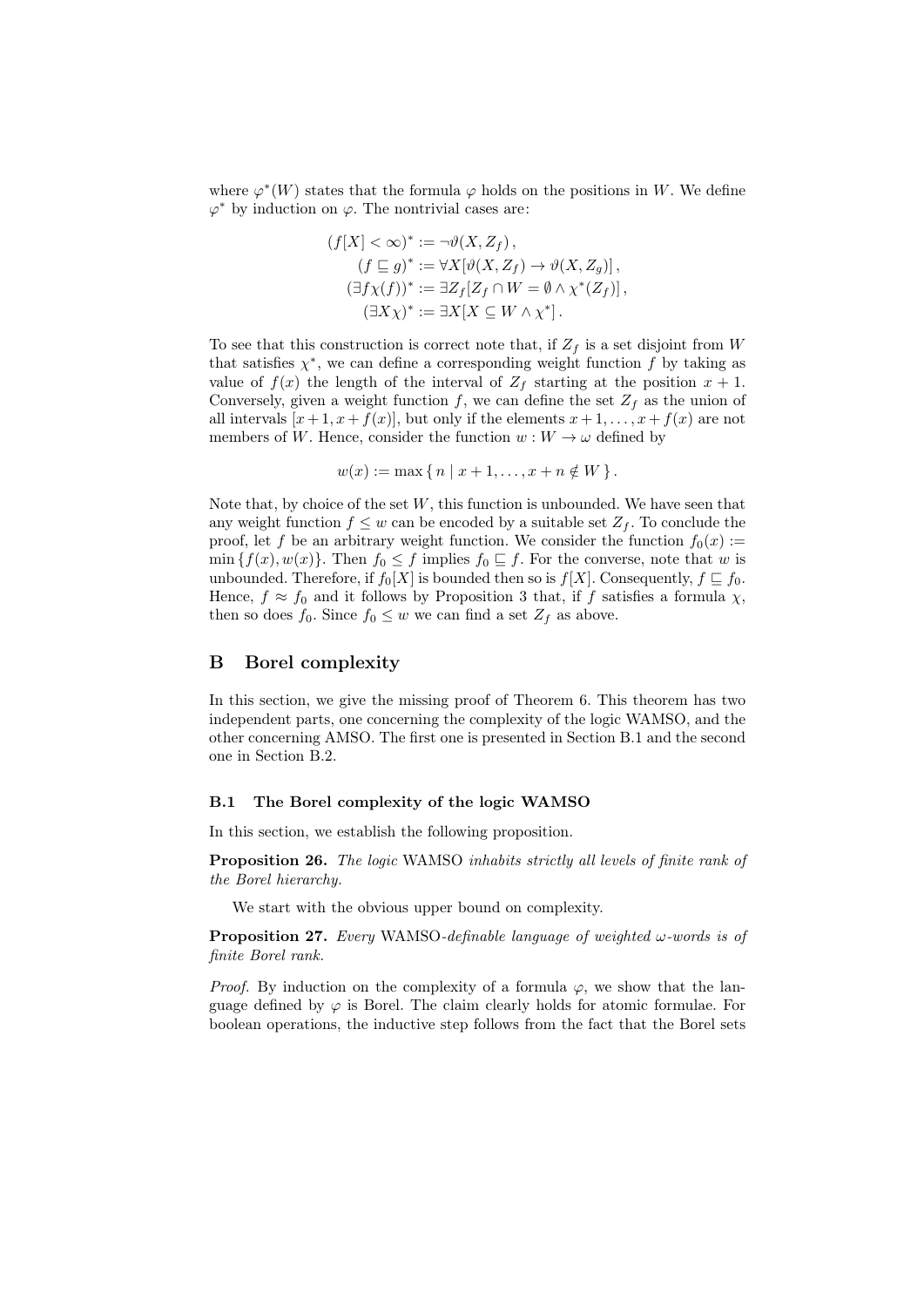form a boolean algebra. For quantifiers, it is sufficient to note that every WMSOquantifier ranges over a countable domain (finite sets or natural numbers). Consequently, each quantifier corresponds to a countable union or a countable intersection.

Let us now turn to the lower bound showing that WAMSO reaches arbitrarily high finite ranks of the Borel hierarchy. For the proof we use the following languages, which are complete for  $\mathbf{\Pi}^0_{2k}$ .

**Definition 28.**  $C_{2k}^0 \subseteq (\omega^{2k})^\omega$  is the language consisting of all words u over the alphabet  $\omega^{2k}$  such that

$$
\forall n_0 \exists m_0 \cdots \forall n_{k-1} \exists m_{k-1}
$$
  
 
$$
[(m_0, \ldots, m_{k-1}, n_0, \ldots, n_{k-1}) \text{ appears in } u].
$$

We recall the following classical fact.

**Theorem 29.**  $C_{2k}^0$  is complete for  $\mathbf{\Pi}_{2k}^0$ .

*Proof.* A set of level  $\mathbf{\Pi}_{2k}^0$  is a countable intersection of countable unions, ..., of basic open sets, which are sets of words that have a fixed prefix. Hence, a Borel set  $A \in C_{2k}^0$  can be written as the set of words u such that:

$$
\forall n_0 \exists m_0 \cdots \forall n_{k-1} \exists m_{k-1}
$$
  
[ $v(m_0, \ldots, m_{k-1}, n_0, \ldots, n_{k-1})$  is a prefix of  $u$ ]

where v is some function from  $\mathbb{N}^{2k}$  to finite words. To prove completeness, let us provide a continuous reduction from A to  $C_{2k}^0$ .

Assume a finite word given u, then let  $[u]_i$  be the list of the i first tuples  $\bar{m}$ (for some enumeration of them by N) such that  $v(\bar{m})$  is a prefix of u. One can assume that  $[u]_i$  is non-empty. Now, given an infinite sequence  $u = a_1 \dots a_n \dots$ , let us set:

 $f(u) = [a_1]_1 [a_1 a_2]_2 \dots [a_1 a_2 \dots a_n]_n \dots$ 

Clearly this function is continuous, and clearly too, u has  $v(\bar{m})$  as prefix if and only if  $\bar{m}$  appears in  $f(u)$ .

**Proposition 30.** There exists a WAMSO-definable set of weighted  $\omega$ -words that does not belong to  $\Sigma^0_{2k}$ .

*Proof.* We will construct a WAMSO-formula  $\psi$  and a continuous function h mapping a sequence  $u \in (\omega^{2k})^*$  to a weighted  $\omega$ -word  $h(u)$  such that

$$
h(u) \models \psi \quad \text{iff} \quad u \in C_{2k}^0 \, .
$$

Since  $C_{2k}^0$  is complete for  $\mathbf{\Pi}_{2k}^0$ , it follows that the language defined by  $\psi$  is not in  $\mathbf{\Sigma}_{2k}^0$ .

Note that a sequence u is in  $C_{2k}^0$  if, and only if, there exists Skolem functions  $f_i: \omega^i \to \omega$ , for  $i < k$ , such that, for all  $n_0, \ldots, n_{k-1}$ ,

$$
(f_0(n_0), f_1(n_0, n_1), \ldots, f_{k-1}(n_0, \ldots, n_{k-1}), n_0, \ldots, n_{k-1})
$$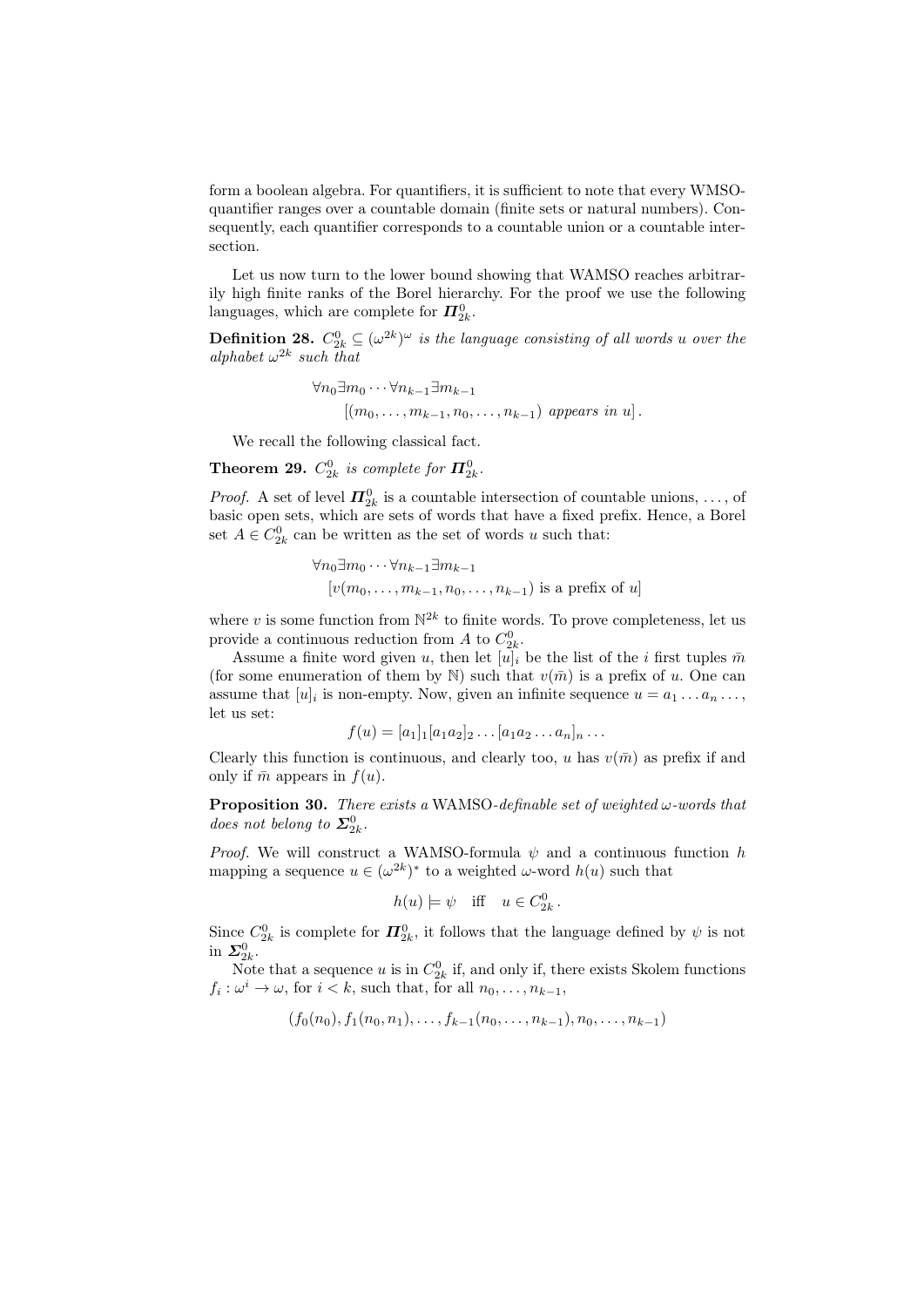appears in u. For such a tuple  $\bar{f}$ , we write

$$
\bar{f}(\bar{n}) := (f_0(n_0), f_1(n_0, n_1), \dots, f_{k-1}(n_0, \dots, n_{k-1})).
$$

The s-th approximation of  $\bar{f}$  are the functions  $\bar{f}^{(s)}$  where  $f_i^{(s)} : [s]^i \to \omega$  is the restriction of  $f_i$  to  $[s]^i$ . Such a tuple  $\bar{f}^{(s)}$  will be called a partial Skolem function or an s-Skolem function. We say that an s-Skolem function  $\bar{f}$  occurs before position j in a word u if, for all  $\bar{n} \in [s]^k$ , the tuple  $(\bar{f}(\bar{n}), \bar{n})$  appears in u before position  $i$ .

An s-Skolem function  $\bar{f}$  can be encoded into a finite weighted word  $[\bar{f}]$ , simply by enumerating the tuples in its graph and by, say, adding the number s. Fix an enumeration  $\bar{S}^0, \bar{S}^1, \ldots$  of all partial Skolem functions such that every function occurs infinitely often in this sequence (this is possible since there are only countably many partial Skolem functions). Given a word  $u$ , we define

$$
h(u) := \#h_0(u)\#h_1(u)\#...
$$

where

$$
h_i(u) := \begin{cases} [\bar{S}^i] & \text{if } \bar{S}^i \text{ occurs before } i \text{ in } u, \\ \varepsilon & \text{otherwise.} \end{cases}
$$

Note that  $h$  is continuous.

We can write down a formula  $\psi$  stating that

 $\forall n_0 \exists m_0 \cdots \forall n_{k-1} \exists m_{k-1} \forall n'$ 

[the word has a factor of the form  $#[\bar{f}]\#$  where  $\bar{f}$  is an s-Skolem function with  $s > n'$  such that  $f_l(i_0,...,i_l) < m_l$  for all  $l < k$  and  $i_0 < n_0,...,i_l < n_l$ .

We claim that

$$
h(u) \models \psi \quad \text{iff} \quad u \in C_{2k}^0 \, .
$$

(←). Suppose that  $u\in C^0_{2k}.$  Then there exists a tuple of Skolem functions  $\bar{f}$ such that

$$
\forall \bar{n}[(\bar{f}(\bar{n}),\bar{n}) \text{ occurs in } u].
$$

Let  $\bar{f}^{(s)}$  be the s-th approximation of  $\bar{f}$ . Fix a tuple  $\bar{n}$ . For every large enough number s, it follows that  $(\bar{f}^{(s)}(\bar{n}), \bar{n})$  appears in u. Suppose that  $\bar{f}^{(s)} = \bar{S}^i$ . Since every function appears infinitely often in the enumeration  $\bar{S}^0, \bar{S}^1, \ldots$ , we can choose the index i large enough such that  $\bar{f}^{(s)}$  occurs before i in u. Then  $h_i(u) = [\bar{f}_s]$  and  $\bar{f}_s$  satisfies the condition

$$
(f_s)_l(i_0,\ldots,i_l) < m_l
$$
 for all  $l < k$  and  $i_0 < n_0,\ldots,i_l < n_l$ .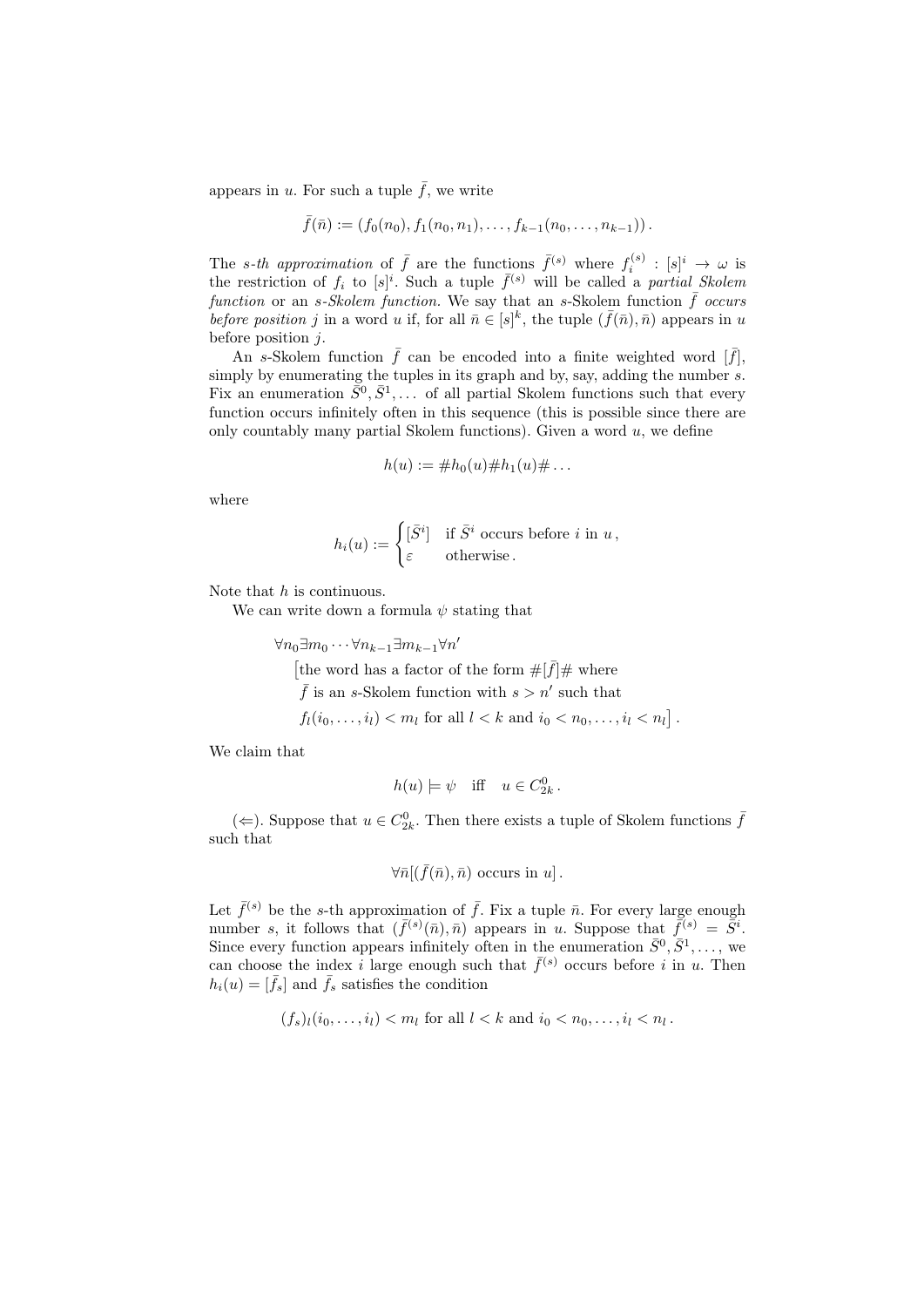Consequently,  $h(u) \models \psi$ .

 $(\Rightarrow)$  Suppose that  $h(u) \models \psi$ . Then there exist functions  $\bar{g}$  such that, for all tuples  $\bar{n}$  and every number n', the word  $h(u)$  has a factor of the form  $\#[\bar{f}_{\bar{n},n'}]\#$ such that  $\bar{f}_{\bar{n},n'}$  is an s-Skolem function with  $s > n'$  and

$$
(f_{\bar{n},n'})_l(i_0,\ldots,i_l) < g_l(n_0,\ldots,n_l)\,,
$$

for all  $l < k$  and  $i_0 < n_0, \ldots, i_l < n_l$ . Let us abbreviate this last condition by  $\bar{f}_{\bar{n},n'} \leq \bar{g}(\bar{n}).$ 

To show that  $u \in C_{2k}^0$ , fix  $\bar{n}$ . Note that, for each s, there are only finitely many s-Skolem functions  $\bar{f}$  with  $\bar{f} \leq \bar{g}(\bar{n})$ . Ordering the set of all functions  $\bar{f}_{\bar{n},n'}$ , for  $n' < \omega$ , by the extension relation, we obtain an infinite tree that is finitely branching. By Kőnig's Lemma, this tree contains an infinite branch. Consequently, there exists a sequence  $n'_0 < n'_1 < \dots$  such that  $\bar{f}_{\bar{n},n'_0} \subseteq \bar{f}_{\bar{n},n'_1} \subseteq$ .... Let  $\bar{f}$  be the limit of this sequence. It follows that, for every  $s < \omega$ , the s-th approximation  $\bar{f}^{(s)}$  of  $\bar{f}$  appears as factor  $\#\bar{f}^{(s)}\#$  in  $h(u)$ . By definition of h, this implies that  $\bar{f}^{(s)}$  occurs in u. In particular, the tuple  $(\bar{f}^{(s)}(\bar{n}), \bar{n})$  appears in u. Since  $\bar{f}^{(s)}(\bar{n}) = \bar{f}(\bar{n})$ , it follows that

$$
(\bar{f}(\bar{n}), \bar{n})
$$
 appears in u, for all  $\bar{n}$ .

Hence,  $u \in C_{2k}^0$ .

#### B.2 The Borel complexity of the logic AMSO

In this section, we establish the following proposition.

Proposition 31. The logic WAMSO inhabits strictly all levels of the projective hierarchy.

The arguments are inspired by the corresponding results for  $MSO+U$  [13]. Let us consider the topological space  $[2]^{\omega^*}$  (where we consider  $[2]$  as a discrete space). Note that this space is homeomorphic to Cantor space  $[2]^\omega$ , via a suitable bijection  $\omega^* \to \omega$ . For notational simplicity, we will identify functions  $f : \omega^* \to [2]$ with subsets  $f^{-1}(1) \subseteq \omega^*$ . Such a set  $T \subseteq \omega^*$  is a tree if

- $u \in T$  implies that  $v \in T$ , for every prefix v of u and
- $uk ∈ T$  implies that  $ui ∈ T$ , for all  $u ∈ ω^*$  and  $i < k < ω$ .

We use the following languages of trees, which are complete for  $\mathbf{\Sigma}^1_{2k}$ .

**Definition 32.** We denote by  $C_{2k}^1$  the language consisting of all trees  $T \subseteq (\omega^{2k})^*$ such that

> $\exists u_0 \forall v_0 \cdots \forall u_{k-1} \exists v_{k-1}$  $[u_0 \times \cdots \times u_{k-1} \times v_0 \times \cdots \times v_{k-1}$  is a branch of T],

where  $u_0, v_0, \ldots, u_{k-1}, v_{k-1}$  are  $\omega$ -words over the alphabet  $\omega$  and  $u_0 \times \cdots \times u_{k-1} \times$  $v_0\times\cdots\times v_{k-1}$  denotes the  $\omega$ -word over  $\omega^{2k}$  obtained by pairing them componentwise.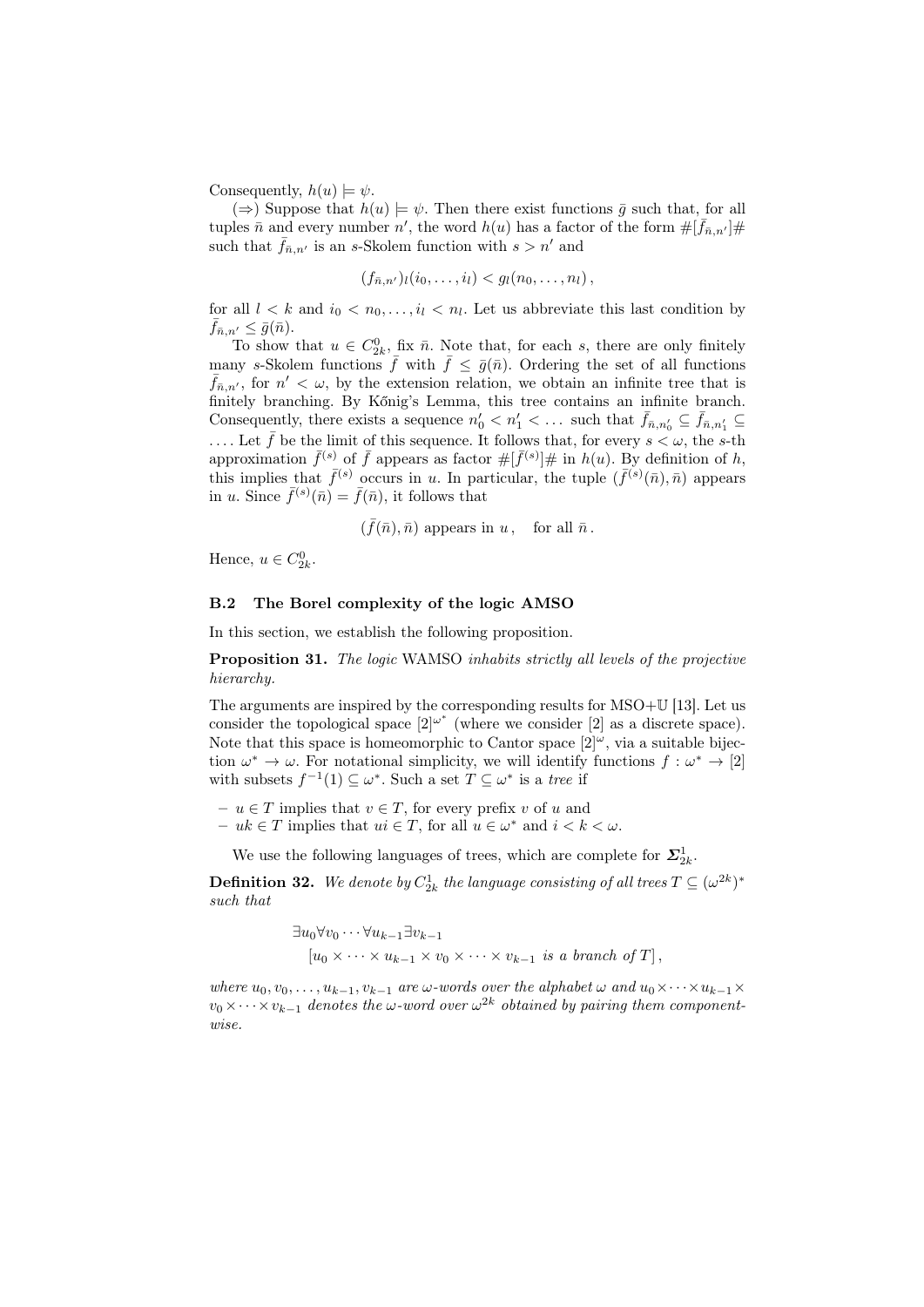**Theorem 33.**  $C_{2k}^1$  is complete for  $\Sigma_{2k}^1$ .

Proof. This is the language described in the proof of Theorem (37.7) of [14].

**Proposition 34.** There exists an AMSO-definable set of weighted  $\omega$ -words that does not belong to  $\mathbf{\Pi}^1_{2k}$ .

Proof. The proof is completely inspired by the work of Szczepan Hummel and Michał Skrzypczak [13]. Given a finite sequence  $u \in \omega^*$ , let us denote by [u] the weighted word over the unary alphabet with two weight functions  $f$  and  $d$ defined by  $f(x) := u(x)$  and  $d(x) := x$ . Hence, the weight function f over [u] merely codes  $u$ , and  $d$  is an extra weight function that encodes the position in the word. Note that a sequence  $u_0, u_1, \ldots$  in  $\omega^*$  converges if, and only if, the corresponding sequence  $[u_0], [u_1], \ldots$  converges.

Let  $T \subseteq (\omega^{2k})^*$  be a tree. The *n*-th approximation of T is the finite tree of height  $2k + 1$  such that

- all branches have length exactly  $2k + 1$ ,
- there exists a number n such that every node but the root is labelled by  $[u]$ for some word  $u$  of length  $n$ ,
- there exists a branch with label  $[u_0], [v_0], \ldots, [u_{k-1}], [v_{k-1}]$  if, and only if,  $u_0 \times \cdots \times u_{k-1} \times v_0 \times \cdots \times v_{k-1} \in T$ .

We denote the label of an node x by  $T(x)$ .

Given a tree T, let  $[T]_n$  be some encoding of the n-th approximation of T as a finite weighted word. (We omit the details. One can use, e.g., brackets to encode the tree structure. Since the height of the tree is bounded, we can assume that all relevant concepts, like being a node, being a branch, the successor relation, etc., are expressible in MSO.)

Given a tree T, define the weighted  $\omega$ -word

$$
h(T):=[T]_1\#[T]_2\#\ldots
$$

which enumerates the approximations of T. Clearly,  $h$  is a continuous mapping. Our goal is to construct an AMSO-formula  $\psi$  which is satisfied by  $h(T)$  if, and only if,  $T \in C_{2k}^1$ . This would immediately imply that the language defined by this formula is at level  $\Sigma^1_{2k}$  or higher in the analytic hierarchy. In particular, it is not in  $\boldsymbol{\Pi}_{2k}^1$ .

The idea of the construction is to replace in the description of  $C_{2k}^1$  each quantification over an infinite word, say, in the ith quantifier, by a quantification over an infinite set Z over  $h(T)$  which selects nodes at level i in infinitely many approximations occurring in  $h(T)$  (what exactly 'selecting' means depends on the chosen coding, but it should be clear).

We will make use of the following auxiliary formulae. For each  $i < 2k$ , there exists a formula

 $\text{lvl}_i(Z)$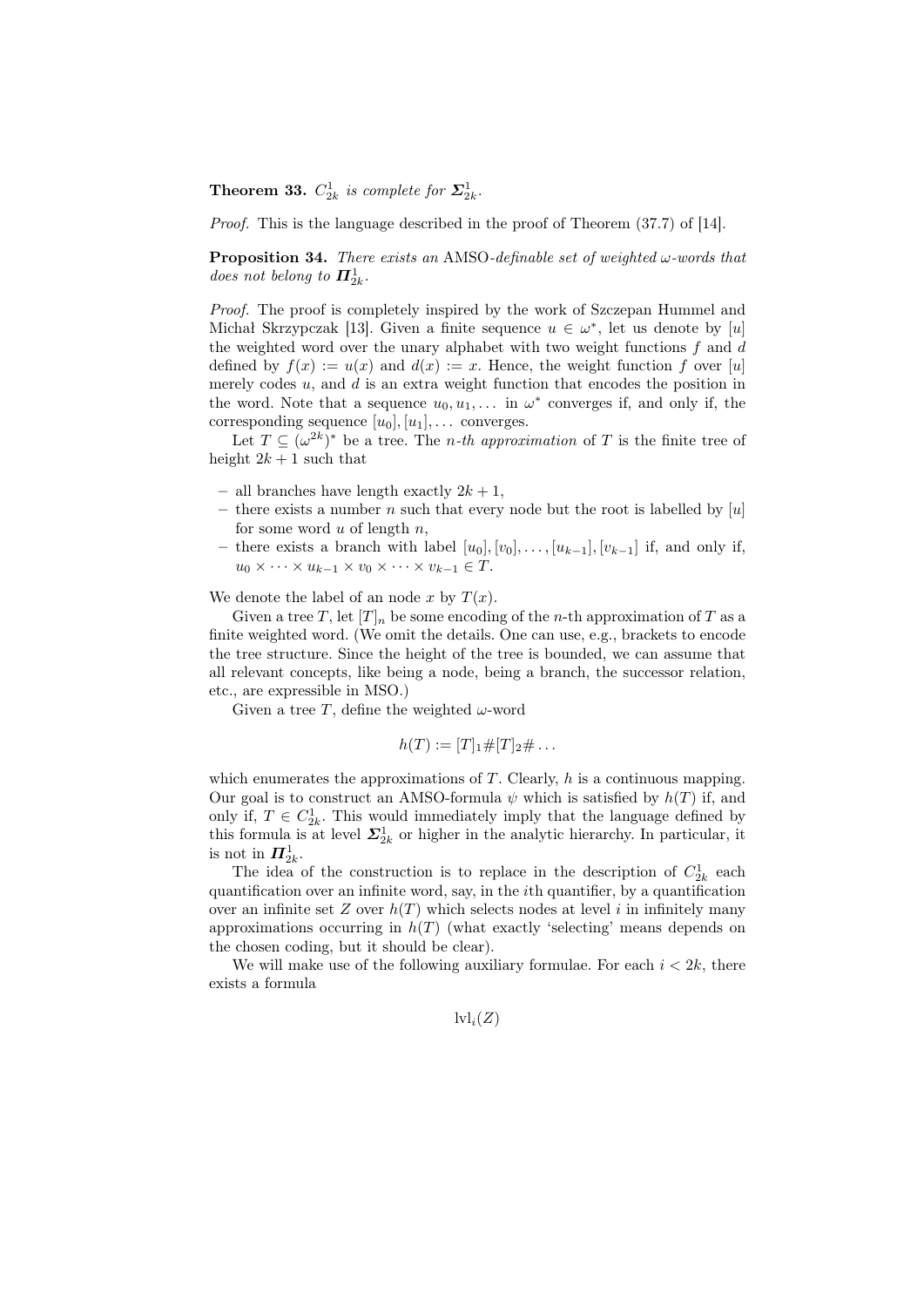expressing that the set Z selects infinitely many nodes of the successive approximations, that each selected node is at level  $i$  in the approximation (the root having level 0), and that no two nodes belong to the same approximation. Given some Z satisfying  $\mathrm{lvl}_i$  we will often refer to the sequence  $x_0, x_1, \ldots$  of nodes selected by  $Z$ . We will also say that  $Z'$  is a subsequence of  $Z$  if it corresponds to extracting a subsequence of  $x_0, x_1, \ldots$ .

We define a successor relation on sets  $Z$  by

$$
\text{succ}_i(Z, Z') := \text{lvl}_i(Z) \land \text{lvl}_{i+1}(Z') \land
$$
  
'All nodes selected by Z' are children of  
nodes selected by Z.'

Recall that we would like to replace a quantification over an infinite word by a set Z. Hence, what we would like to have is that the nodes  $x_0, x_1, \ldots$  selected by Z be such that  $T(x_0), T(x_1), \ldots$  converges to some infinite word. However, it is not possible to express this property in AMSO. All we can express is a sufficient condition guaranteeing that there some is some subsequence  $T(y_0), T(y_1), \ldots$ of  $T(x_0), T(x_1), \ldots$  that converges to some infinite word in  $\omega^{\omega}$ . For this we introduce a formula  $conv(Z)$  expressing that the nodes selected by  $Z$  contain, at the limit, an infinite word. We define

$$
conv(Z) := \forall s \exists r (\forall x \in Z) [d(x) \le s \to f(x) \le r].
$$

(Here,  $x \in Z$  means that x is a position in the weighted word representing a node selected by  $Z$ . Recall that  $d$  is simply a depth stamp numbering the positions in the word.)

We claim that

- (i) If  $h(T) \models \text{conv}(Z)$ , there is a subset of Z selecting nodes  $x_0, x_1, \ldots$  such that  $T(x_0), T(x_1), \ldots$  has a limit in  $\omega^{\omega}$ .
- (ii) If Z selects  $x_0, x_1, \ldots$  and the sequence  $T(x_0), T(x_1), \ldots$  converges, then  $h(T) \models \text{conv}(Z)$ .

(i) Let  $x_0, x_1, \ldots$  be the nodes selected by Z. For  $s = 0$ , we obtain that the weight of the first position is bounded. Hence, it is possible to extract a subsequence such that all  $T(x_i)$  have the same weight over the first position. Then, one can continue with  $s = 1$  and extract a subsequence such that the weight of the second position is constant. By iterating this extraction process we obtain, for each number  $s < \omega$ , a subsequence  $x_0^s, x_1^s, \ldots$  of  $x_0, x_1, \ldots$  such that the weights of the first  $s$  positions is constant. The 'diagonal' sequence  $x_0^0, x_1^1, x_2^2, \ldots$  is the desired converging subsequence.

(ii) Suppose that  $T(x_0), T(x_1), \ldots$  converges. To show that conv(Z) holds, fix a number  $s < \omega$ . There exists an index n such that, in the subsequence  $T(x_n), T(x_{n+1}), T(x_{n+2}), \ldots$ , the first s positions are constants. Choose a number  $r$  that is greater than the weights of the first  $s$  positions in the words  $T(x_0), \ldots, T(x_n)$ . For  $x \in Z$ , it follows that  $d(x) \leq s$  implies  $f(x) \leq r$ .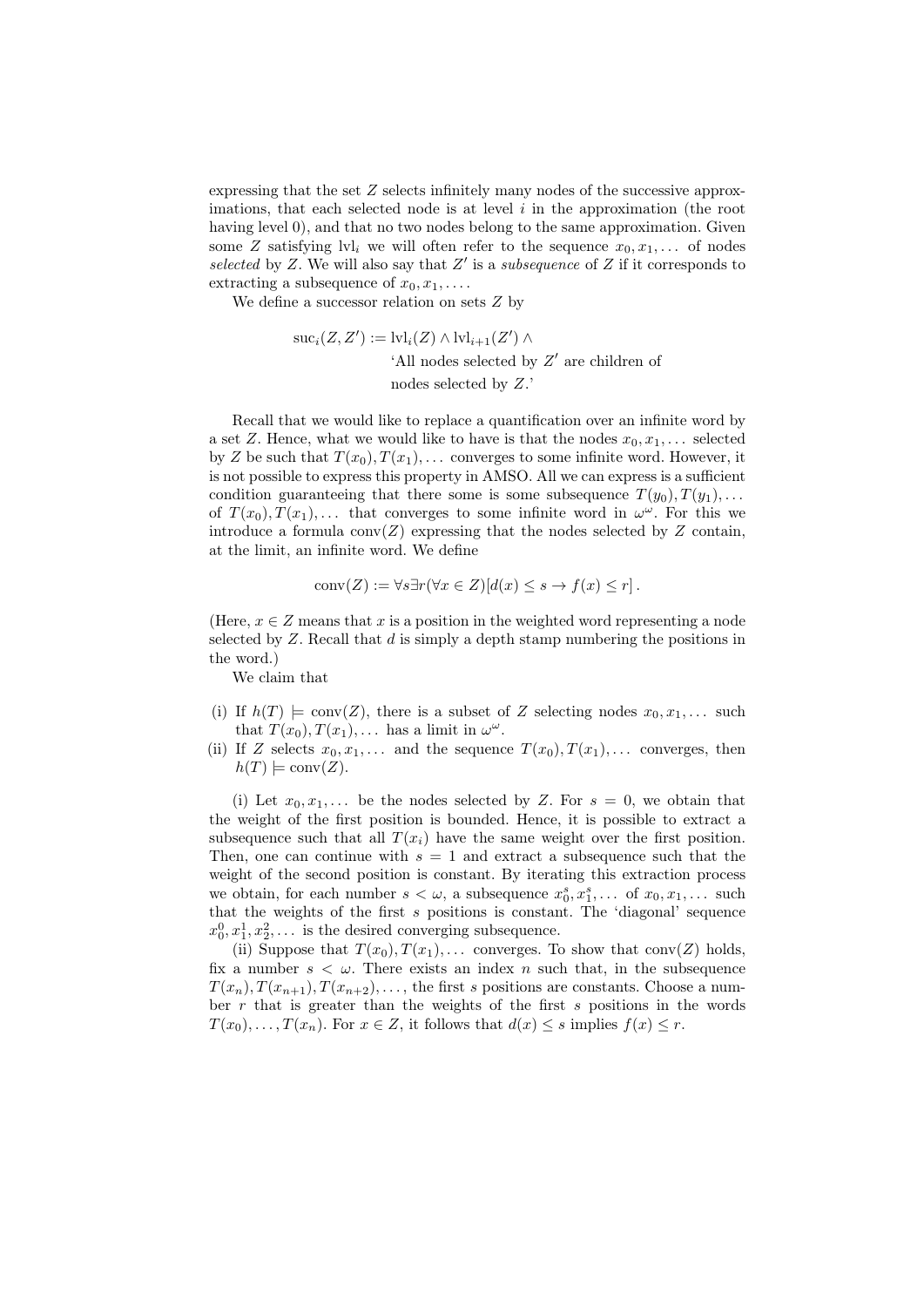To simplify terminology, we will say that Z converges toward  $u \in \omega^{\omega}$  if Z selects nodes  $x_0, x_1, \ldots$  such that  $T(x_0), T(x_1), \ldots$  converges to u. In this terminology the above statements read:

- (i) If conv $(Z)$  holds, then there is some subset of Z which converges.
- (ii) If  $Z$  converges, then conv $(Z)$  holds.

Consider the AMSO-formula

$$
\psi :=
$$
\n
$$
(\exists X_0.\text{lvl}_1(X_0) \land \text{conv}(X_0))
$$
\n
$$
(\forall Y_0.\text{succ}_1(X_0, Y_0) \land \text{conv}(Y_0))
$$
\n
$$
(\exists X_1.\text{succ}_2(Y_0, X_1) \land \text{conv}(X_1))
$$
\n
$$
(\forall Y_1.\text{succ}_3(X_1, Y_1) \land \text{conv}(Y_1))
$$
\n
$$
\dots
$$
\n
$$
(\exists X_{k-1}.\text{succ}_{2k-2}(Y_{k-2}, X_{k-1}) \land \text{conv}(X_{k-1}))
$$
\n
$$
(\forall Y_{k-1}.\text{succ}_{2k-1}(X_{k-1}, Y_{k-1}) \land \text{conv}(Y_{k-1}))
$$
\n
$$
\text{true.}
$$

We claim that

$$
h(T) \models \psi \quad \text{iff} \quad T \in C_{2k}^1 \, .
$$

Note that, by Skolemising the definition, we see that a tree T belongs to  $C_{2k}^1$ if, and only if, there are functions  $S_i : (\omega^\omega)^i \to \omega^\omega$ , for  $i < k$ , such that, for all  $v_0, \ldots, v_{k-1} \in \omega^\omega$ , the sequence

$$
S_0 \times S_1(v_0) \times \cdots \times S(v_0, v_1, \ldots, v_{k-1}) \times v_0 \times \cdots \times v_{k-1}
$$

is a branch of T.

First, suppose that  $T \in C_{2k}^1$ . We have to show that  $h(T) \models \psi$ . By the above remark there are Skolem functions  $S_0, \ldots, S_{k-1}$  witnessing that T belongs to  $C_{2k}^1$ . Fix a set  $X_0$  that satisfies  $\text{lvl}_1(X_0)$  and that converges to  $S_0$ . Let  $Y_0$  be an arbitrary set satisfying  $\text{succ}_1(X_0, Y_0)$  and  $\text{conv}(X_0)$ . By (i), there exists a subsequence  $Y'_0$  which converges toward a word  $v_0$ .

Choose a set  $X_1$  that converges to  $S_1(v_0)$  and satisfies  $\operatorname{suc}_2(Y'_0, X_1)$ . (This is possible by construction of the approximations.) Then  $conv(X_1)$  holds by (ii). To proceed, consider some set  $Y_1$  satisfying suc<sub>3</sub>( $X_1, Y_1$ ) and conv( $Y_1$ ). Again, there exists a subsequence  $X'_1$  of  $X_1$  that converges to some word  $v_1$ . Repeating this argument for 2k steps we see that  $h(T)$  satisfies  $\psi$ .

It remains to prove the converse. Hence, suppose that  $h(T)$  satisfies  $\psi$ . We have to show that  $T \in C_{2k}^1$ , i.e., that

$$
\exists u_0 \forall v_0 \cdots \exists u_{k-1} \forall v_{k-1}
$$
  

$$
[u_0 \times \cdots \times u_{k-1} \times v_0 \times \cdots \times v_{k-1} \text{ is a branch of } T].
$$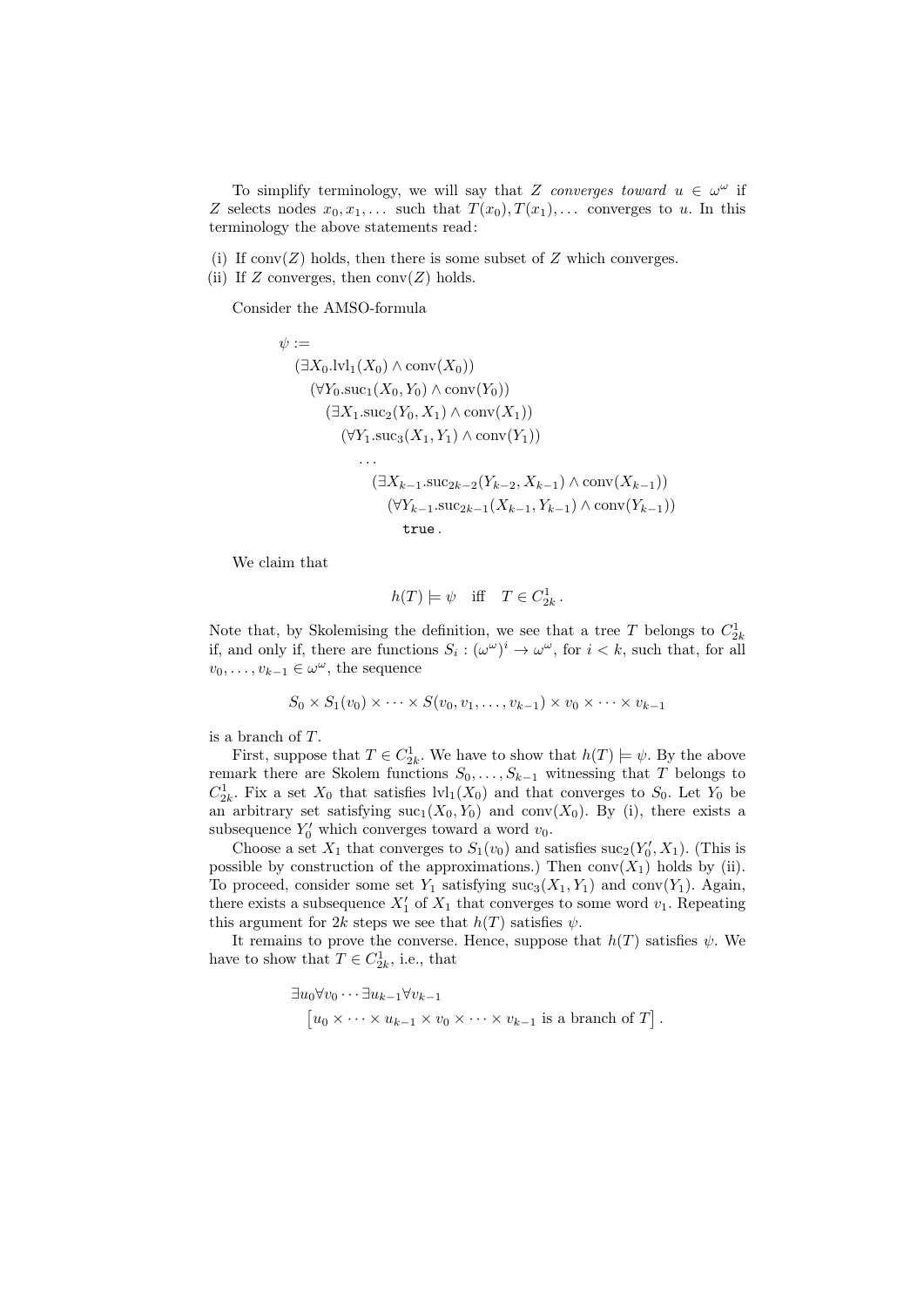Since  $\psi$  holds, there exists a set  $X_0$  satisfying  $\text{lvl}_1(X_0)$  and conv $(X_0)$ . By (i), there exists a subset  $X'_0$  converging to some word  $u_0$ . Given an arbitrary word  $v_0 \in \omega^{\omega}$ , we choose a set  $Y_0$  satisfying suc<sub>1</sub>( $X'_0, Y_0$ ) that converges to  $v_0$ . By (ii),  $Y_0$  satisfies conv $(Y_0)$ .

In the next step, we find a set  $X_1$  satisfying  $\text{suc}_2(Y_0, X_1)$  and  $\text{conv}(X_1)$ . Again, there exists a subset  $X'_1$  converging to some word  $u_1$ . Given a word  $v_1 \in \omega^{\omega}$ , we choose  $Y_1$  satisfying  $\text{succ}_1(X'_1, Y_1)$  and converging to  $v_1$ .

Repeating this argument, we obtain a definition of  $u_0, \ldots, u_{k-1}$ . Since  $X_i'$  converges to  $u_i$  and  $Y_i$  converges to  $v_i$ , there are arbitrarily long prefixes  $u'_i$  of  $u_i$ and  $v_i'$  of  $v_i$  such that

$$
u'_0 \times \cdots \times u'_{k-1} \times v'_0 \times \cdots \times v'_{k-1}
$$
 is a branch of T.

This implies that

 $u_0 \times \cdots \times u_{k-1} \times v_0 \times \cdots \times v_{k-1}$  is a branch of T.

**Corollary 35.** Over weighted  $\omega$ -words AMSO is strictly more expressive than WAMSO.

## C Tiling systems

#### C.1 Restriction to limit satisfiability

The first proof we present is the one of Lemma 11, which states that the satisfiability problem for AMSO<sup>np</sup> over infinite words is equivalent to the limit satisfiability problem.

Composition theorems We start by developing composition theorems for AMSO<sup>np</sup>. This part is similar to the techniques introduced by Feferman-Vaught and Shelah, but paying furthermore attention to positivity consideration in the use of weights. Our analysis is based on the notion of a type and two operations  $\oplus$  and  $^\omega$  on them.

#### Definition 36. Let  $h < \omega$ .

(a) We denote by  $AMSO<sub>h</sub><sup>0</sup>$  the set of all AMSO-formulae of quantifier-rank at most h that do not contain number quantifiers.

(b) Let w be a word and  $\bar{m}, \bar{n}$  numbers. The AMSO<sub>h</sub><sup>-type</sup> of  $\langle w, \bar{m}, \bar{n} \rangle$  is the set

$$
\mathrm{tp}_h(w, \bar{m}, \bar{n}) := \{ \varphi(\bar{r}, \bar{s}) \in \mathrm{AMSO}_h^0 \mid w \models \varphi(\bar{m}, \bar{n}) \}.
$$

**Lemma 37.** There exists a monotone binary operation  $\oplus$  on  $\mathrm{AMSO}_h^0$ -types such that

 $\mathrm{tp}_h(u, \bar{m}, \bar{n}) \oplus \mathrm{tp}_h(v, \bar{m}, \bar{n}) = \mathrm{tp}_h(uv, \bar{m}, \bar{n}),$ 

for all words u and v and all numbers  $\bar{m}, \bar{n}$ .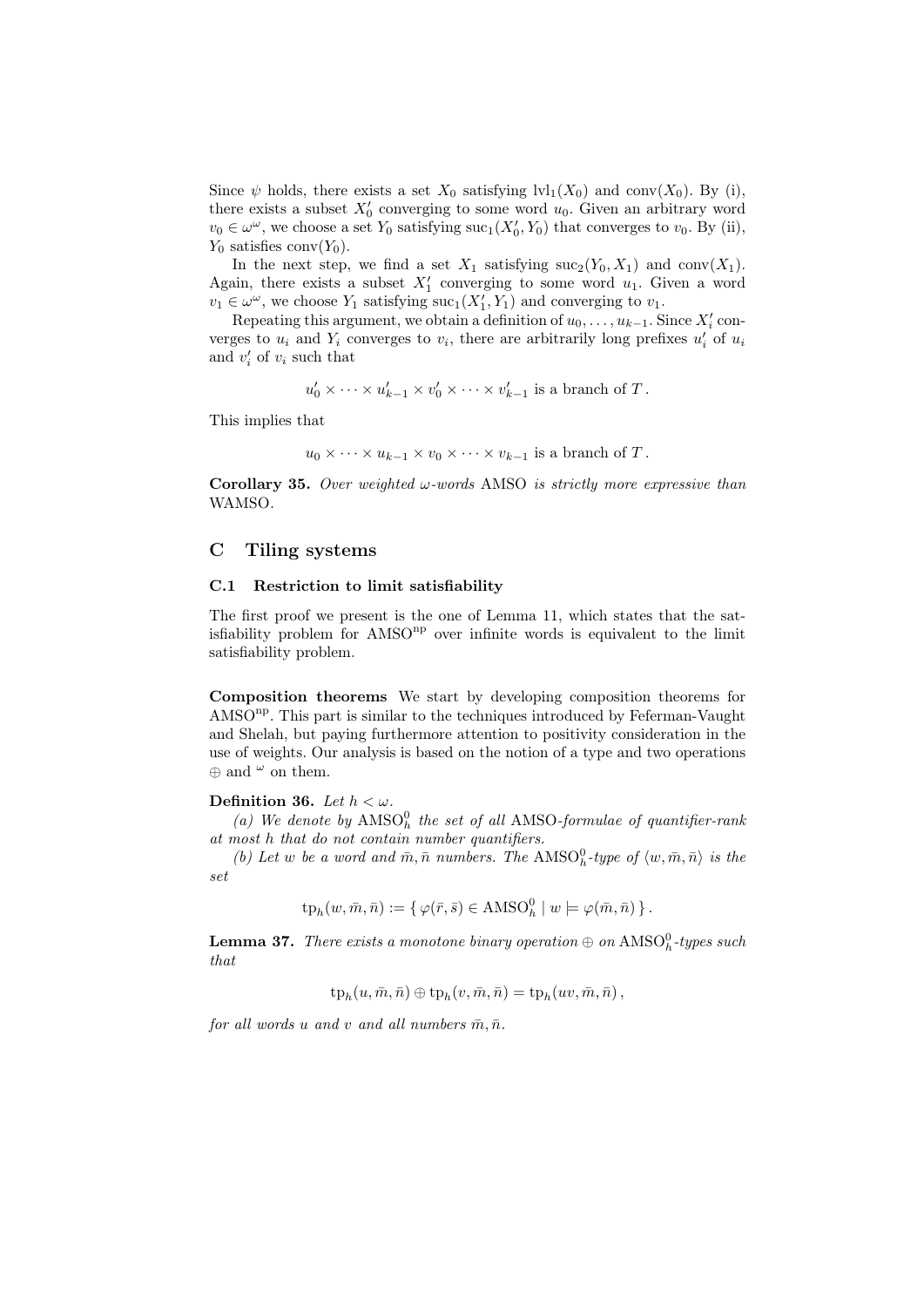*Proof.* It is sufficient to prove the following claim. For every  $AMSO<sub>h</sub><sup>0</sup>$ -formula  $\varphi(\bar{r},\bar{s})$  in negation normal form, there exist two finite lists  $\psi_0(\bar{r},\bar{s}), \ldots, \psi_{l-1}(\bar{r},\bar{s})$ and  $\vartheta_0(\bar{r}, \bar{s}), \ldots, \vartheta_{l-1}(\bar{r}, \bar{s})$  of AMSO<sub>h</sub>-formulae such that, for all words u and v and all numbers  $\bar{m}, \bar{n},$ 

$$
uv \models \varphi(\bar{m}, \bar{n})
$$
 iff  $u \models \psi_i(\bar{m}, \bar{n})$  and  $v \models \vartheta_i(\bar{m}, \bar{n})$ ,  
for some  $i < l$ .

We prove the claim by induction on  $\varphi$ . If  $\varphi$  is of the form

$$
X \subseteq Y, \ X \cap Y = \emptyset, \ \neg PX, \ f[X] \le r, \text{ or } f[X] > s,
$$

then we can set  $l = 1$  and

$$
\psi_0:=\varphi\,,\quad \vartheta_0:=\varphi\,.
$$

Similarly, if  $\varphi$  is of the form

$$
\neg(X \subseteq Y), \neg(X \cap Y = \emptyset), PX, \neg(f[X] \le r),
$$
  
or 
$$
\neg(f[X] > s),
$$

then we can set  $l = 2$  and

$$
\psi_0 := \varphi, \qquad \psi_1 := \mathtt{true}\,,
$$
  

$$
\vartheta_0 := \mathtt{true}\,, \quad \vartheta_1 := \varphi\,.
$$

If  $\varphi = X \leq Y$ , we use the formulae

$$
\psi_0 := X \le Y, \quad \psi_1 := \mathtt{true}\,, \qquad \psi_2 := \neg(X \cap X = \emptyset)\,,
$$
  

$$
\vartheta_0 := \mathtt{true}\,, \qquad \vartheta_1 := X \le Y\,, \quad \vartheta_2 := \neg(Y \cap Y = \emptyset)\,.
$$

For  $\varphi = \neg(X \leq Y)$ , we use

$$
\psi_0 := \neg(X \le Y), \quad \psi_1 := X \cap X = \emptyset
$$
  

$$
\vartheta_0 := Y \cap Y = \emptyset, \quad \vartheta_1 := \neg(X \le Y).
$$

For the inductive step, suppose that we have already proved the claim for the formulae  $\varphi'$  and  $\varphi''$ , and let

$$
\psi'_0, \ldots, \psi'_{l'-1}, \quad \vartheta'_0, \ldots, \vartheta'_{l'-1}
$$

and

$$
\psi''_0, \ldots, \psi''_{l''-1}, \quad \vartheta''_0, \ldots, \vartheta''_{l''-1}
$$

be the corresponding lists of formulae.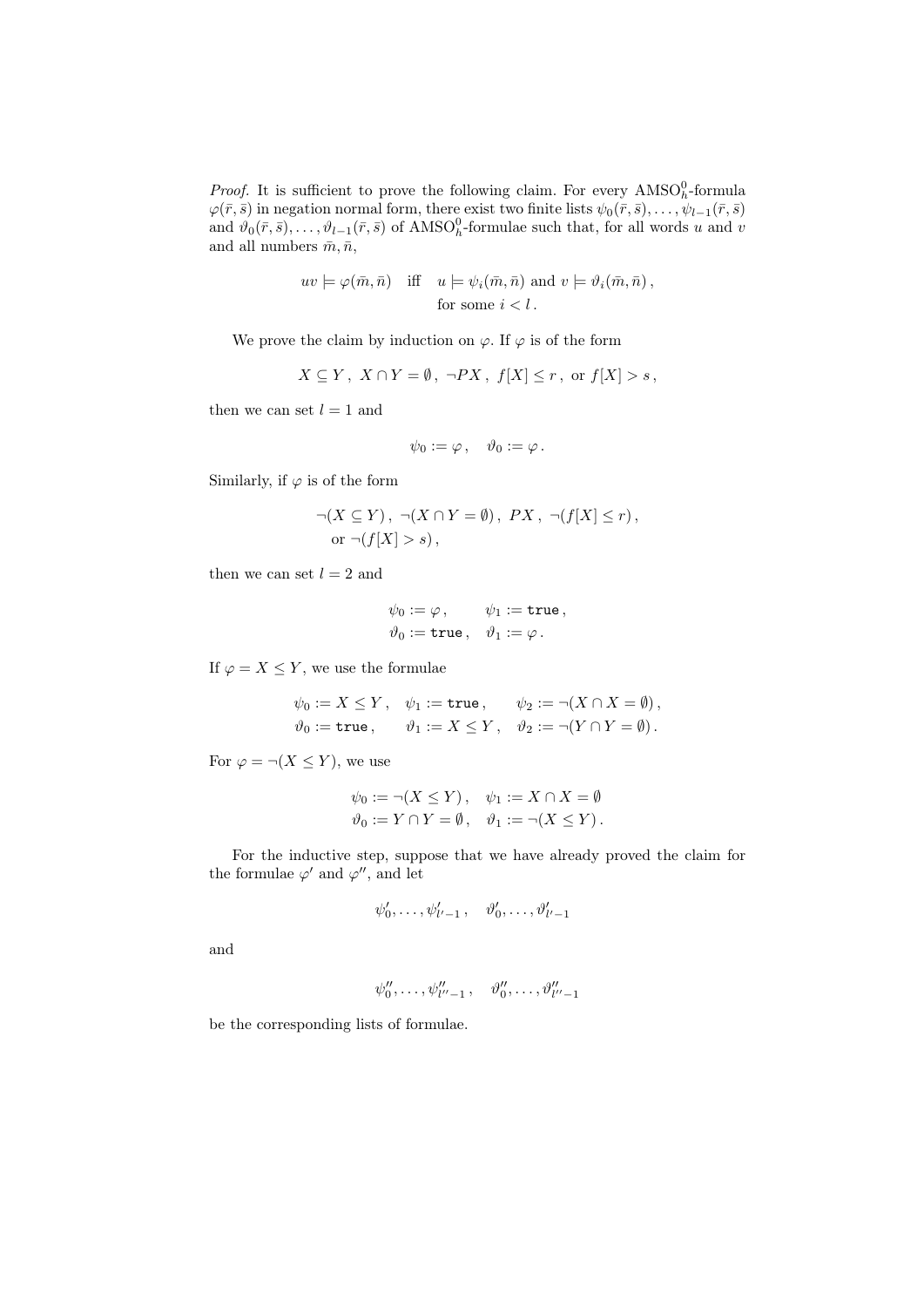If  $\varphi = \varphi' \vee \varphi''$ , we use  $l := l' + l''$  and the lists

$$
\psi'_0, \ldots, \psi'_{l'-1}, \psi''_0, \ldots, \psi''_{l'-1}
$$
  
 $\theta'_0, \ldots, \theta'_{l'-1}, \theta''_0, \ldots, \theta''_{l'-1}$ .

Similarly, if  $\varphi = \varphi' \wedge \varphi''$ , we use  $l := l'l''$  and the lists

$$
\begin{aligned} &\psi_i'\wedge\psi_k'',\quad\text{for }i
$$

If  $\varphi = \exists X \varphi'$ , we use  $l = l'$  and

$$
\exists X \psi'_0, \dots, \exists X \psi'_{l'-1} \text{ and } \exists X \vartheta'_0, \dots, \exists X \vartheta'_{l'-1}.
$$

Similarly, if  $\varphi = \forall X \varphi'$ , we use  $l = l'$  and

$$
\forall X \psi_0', \dots, \forall X \psi_{l'-1}' \quad \text{and} \quad \forall X \vartheta_0', \dots, \forall X \vartheta_{l'-1}'.
$$

**Lemma 38.** There exists a monotone operation  $\omega$  on  $AMSO<sub>h</sub><sup>0</sup>$ -types such that

$$
p^{\omega} = \text{tp}_h(w_0 w_1 w_2 \dots, \bar{m}, \bar{n}),
$$

for all words  $w_0, w_1, w_2, \ldots$  with

$$
\operatorname{tp}_h(w_i, \bar{m}, \bar{n}) = p.
$$

*Proof.* It is sufficient to prove the following claim. For every  $AMSO<sub>h</sub><sup>0</sup>$ -formula  $\varphi(\bar{r}, \bar{s})$  in negation normal form, there exists a finite list  $\psi_0(\bar{r}, \bar{s}), \ldots, \psi_l(\bar{r}, \bar{s})$  of AMSO<sup>0</sup><sub>*h*</sub>-formulae such that, for all words  $w_0, w_1, \ldots$  with

$$
\text{tp}_h(w_i) = \text{tp}_h(w_k), \quad \text{for all } i, k < \omega \,,
$$

and for all numbers  $\bar{m}, \bar{n}$ ,

$$
w_0 w_1 ... \models \varphi(\bar{m}, \bar{n})
$$
 iff  $(\exists i < l)(\forall k < \omega)[w_k \models \psi_i(\bar{m}, \bar{n})].$ 

We prove the claim by induction on  $\varphi$ . If  $\varphi$  is an atomic formula, or a negated atomic formula, but not of the form  $X \leq Y$  or  $\neg(X \leq Y)$ , we can take  $l := 1$ and

$$
\psi_0:=\varphi\,.
$$

If  $\varphi = X \leq Y$ , we take  $l := 2$  and

$$
\psi_0 := X \leq Y \,, \quad \psi_1 := \neg(X \cap X = \emptyset) \land \neg(Y \cap Y = \emptyset).
$$

If  $\varphi = \neg(X \leq Y)$ , we take  $l := 1$  and

$$
\psi_0 := X \cap X = \emptyset \vee Y \cap Y = \emptyset.
$$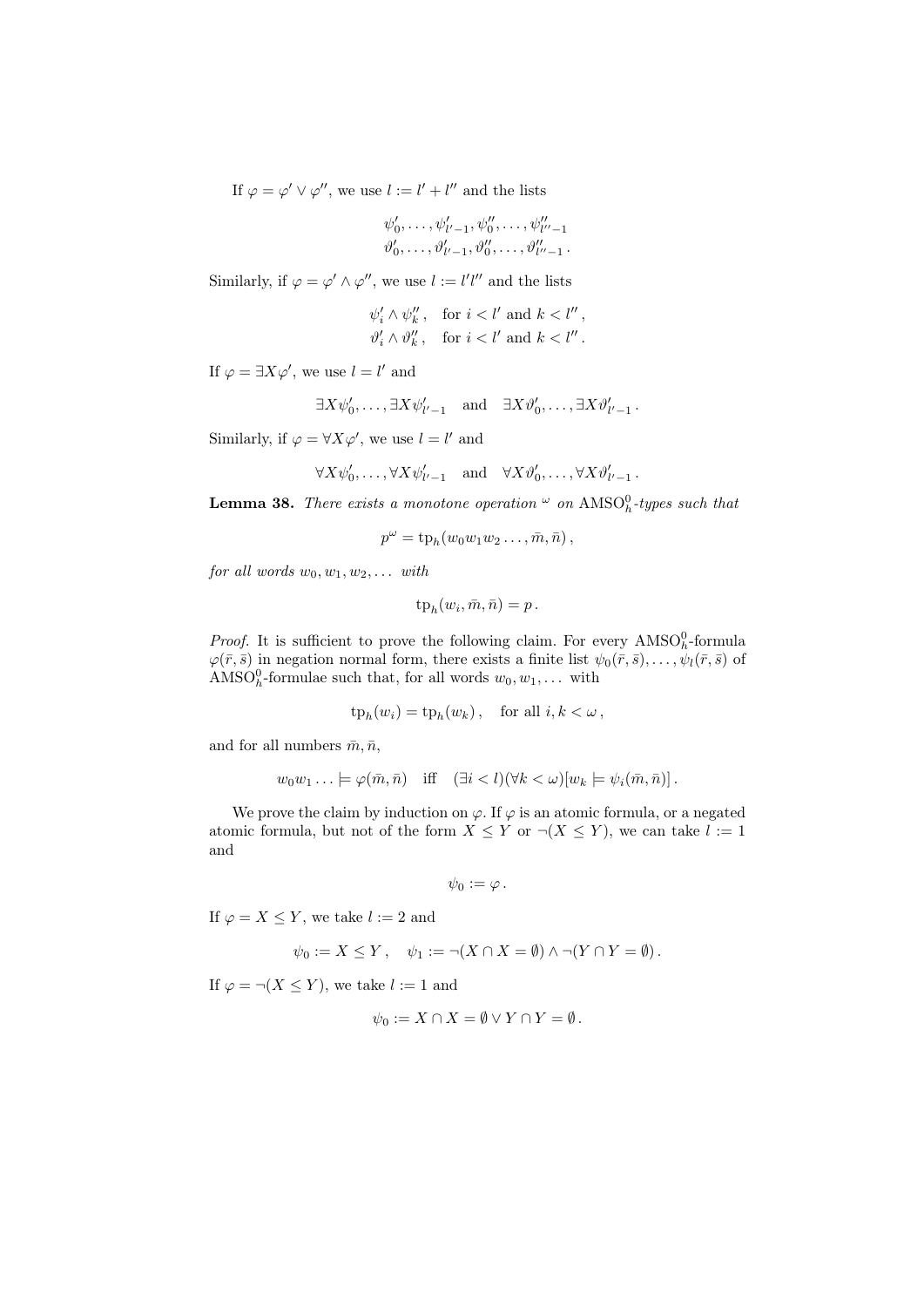For the inductive step, suppose that we have already proved the claim for the formulae  $\varphi'$  and  $\varphi''$ , and let

$$
\psi'_0, \ldots, \psi'_{l'-1}
$$
 and  $\psi''_0, \ldots, \psi''_{l'-1}$ 

be the corresponding lists of formulae.

If  $\varphi = \varphi' \vee \varphi''$ , we use  $l := l' + l''$  and the list

$$
\psi'_0, \ldots, \psi'_{l'-1}, \psi''_0, \ldots, \psi''_{l''-1}
$$
.

Similarly, if  $\varphi = \varphi' \wedge \varphi''$ , we take  $l := l'l''$  and

$$
\psi_i' \wedge \psi_k', \quad \text{for all } i < l' \text{ and } k < l''.
$$

If  $\varphi = \exists X \varphi'$ , we use  $l = l'$  and

$$
\exists X \psi_0', \ldots, \exists X \psi_{l'-1}'.
$$

Similarly, if  $\varphi = \forall X \varphi'$ , we use  $l = l'$  and

$$
\forall X \psi_0', \ldots, \forall X \psi_{l'-1}'.
$$

Factorisations In the second part of this reduction, we use the theorem of Ramsey for chopping an infinite word into infinitely many pieces that have essentially the same behaviour with respect to the logic. The real difficulty here is to deal with the prefix of the word since it also contains weights.

Recall the notation  $\varphi \downarrow_{\bar{t}}$  introduced in Definition 16.

**Definition 39.** Let  $\bar{r}, \bar{s}, \bar{t}$  be tuples of number variables and let  $p(\bar{r}, \bar{s})$  be an  $\mathrm{AMSO}_h^0$ -type.

(a) We denote by  $p\uparrow_{\bar{t}}$  the set of all  $\text{AMSO}_h^0$ -formulae  $\varphi(\bar{r},\bar{s},\bar{t})$  such that  $\varphi\downarrow_{\bar{t}} \in p.$ 

(b) We denote by  $\pi(p)$  the set of all formulae  $\varphi \in p$  without free number variables.

The following result is an immediate consequence of Lemma 17.

**Lemma 40.** If  $m_i, n_i \ge \max f[w]$ , for all i, then

$$
w \models p
$$
 iff  $w \models (p \uparrow_{\bar{r},\bar{s}})(\bar{m}, \bar{n}).$ 

*Proof.* ( $\Leftarrow$ ) follows form the fact that  $p \subseteq p \uparrow_{\bar{r}, \bar{s}}$ . For  $(\Rightarrow)$ , suppose that  $w \models p$ and let  $\varphi \in p\uparrow_{\bar{r},\bar{s}}$ . Then  $\varphi\downarrow_{\langle\rangle} \in p$ . Hence,  $w \models \varphi\downarrow_{\langle\rangle}$  implies, by Lemma 17, that  $w \models \varphi(\bar{m}, \bar{n}).$ 

**Definition 41.** Let I and J be sets and  $k < \omega$  a number. We write  $I \subseteq_{\infty} J$  if *I* is an infinite subset of *J* and we write  $I \subseteq_{\infty}^k J$  if  $I \subseteq_{\infty} J$  and *I* contains the first k elements of J.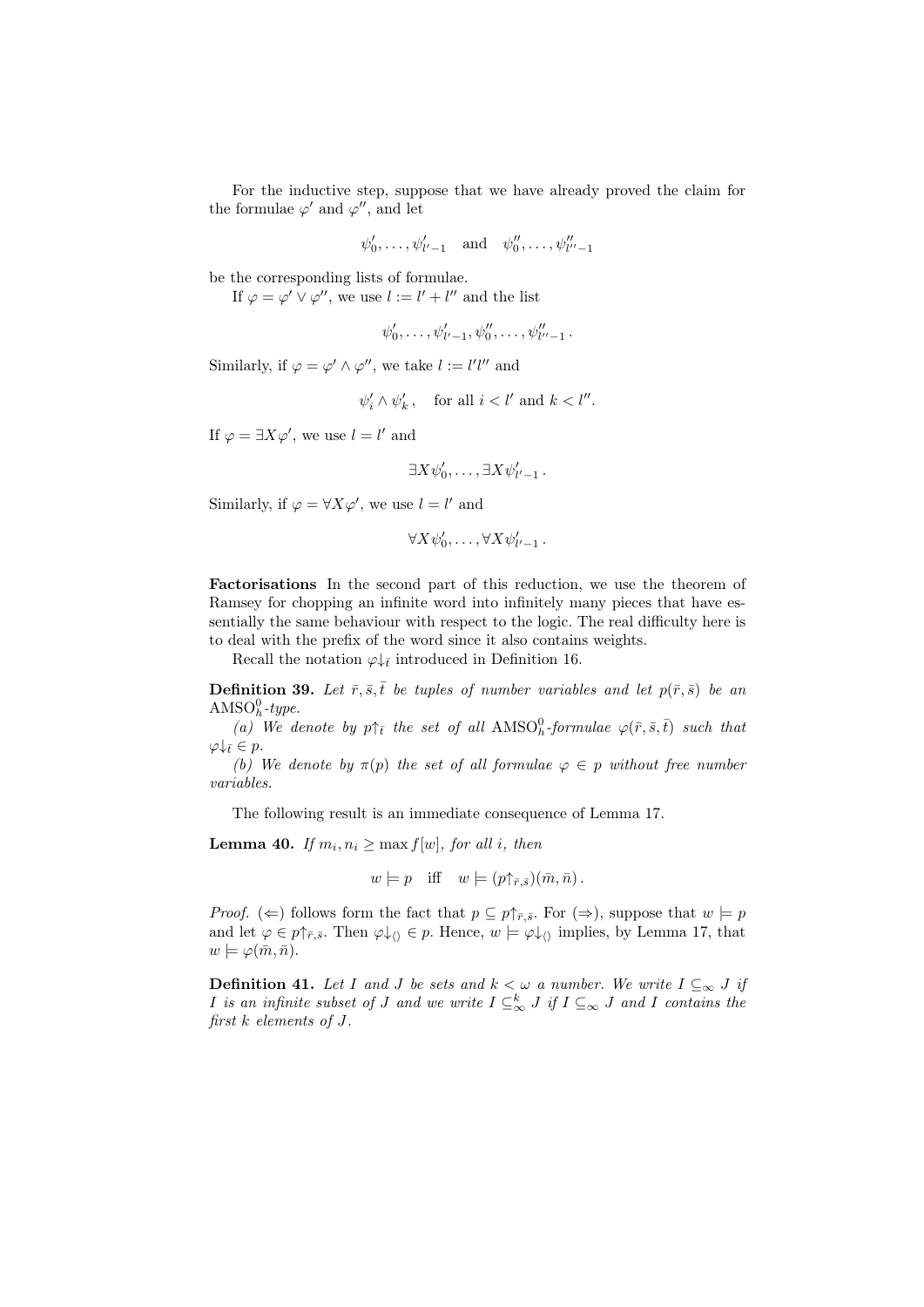**Definition 42.** Let w be an  $\omega$ -word and  $I \subseteq_{\infty} \omega$ .

(a) Let  $k_0 < k_1 < \ldots$  be an enumeration of I and set  $k_{-1} := 0$ . The factorisation of w induced by I is the sequence  $(w_i)_{i \leq \omega}$  where

$$
w_i := w[k_{i-1}, k_i)
$$

is the factor of w from position  $k_{i-1}$  to position  $k_i-1$ . Hence,  $w = w_0w_1w_2 \ldots$ and  $|w_i| = k_i - k_{i-1}$ .

(b) Let  $h < \omega$ , let p and e be  $\mathrm{AMSO}_h^0$ -types, let  $(w_i)_{i < \omega}$  be the factorisation of w induced by I, and let  $\bar{n}$  be numbers. We say that the triple  $\langle w, I, \bar{n} \rangle$  is h-Ramsey of type  $(p, e)$  if

$$
\text{tp}_h(w_0, \bar{n}) = p \quad and \quad \text{tp}_h(w_i \dots w_k, \bar{n}) = e,
$$
\n
$$
\text{for all } 0 < i \le k < \omega.
$$

**Definition 43.** For a  $AMSO<sub>h</sub><sup>0</sup>$ -type p, we define the formulae

$$
\begin{aligned} \operatorname{pref}(p,I) &:= \exists x (\forall y \in I) \big[ y \ge x \to p^{[0,y)} \big] \,, \\ \operatorname{ult}(p,I) &:= \exists x (\forall y, z \in I) \big[ x \le y < z \land I \cap (y,z) = \emptyset \to p^{[y,z)} \big] \,, \end{aligned}
$$

where  $p^{(x,y)}$  is the relativisation of p to the interval  $(x, y)$ .

**Lemma 44.** Let  $Q \in \{\exists, \forall\}$  and let  $\varphi(t, \bar{t}', \bar{I})$  be an AMSO $^0_h$ -formula such that

 $w \models \varphi(m, \bar{m}, \bar{I})$  implies  $w \models \varphi(m, \bar{m}, \bar{J}),$ 

for all  $J_i \subseteq_{\infty} I_i$ . Then

$$
\langle w, \bar{m} \rangle \models Qt(\forall I \subseteq_{\infty} \omega)(\forall k < \omega)
$$
  

$$
(\exists J_0 \subseteq_{\infty}^k I)(\exists J_1 \subseteq_{\infty}^k J_0) \cdots (\exists J_l \subseteq_{\infty}^k J_{l-1}) \varphi(t, \bar{t}', \bar{J})
$$

implies

$$
\langle w, \bar{m} \rangle \models (\forall I \subseteq_{\infty} \omega)(\forall k < \omega)
$$
  

$$
(\exists J_0 \subseteq_{\infty}^k I)(\exists J_1 \subseteq_{\infty}^k J_0) \cdots (\exists J_l \subseteq_{\infty}^k J_{l-1}) Q t \varphi(t, \bar{t}', \bar{J}).
$$

*Proof.* If  $Q = \exists$  then

$$
\langle w, \bar{m} \rangle \models \exists t (\forall I \subseteq_{\infty} \omega)(\forall k < \omega)
$$
  
\n
$$
(\exists J_0 \subseteq_{\infty}^k I) \dots (\exists J_l \subseteq_{\infty}^k J_{l-1}) \varphi(t, \bar{t}', \bar{J})
$$
  
\n
$$
\Rightarrow \langle w, \bar{m} \rangle \models (\forall I \subseteq_{\infty} \omega)(\forall k < \omega) \exists t
$$
  
\n
$$
(\exists J_0 \subseteq_{\infty}^k I) \dots (\exists J_l \subseteq_{\infty}^k J_{l-1}) \varphi(t, \bar{t}', \bar{J})
$$
  
\n
$$
\Rightarrow \langle w, \bar{m} \rangle \models (\forall I \subseteq_{\infty} \omega)(\forall k < \omega)
$$
  
\n
$$
(\exists J_0 \subseteq_{\infty}^k I) \dots (\exists J_l \subseteq_{\infty}^k J_{l-1}) \exists t \varphi(t, \bar{t}', \bar{J}).
$$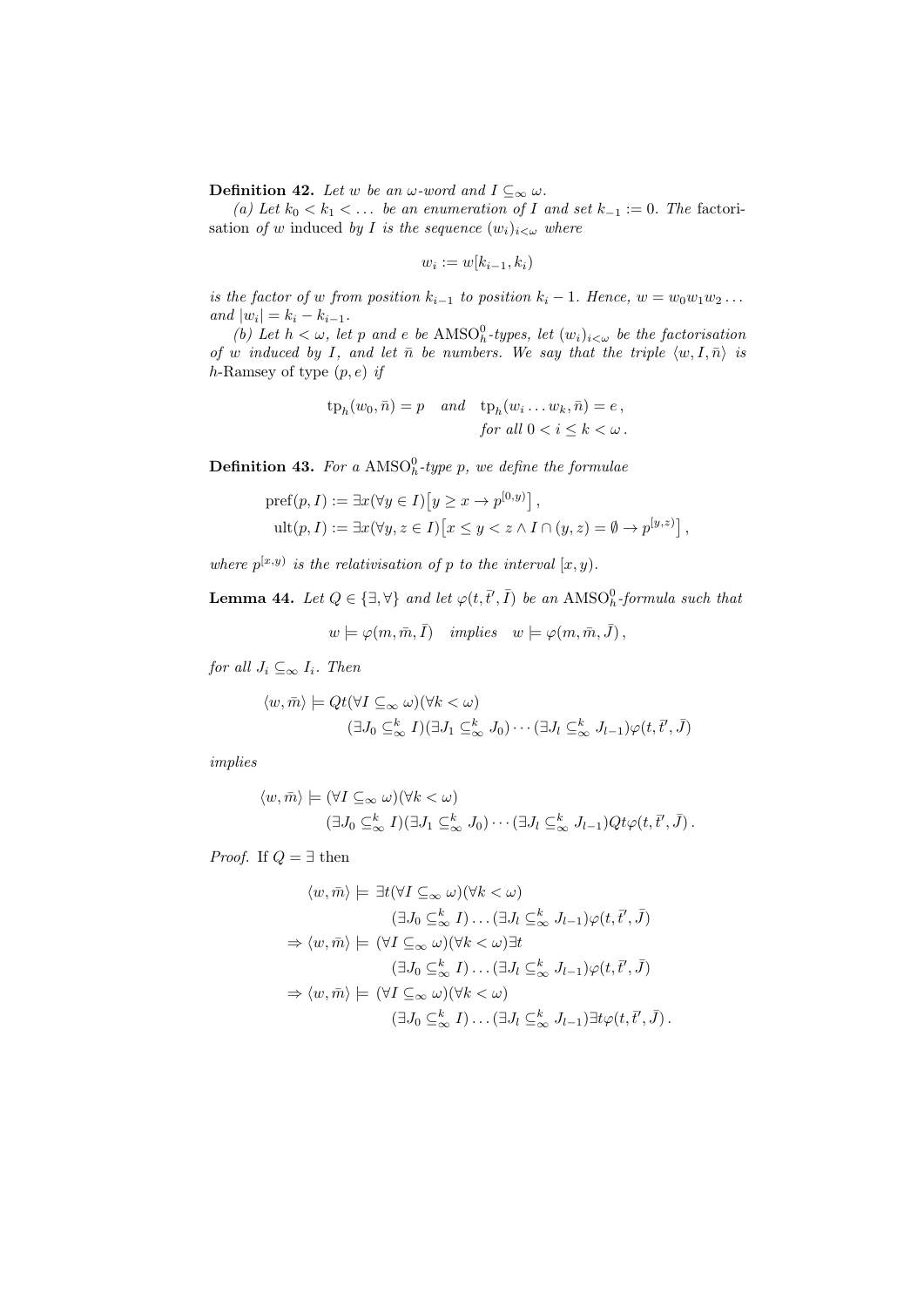Hence, suppose that  $Q = \forall$  and that

$$
\langle w, \bar{m} \rangle \models \forall t (\forall I \subseteq_{\infty} \omega) (\forall k < \omega)
$$
  

$$
(\exists J_0 \subseteq_{\infty}^k I) \dots (\exists J_l \subseteq_{\infty}^k J_{l-1}) \varphi(t, \bar{t}', \bar{J}).
$$

To show that

$$
\langle w, \bar{m} \rangle \models (\forall I \subseteq_{\infty} \omega)(\forall k < \omega)
$$
  

$$
(\exists J_0 \subseteq_{\infty}^k I) \dots (\exists J_l \subseteq_{\infty}^k J_{l-1}) \forall t \varphi(t, \bar{t}', \bar{J}),
$$

fix  $I \subseteq_{\infty} \omega$  and  $k < \omega$ . By induction on n, we construct sets  $J_i^n$ , for  $i \leq l$  and  $n < \omega$ , such that

,

$$
J_l^0 \subseteq_{\infty}^k \cdots \subseteq_{\infty}^k J_0^0 \subseteq_{\infty}^k I,
$$
  

$$
J_l^{n+1} \subseteq_{\infty}^k \cdots \subseteq_{\infty}^k J_0^{n+1} \subseteq_{\infty}^k J_l^n
$$

and

$$
w \models \varphi(n, \bar{m}, J_0^n \dots J_l^n), \text{ for all } n < \omega.
$$

Set  $J_l^{-1} := I$ . For the inductive step, suppose that we have already defined  $J_l^{n-1}$ . Choosing n,  $J_l^{n-1}$ ,  $k + n$  for t, I,  $k$ ,

$$
\langle w, \bar{m} \rangle \models \forall t (\forall I \subseteq_{\infty} \omega) (\forall k < \omega)
$$
  

$$
(\exists J_0 \subseteq_{\infty}^k I) \dots (\exists J_l \subseteq_{\infty}^k J_{l-1}) \varphi(t, \bar{t}', \bar{J})
$$

implies that there are sets  $J_l^n \subseteq_{\infty}^{k+n} \cdots \subseteq_{\infty}^{k+n} J_l^{n-1}$  such that  $w \models \varphi(n, \bar{m}, J_0^n \ldots J_l^n)$ .

Having constructed  $(J_i^n)_{n \lt \omega, i \leq l}$ , let  $K_i^n \subseteq J_i^n$  consist of the first  $k + n$  elements of  $J_i^n$  and set

$$
J_i := \bigcup_{n < \omega} K_i^n \, .
$$

Then  $J_i \subseteq_{\infty}^{k+n} J_i^n$ , for all n and i. Hence,

$$
w \models \varphi(n, \bar{m}, J_0^n \dots J_l^n)
$$
 implies  $w \models \varphi(n, \bar{m}, J_0 \dots J_l)$ .

Consequently,  $w \models \forall t\varphi(t, \bar{m}, J)$  and it remains to prove that

$$
J_l \subseteq_{\infty}^k \cdots \subseteq_{\infty}^k J_0 \subseteq_{\infty}^k I.
$$

Let  $j \in J_{i+1}$ . Then  $j \in K_{i+1}^n$ , for some n. Since  $K_{i+1}^n \subseteq K_i^n \subseteq J_i$  it follows that  $j \in J_i$ . Consequently,  $J_{i+1} \subseteq_{\infty} J_i$ . Since  $K_{i+1}^0 \subseteq J_{i+1}$ , it follows that  $J_{i+1} \subseteq_{\infty}^k J_i$ . Similarly, one can show that  $J_0 \subseteq_{\infty}^k I$ .

The induction step in the proof of the theorem below is based on the following two lemmas. The first one deals with the case of an universal number quantifier, the next one treats existential quantifiers.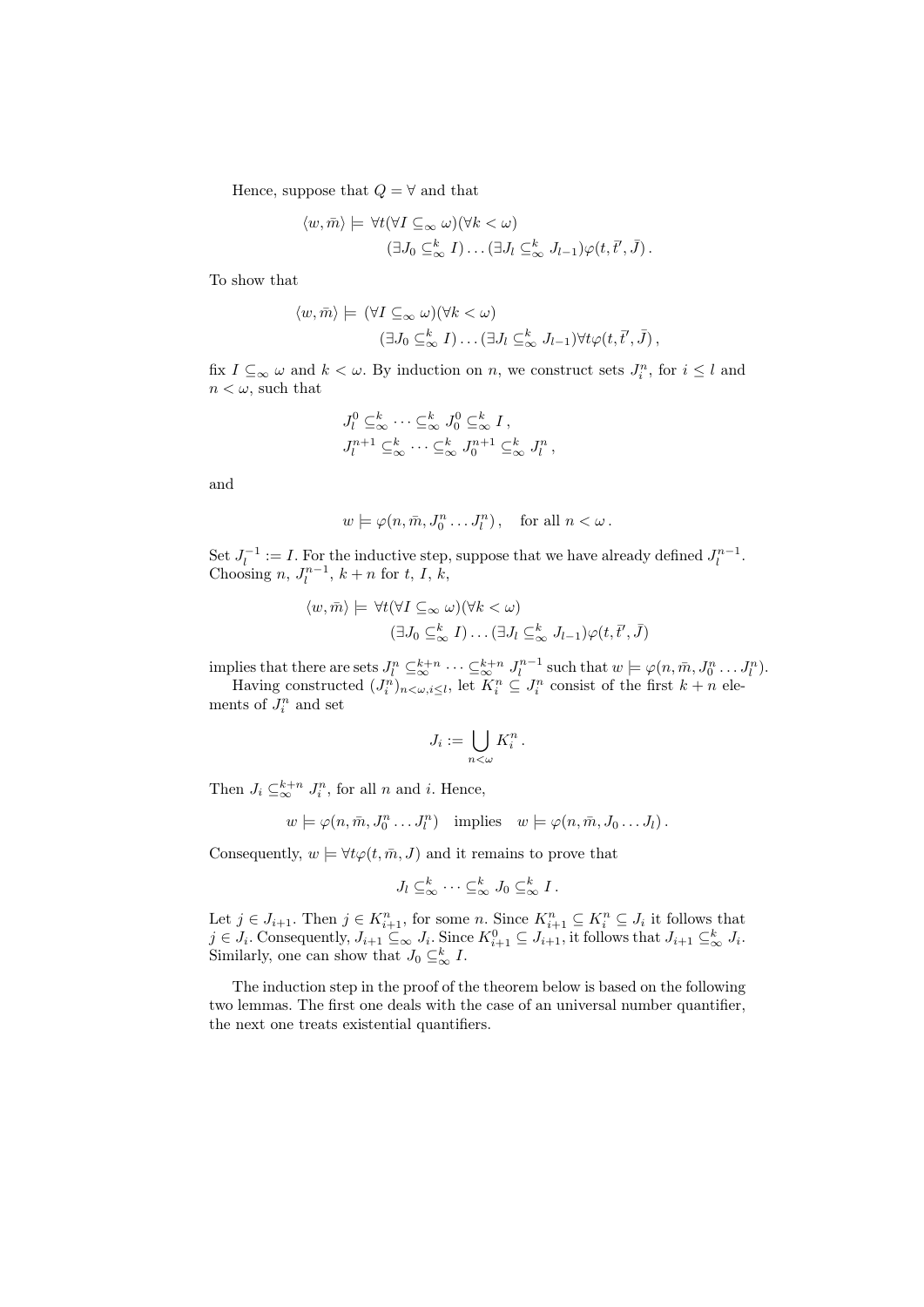**Lemma 45.** Let w be an  $\omega$ -word,  $\bar{n}$  natural numbers, and  $\varphi(t, \bar{t}')$  an  $\text{AMSO}_{h}^{0}$ formula. We define

$$
\Phi := \{ \langle p, e \rangle \mid p \oplus \pi(e) = p \text{ and } p \uparrow_t \oplus e^{\omega} \models \varphi \}
$$

where p is an  $AMSO_h$ -type with free variables  $\bar{t}', J$  and e is an  $AMSO_h$ -type with free variables  $t, \bar{t}', J$ . The following statements are equivalent:

(1) 
$$
\langle w, \bar{n} \rangle \models \forall t \varphi(t, \bar{t}')
$$
.  
\n(2)  $\langle w, \bar{n} \rangle \models (\forall I \subseteq_{\infty} \omega)(\forall k < \omega)(\exists J \subseteq_{\infty}^k I)$   
\n $\bigvee_{\langle p, e \rangle \in \Phi} [\text{pref}(p, J) \wedge \forall t \text{ult}(e, J)]$ .

$$
(3) \langle w, \bar{n} \rangle \models (\exists J \subseteq_{\infty} \omega) \bigvee_{\langle p, e \rangle \in \Phi} [\text{pref}(p, J) \wedge \forall t \text{ult}(e, J)].
$$

*Proof.* (2)  $\Rightarrow$  (3) follows by taking  $I := \omega$  and  $k := 0$ .  $(3) \Rightarrow (1)$  Suppose that

$$
\langle w, \bar{n} \rangle \models (\exists J \subseteq_{\infty} \omega) \bigvee_{\langle p, e \rangle \in \Phi} [\text{pref}(p, J) \wedge \forall t \, \text{ult}(e, J)].
$$

Fix a set  $J \subseteq_{\infty} \omega$  and types  $\langle p, e \rangle \in \Phi$  such that

$$
\langle w, \bar{n} \rangle \models \text{pref}(p, J) \land \forall t \, \text{ult}(e, J).
$$

To show that

$$
\langle w,\bar{n}\rangle \models \forall t\varphi(t,\bar{t}'),
$$

fix  $m < \omega$ . Let  $(w_i)_{i < \omega}$  be the factorisation of w induced by J. There is some index  $k<\omega$  such that

$$
\langle w_0 \dots w_i, \bar{n} \rangle \models p, \quad \text{for } i \ge k,
$$
  

$$
\langle w_i, m, \bar{n} \rangle \models e, \quad \text{for } i > k.
$$

Let  $M \ge m$  be a number such that  $M \ge f[w_0 \dots w_k]$ . Then

$$
\langle w_0 \ldots w_i, M, \bar{n} \rangle \models p \uparrow_t,
$$

which, by monotonicity, implies that

$$
\langle w_0 \ldots w_i, m, \bar{n} \rangle \models p \uparrow_t.
$$

Hence,

$$
\langle w,m,\bar{n}\rangle \models (p\!\!\uparrow_t)\oplus e\oplus e\cdots = (p\!\!\uparrow_t)\oplus e^\omega.
$$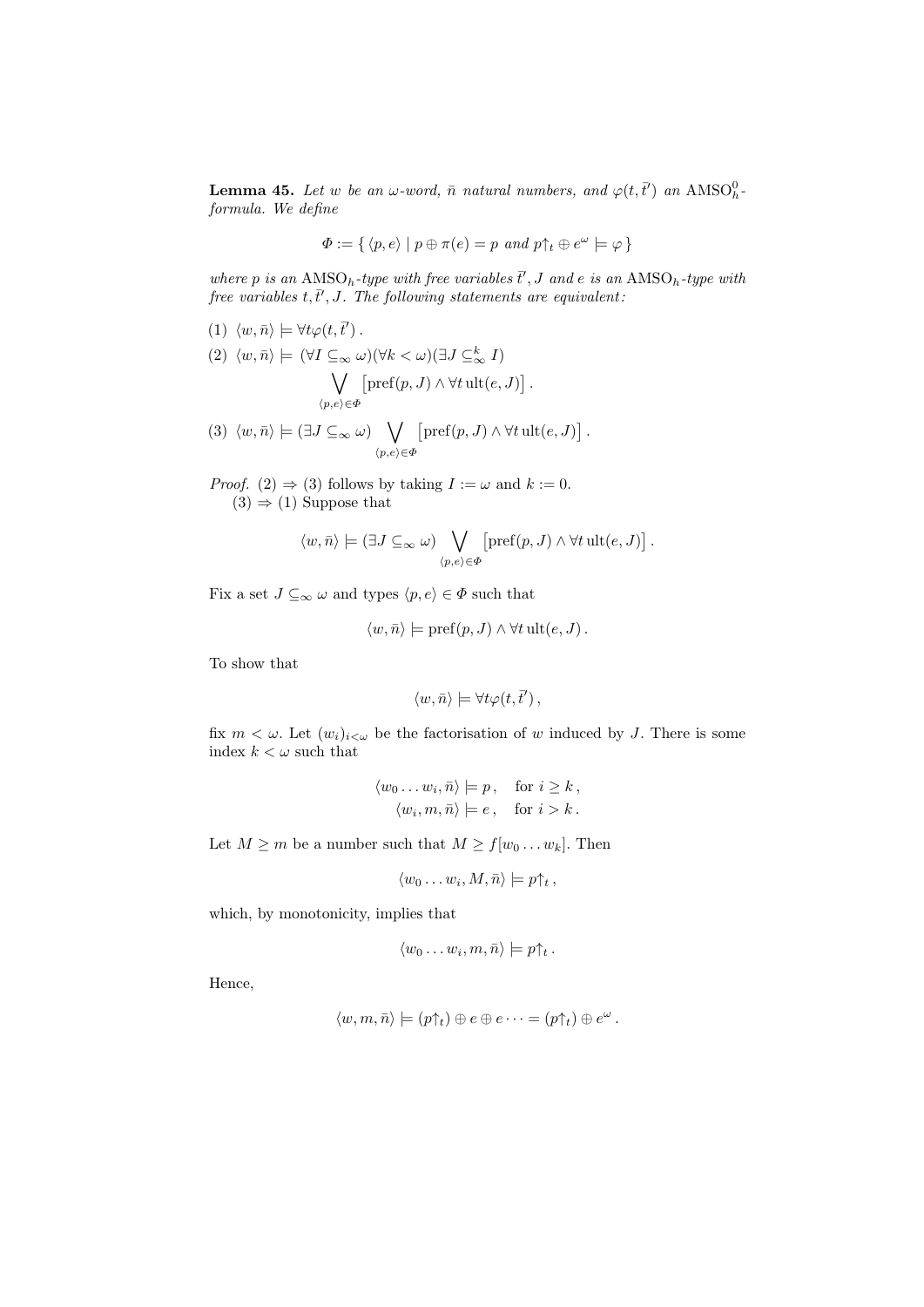Since  $\langle p, e \rangle \in \Phi$ , it follows that

$$
\langle w, m, \bar{n} \rangle \models \varphi.
$$

 $(1) \Rightarrow (2)$  Suppose that

$$
\langle w,\bar{n}\rangle \models \forall t\varphi(t,\bar{t}'),
$$

To show that

$$
\langle w, \bar{n} \rangle \models (\forall I \subseteq_{\infty} \omega) (\forall k < \omega) (\exists J \subseteq_{\infty}^{k} I)
$$

$$
\bigvee_{\langle p, e \rangle \in \Phi} [\text{pref}(p, J) \wedge \forall t \text{ult}(e, J)],
$$

fix  $I \subseteq_{\infty} \omega$  and  $k < \omega$ . By induction on i, we choose sets  $J_i$ ,  $i < \omega$  such that  $J_0 \subseteq_{\infty} I$ ,  $J_{i+1} \subseteq_{\infty} J_i$ , and  $\langle w, J_i, i \rangle$  is h-Ramsey of some type  $(p_i^+, e_i)$ . Note that this implies that  $p_i^+ \oplus e_i = p_i^+$  and  $e_i \oplus e_i = e_i$ . Set  $j_0 := -1$  and let  $j_{i+1}$ be the least element of  $J_i$  such that  $j_{i+1} > j_i$ . We set

$$
J_{\omega} := \{ j_{i+1} \mid i < \omega \}.
$$

Let  $(w_i)_{i\leq \omega}$  be the factorisation of w induced by  $J_{\omega}$ . There exists an infinite set  $K \subseteq_{\infty} \omega$  and types  $p^+$  and e such that

$$
p_i^+ = p^+ \quad \text{and} \quad e_i = e \,, \quad \text{for all } i \in K \,.
$$

Hence,

$$
\langle w_0 \dots w_i, j, \bar{n} \rangle \models p^+, \quad \text{for all } j \le i < \omega \text{ and } j < \omega,
$$
  

$$
\langle w_i, j, \bar{n} \rangle \models e, \quad \text{for all } j < i < \omega \text{ and } j < \omega.
$$

Setting  $p := \pi(p^+)$  it follows that

$$
\langle w, \bar{n} \rangle \models \text{pref}(p, J_{\omega}) \land \forall t \, \text{ult}(e, J_{\omega}).
$$

Let  $I_0$  be the set consisting of the first k elements of I. Then

$$
\langle w, \bar{n} \rangle \models \text{pref}(p, I_0 \cup J_\omega) \land \forall t \, \text{ult}(e, I_0 \cup J_\omega).
$$

Hence,

$$
\langle w, \bar{n} \rangle \models (\exists J \subseteq_{\infty}^k I) [\text{pref}(p, J) \land \forall t \, \text{ult}(e, J)].
$$

To show that

$$
\langle w, \bar{n} \rangle \models (\forall I \subseteq_{\infty} \omega) (\forall k < \omega)
$$
  

$$
(\exists J \subseteq_{\infty}^{k} I) \bigvee_{\langle p, e \rangle \in \Phi} [\text{pref}(p, J) \land \forall t \text{ult}(e, J)]
$$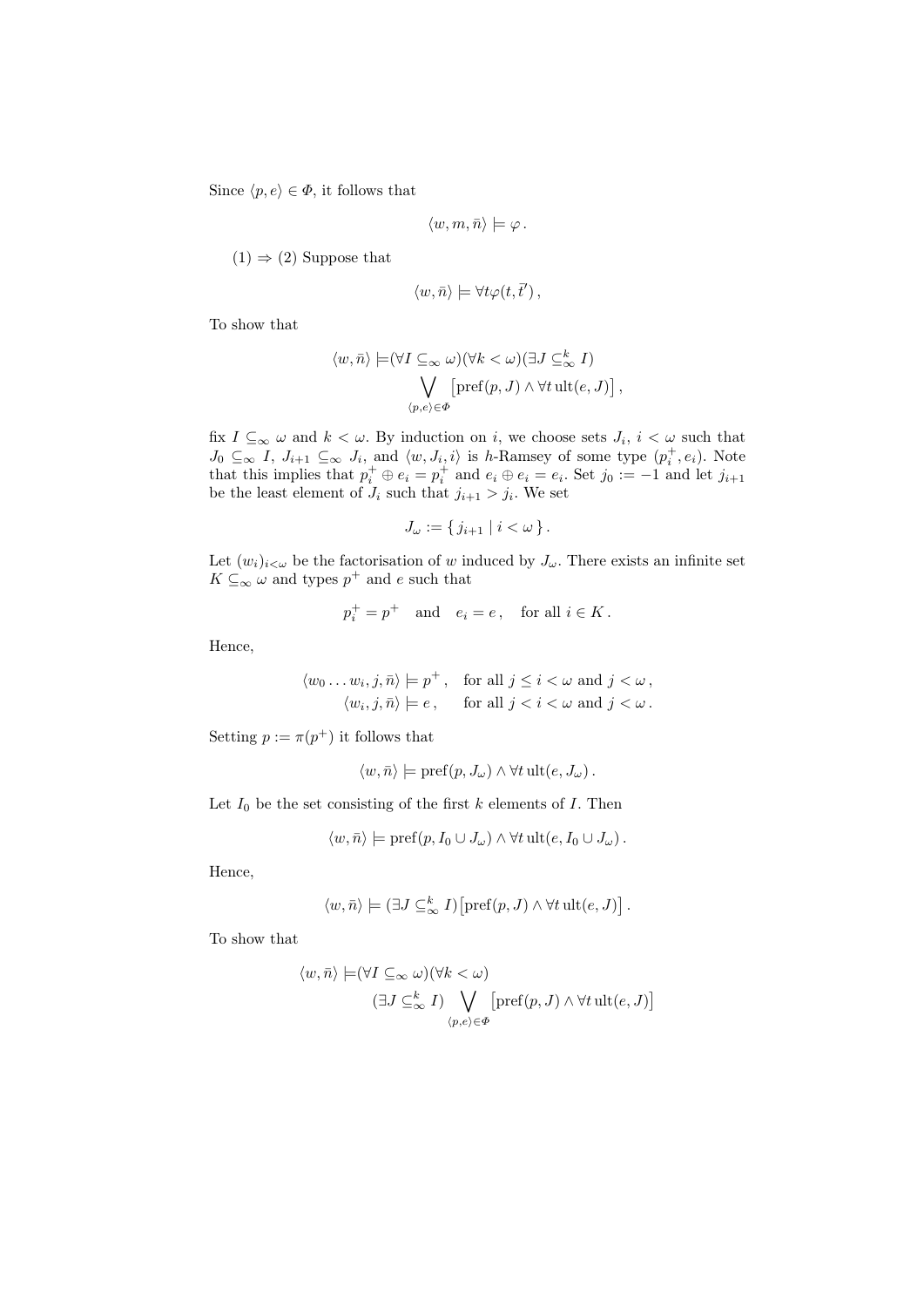it therefore remains to prove that  $\langle p, e \rangle \in \Phi$ .

Note that  $p^+ \oplus e = p^+$  implies  $p \oplus \pi(e) = p$ . Hence, it remains to show that  $p \uparrow_t \oplus e^{\omega} \models \varphi$ . Fix  $m \in K$ . Then

$$
\text{tp}_h(w, m, \bar{n}) = p^+ \oplus e^{\omega}
$$
 and  $\langle w, m, \bar{n} \rangle \models \varphi$ .

This implies that  $p^+ \oplus e^{\omega} \models \varphi$ . Let  $m' \in K$  be some number such that  $m' \geq m$ and

$$
\operatorname{tp}_h(w,m',\bar{n}) = p {\uparrow}_t \oplus e^{\omega}.
$$

Set  $r_i := \text{tp}_h(w_i, m', \bar{n})$ . Then there exists some  $l < \omega$  such that  $r_i = e$ , for all  $i > l$ . Since  $m' \geq m$ ,

$$
\text{tp}_h(w_i, m, \bar{n}) = e \quad \text{implies} \quad r_i \subseteq e \, .
$$

Hence,

$$
\varphi \in \mathrm{tp}_h(w, m', \bar{n}) = p \uparrow_t \oplus r_0 \oplus \cdots \oplus r_l \oplus e^{\omega} \subseteq p \uparrow_t \oplus e \oplus \cdots \oplus e \oplus e^{\omega}
$$

implies  $p\uparrow_t \oplus e^{\omega} \models \varphi$ .

**Lemma 46.** Let w be an  $\omega$ -word,  $\bar{n}$  natural numbers, and  $\varphi(t, \bar{t}')$  an  $\text{AMSO}_{h}^{0}$ formula. We define

$$
\Phi := \{ \langle p, e \rangle \mid p \oplus \pi(e) = p \text{ and } p \uparrow_t \oplus e^{\omega} \models \varphi \}
$$

where p is an  $AMSO_h$ -type with free variables  $\bar{t}', J$  and e is an  $AMSO_h$ -type with free variables  $t, \bar{t}', J$ . The following statements are equivalent:

(1) 
$$
\langle w, \bar{n} \rangle \models \exists t \varphi(t, \bar{t}')
$$
.  
\n(2)  $\langle w, \bar{n} \rangle \models (\forall I \subseteq_{\infty} \omega)(\forall k < \omega)$   
\n $(\exists J \subseteq_{\infty}^{k} I) \bigvee_{\langle p, e \rangle \in \Phi} [\text{pref}(p, J) \land \exists t \text{ult}(e, J)]$ .  
\n(3)  $\langle w, \bar{n} \rangle \models (\exists J \subseteq_{\infty} \omega) \bigvee_{\langle p, e \rangle \in \Phi} [\text{pref}(p, J) \land \exists t \text{ult}(e, J)]$ .

*Proof.* (2)  $\Rightarrow$  (3) follows by taking  $I := \omega$  and  $k := 0$ .  $(3) \Rightarrow (1)$  Suppose that

$$
\langle w, \bar{n} \rangle \models (\exists J \subseteq_{\infty} \omega) \bigvee_{\langle p, e \rangle \in \Phi} [\text{pref}(p, J) \wedge \exists t \, \text{ult}(e, J)].
$$

We claim that

$$
\langle w,\bar{n}\rangle \models \exists t\varphi(t,\bar{t}').
$$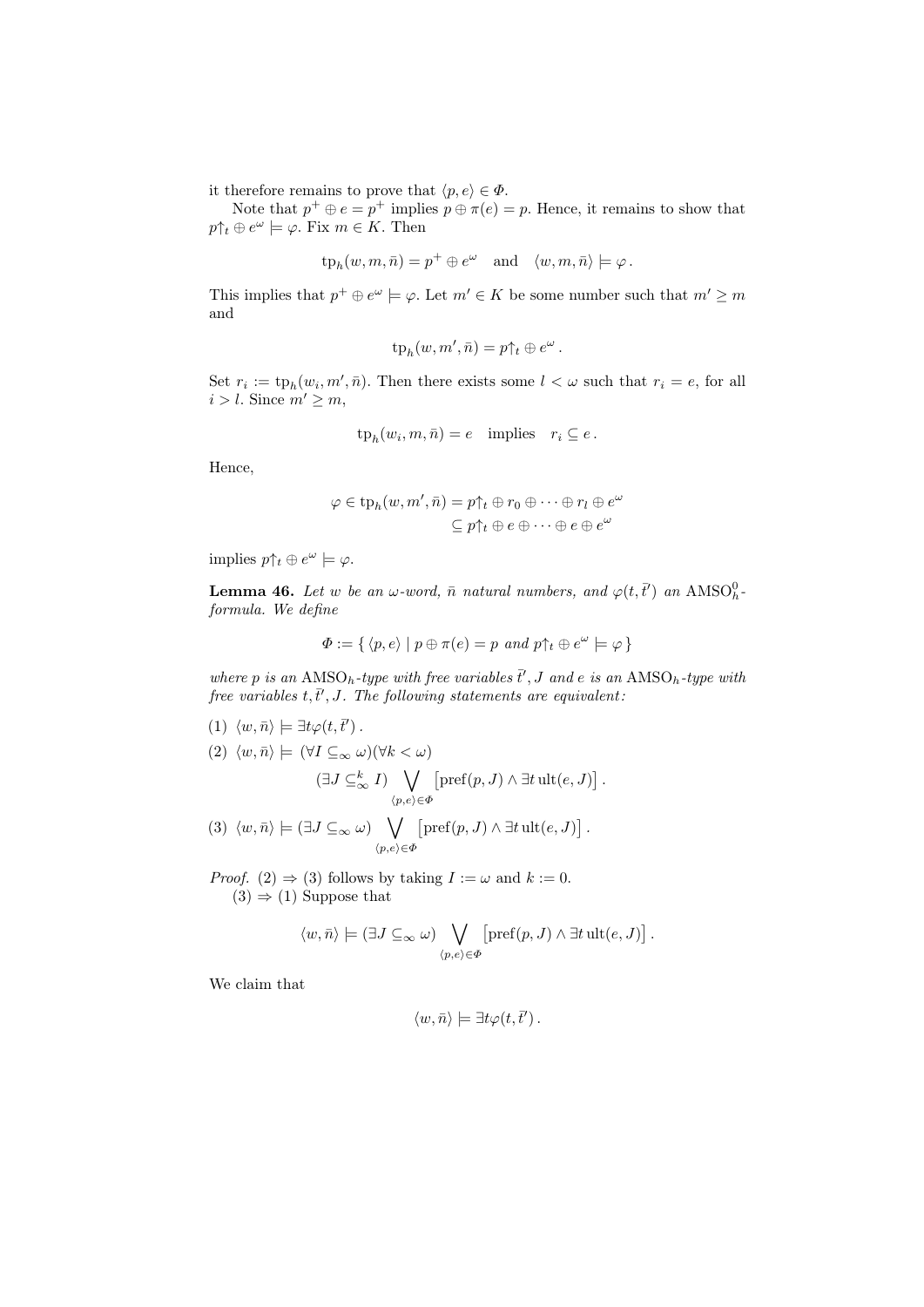Fix a set  $J \subseteq_{\infty} \omega$ , types  $\langle p, e \rangle \in \Phi$ , and a number  $m < \omega$  such that

$$
\langle w, \bar{n} \rangle \models \text{pref}(p, J) \land \text{ult}(e, J)(m).
$$

Let  $(w_i)_{i\leq \omega}$  be the factorisation of w induced by J. There is some index  $k < \omega$ such that

$$
\langle w_0 \dots w_i, \bar{n} \rangle \models p, \quad \text{for } i \ge k,
$$
  

$$
\langle w_i, m, \bar{n} \rangle \models e, \quad \text{for } i > k.
$$

Let  $M \ge m$  be a number such that  $M \ge f[w_0 \dots w_k]$ . By monotonicity, it follows that

$$
\langle w_0 \dots w_k, M, \bar{n} \rangle \models p \uparrow_t,
$$
  

$$
\langle w_i, M, \bar{n} \rangle \models e, \text{ for } i > k.
$$

Set  $s_i := \text{tp}_h(w_i, M)$ . Then

$$
\langle w, M, \bar{n} \rangle \models (p \uparrow_t) \oplus s_{k+1} \oplus s_{k+2} \oplus \ldots
$$

Since  $e \subseteq s_i$  implies  $s_i \models e$ , it follows that

$$
\langle w, M, \bar{n} \rangle \models (p \uparrow_t) \oplus e \oplus e \oplus \ldots
$$

Hence,  $p\uparrow_t \oplus e^{\omega} \models \varphi$  implies that

$$
\langle w, M, \bar{n} \rangle \models \varphi.
$$

Consequently,  $\langle w, \bar{n} \rangle \models \exists t\varphi$ .  $(1) \Rightarrow (2)$  Suppose that

$$
\langle w,\bar{n}\rangle \models \exists t\varphi(t,\bar{t}'),
$$

and fix some number  $m<\omega$  such that

$$
\langle w, m, \bar{n} \rangle \models \varphi.
$$

To show that

$$
\langle w, \bar{n} \rangle \models (\forall I \subseteq_{\infty} \omega)(\forall k < \omega)
$$
  

$$
(\exists J \subseteq_{\infty}^{k} I) \bigvee_{\langle p, e \rangle \in \Phi} [\text{pref}(p, J) \land \exists t \text{ult}(e, J)],
$$

fix  $I \subseteq_{\infty} \omega$  and  $k < \omega$ . Let  $J \subseteq_{\infty} I$  be a set such that  $\langle w, J, m, \bar{n} \rangle$  is h-Ramsey of type  $(p^+, e)$ , for some types  $p^+$  and e. This implies that  $p^+ \oplus e = p^+$ . Let  $(w_i)_{i\leq\omega}$  be the factorisation of w induced by  $J_{\omega}$ , and set  $p := \pi(p^+)$ . Note that  $p \oplus \pi(e) = p$  and

$$
\varphi \in \operatorname{tp}_h(w, m, \bar{n}) = p^+ \oplus e^{\omega} \quad \text{implies} \quad p^+ \oplus e^{\omega} \models \varphi,
$$
  

$$
p^+ \subseteq p {\uparrow}_t \qquad \text{implies} \quad p {\uparrow}_t \models p^+.
$$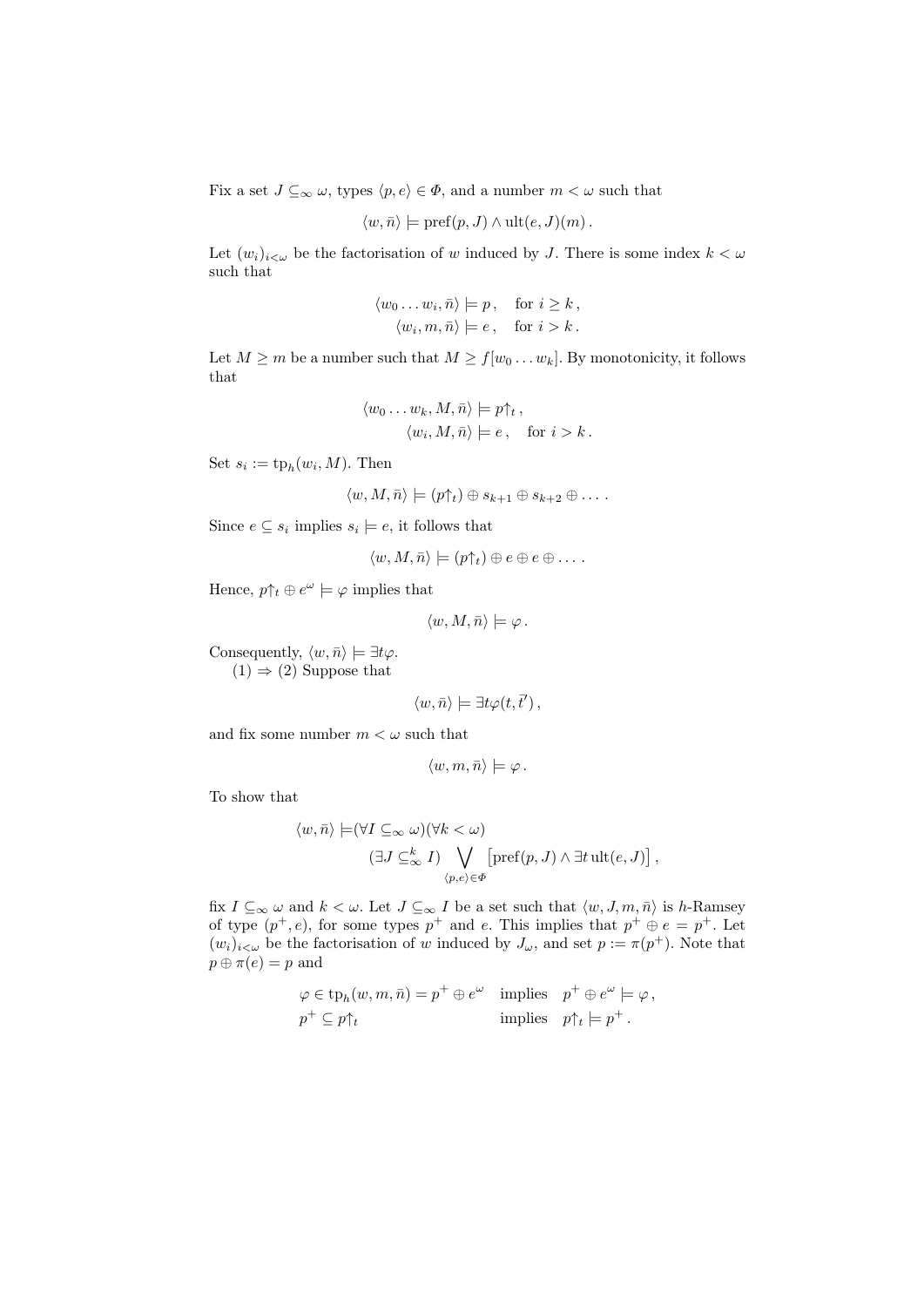Hence,

$$
p\hspace{0.5pt}\uparrow_t \oplus e^\omega \models p^+ \oplus e^\omega \models \varphi\,,
$$

and  $\langle p, e \rangle \in \Phi$ . Furthermore,

$$
\langle w_0 \dots w_i, m, \bar{n} \rangle \models p^+ \oplus e \oplus \dots \oplus e = p^+ \models p,
$$
  
for all  $i < \omega$ ,  

$$
\langle w_i, m, \bar{n} \rangle \models e, \quad \text{for all } 0 < i < \omega.
$$

Consequently,

$$
\langle w, m, \bar{n} \rangle \models \text{pref}(p, J) \land \text{ult}(e, J).
$$

Let  $I_0$  be the set consisting of the first  $k$  elements of  $I$ . Then it follows that

$$
\langle w, \bar{n} \rangle \models \text{pref}(p, I_0 \cup J) \land \exists t \, \text{ult}(e, I_0 \cup J).
$$

Hence,

$$
\langle w, \bar{n} \rangle \models (\forall I \subseteq_{\infty} \omega)(\forall k < \omega)
$$

$$
(\exists J \subseteq_{\infty}^{k} I) \bigvee_{\langle p, e \rangle \in \Phi} [\text{pref}(p, J) \wedge \exists t \, \text{ult}(e, J)].
$$

Combining the preceding lemmas we obtain the following theorem, which is the main result of this section.

**Theorem 47.** Let w be an  $\omega$ -word,  $\bar{n}$  natural numbers,  $\varphi(\bar{t}, \bar{t}')$  an  $\text{AMSO}_{h}^{0}$ formula, and let  $Q_0, \ldots, Q_{l-1} \in \{\exists, \forall\}$ . We define

$$
\Phi := \{ \langle \bar{p}, \bar{e} \rangle \mid p_i \oplus \pi(e_i) = p_i \text{ for all } i, p_{l-1} \uparrow_{t_{l-1}} \oplus e_{l-1}^{\omega} \models \varphi, \text{ and } p_i \uparrow_{t_i} \oplus e_i^{\omega} \models \text{pref}(p_{i+1}, J_{i+1}), \text{ for } i < l-1 \},
$$

where, for  $i < l$ ,  $p_i$  is an AMSO $_h^0$ -type with free variables  $t_0, \ldots, t_{i-1}, t', J_{i+1}, \ldots, J_{l-1}$ and  $e_i$  an AMSO $_h^0$ -type with free variables  $t_0, \ldots, t_{i-1}, t_i, \bar{t}', J_{i+1}, \ldots, J_{l-1}$ . The following statements are equivalent:

.

$$
(1) \langle w, \bar{n} \rangle \models Q_0 t_0 \cdots Q_{l-1} t_{l-1} \varphi(\bar{t}, \bar{t}').
$$
  
\n
$$
(2) \langle w, \bar{n} \rangle \models (\forall I \subseteq_{\infty} \omega)(\forall k < \omega)
$$
  
\n
$$
(\exists J_{l-1} \subseteq_{\infty}^k I)(\exists J_{l-2} \subseteq_{\infty}^k J_{l-1}) \cdots
$$
  
\n
$$
(\exists J_0 \subseteq_{\infty}^k J_1)
$$
  
\n
$$
\bigvee_{\langle \bar{p}, \bar{e} \rangle \in \Phi} \left[ \text{pref}(p_0, J_0) \land \bigwedge_{i < l} Q_0 t_0 \cdots Q_i t_i \text{ ult}(e_i, J_i) \right]
$$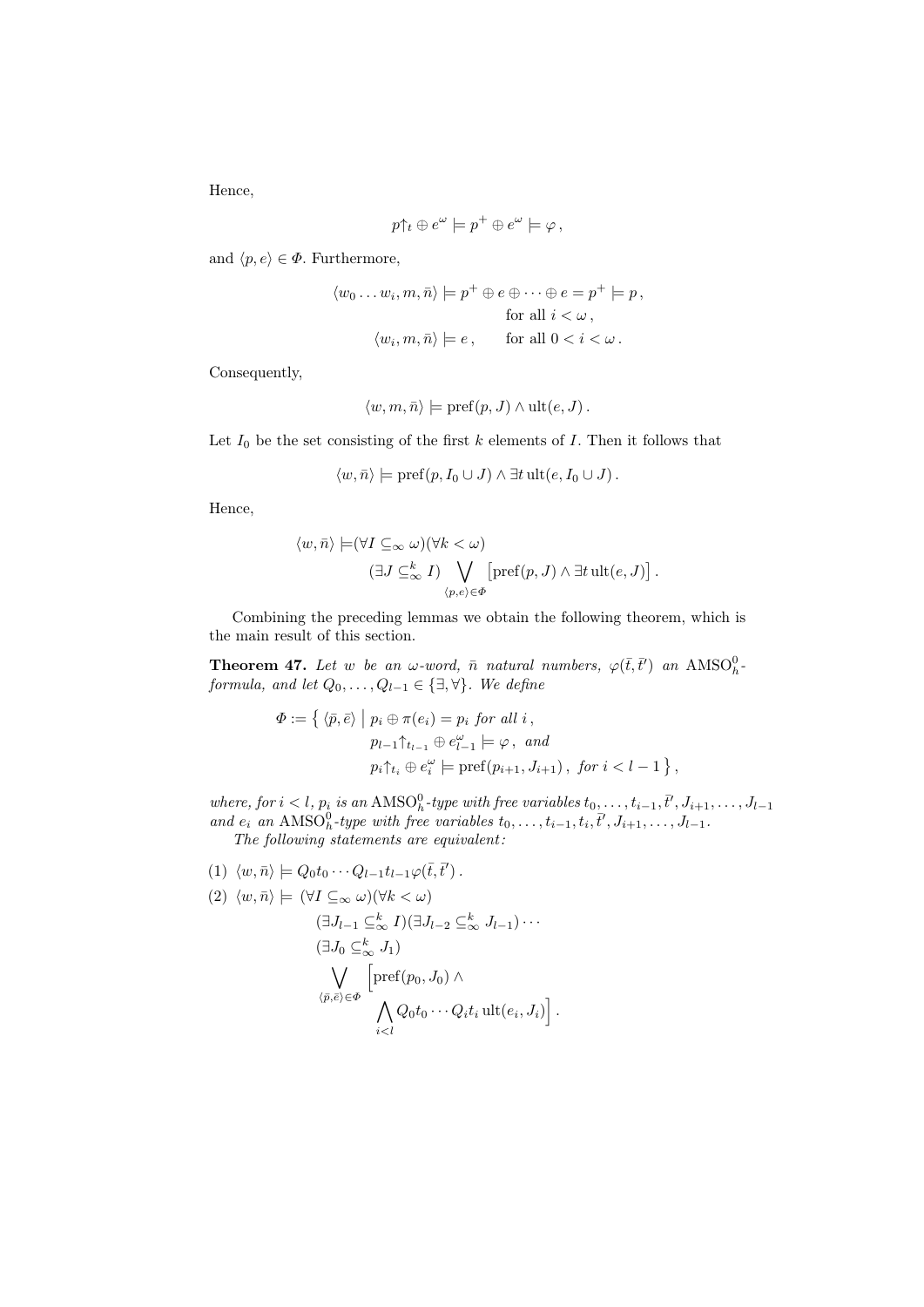$$
(3) \langle w, \bar{n} \rangle \models (\exists J_{l-1} \subseteq_{\infty} \omega)(\exists J_{l-2} \subseteq_{\infty} J_{l-1}) \cdots \n(\exists J_0 \subseteq_{\infty} J_1) \n\bigvee_{\langle \bar{p}, \bar{e} \rangle \in \Phi} \left[ \text{pref}(p_0, J_0) \wedge \n\bigwedge_{i < l} Q_0 t_0 \cdots Q_i t_i \text{ult}(e_i, J_i) \right].
$$

*Proof.* (2)  $\Rightarrow$  (3) follows by taking  $I := \omega$  and  $k := 0$ .

 $(3) \Rightarrow (1)$  We prove the implication by induction on l. The case where  $l = 1$ follows directly from Lemmas 45 and 46. Hence, let  $l > 1$ . Suppose that

$$
\langle w, \bar{n} \rangle \models (\exists J_{l-1} \subseteq_{\infty} \omega) \cdots (\exists J_0 \subseteq_{\infty} J_1)
$$

$$
\bigvee_{\langle \bar{p}, \bar{e} \rangle \in \Phi} \left[ \text{pref}(p_0, J_0) \land \bigwedge_{i < l} Q_0 t_0 \cdots Q_i t_i \text{ ult}(e_i, J_i) \right]
$$

and that we have already proved the implication  $(3) \Rightarrow (1)$  for  $l-1$  quantifiers. Set

$$
\Phi' := \{ \langle p_1, \dots, p_{l-1}, e_1, \dots, e_{l-1} \rangle \mid
$$
  
\n
$$
p_i \oplus \pi(e_i) = p_i \text{ for all } i,
$$
  
\n
$$
p_{l-1} \uparrow_{t_{l-1}} \oplus e_{l-1}^{\omega} \models \varphi, \text{ and}
$$
  
\n
$$
p_i \uparrow_{t_i} \oplus e_i^{\omega} \models \text{pref}(p_{i+1}, J_{i+1}), \text{ for } i < l-1 \}.
$$

Then

$$
\langle w, \bar{n} \rangle \models (\exists J_{l-1} \subseteq_{\infty} \omega) \cdots (\exists J_1 \subseteq_{\infty} J_2)
$$

$$
\bigvee_{\langle \bar{p}, \bar{e} \rangle \in \Phi'} \left[ (\exists J_0 \subseteq_{\infty} J_1) \right]
$$

$$
\bigvee_{\substack{p_0, e_0:\\p_0 \oplus \pi(e_0) \omega = p_0 \\ p_0 \uparrow t_0 \oplus e_0^{\omega} = \text{pref}(p_1, J_1)}} \left[ \text{pref}(p_0, J_0) \wedge \right]
$$

$$
\bigvee_{p_0 \uparrow t_0 \oplus e_0^{\omega} = \text{pref}(p_1, J_1)} Q_0 t_0 \text{ ult}(e_0, J_0) \right].
$$

By Lemmas 45 and 46, it follows that

$$
\langle w, \bar{n} \rangle \models (\exists J_{l-1} \subseteq_{\infty} \omega) \cdots (\exists J_1 \subseteq_{\infty} J_2)
$$

$$
\bigvee_{(\bar{p}, \bar{e}) \in \Phi'} \left[ Q_0 t_0 \text{pref}(p_1, J_1) \wedge \bigwedge_{0 < i < l} Q_0 t_0 \cdots Q_i t_i \text{ult}(e_i, J_i) \right],
$$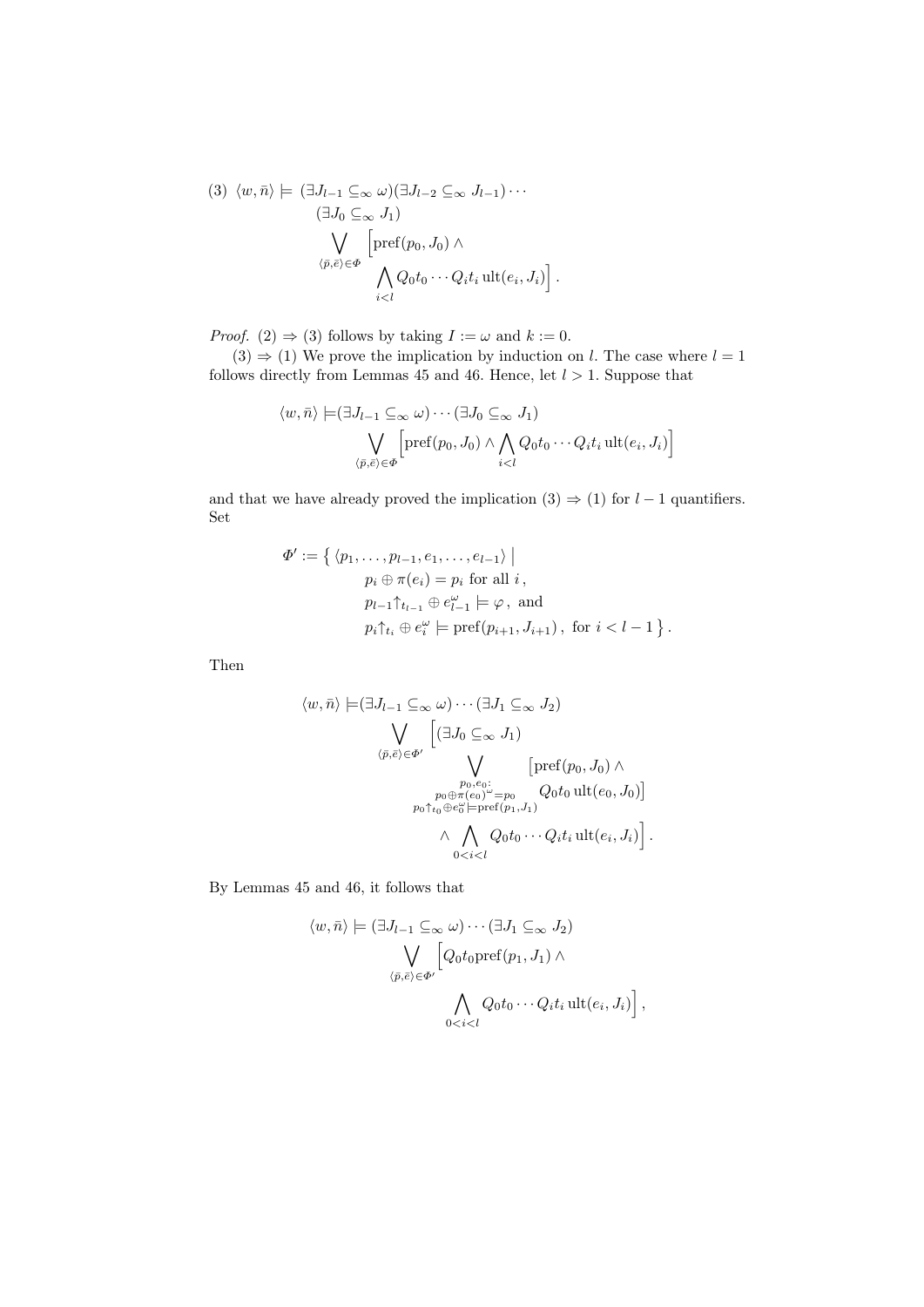which, by Proposition 14, is equivalent to

$$
\langle w, \bar{n} \rangle \models (\exists J_{l-1} \subseteq_{\infty} \omega) \cdots (\exists J_1 \subseteq_{\infty} J_2) Q_0 t_0
$$

$$
\bigvee_{\langle \bar{p}, \bar{e} \rangle \in \Phi'} \left[ \text{pref}(p_1, J_1) \land \right.
$$

$$
\bigwedge_{0 < i < l} Q_1 t_1 \cdots Q_i t_i \text{ ult}(e_i, J_i) \right].
$$

This formula implies

$$
\langle w, \bar{n} \rangle \models Q_0 t_0 (\exists J_{l-1} \subseteq_{\infty} \omega) \cdots (\exists J_1 \subseteq_{\infty} J_2)
$$

$$
\bigvee_{\langle \bar{p}, \bar{e} \rangle \in \Phi'} \left[ \text{pref}(p_1, J_1) \wedge \right.
$$

$$
\bigwedge_{0 < i < l} Q_1 t_1 \cdots Q_i t_i \text{ ult}(e_i, J_i) \right].
$$

By induction hypothesis, it follows that

$$
\langle w,\bar{n}\rangle \models Q_0t_0\ldots Q_{l-1}t_{l-1}\varphi.
$$

 $(1) \Rightarrow (2)$  We prove the implication by induction on l. The case where  $l = 1$ follows directly from Lemmas 45 and 46. Hence, let  $l > 1$ . Suppose that

$$
\langle w, \bar{n} \rangle \models Q_0 t_0 \cdots Q_{l-1} t_{l-1} \varphi(\bar{t}, \bar{t}')
$$

and that we have already proved the implication  $(1) \Rightarrow (2)$  for  $l-1$  quantifiers. Set

$$
\Phi' := \{ \langle p_1, \dots, p_{l-1}, e_1, \dots, e_{l-1} \rangle \mid
$$
  
\n
$$
p_i \oplus \pi(e_i) = p_i \text{ for all } i,
$$
  
\n
$$
p_{l-1} \uparrow_{t_{l-1}} \oplus e_{l-1}^{\omega} \models \varphi, \text{ and}
$$
  
\n
$$
p_i \uparrow_{t_i} \oplus e_i^{\omega} \models \text{pref}(p_{i+1}, J_{i+1}), \text{ for } i < l-1 \}.
$$

By induction hypothesis, it follows that

$$
\langle w, \bar{n} \rangle \models Q_0 t_0 \langle \forall I \subseteq_{\infty} \omega \rangle (\forall k < \omega)
$$
  

$$
(\exists J_{l-1} \subseteq_{\infty}^k I) \cdots (\exists J_1 \subseteq_{\infty}^k J_2)
$$
  

$$
\bigvee_{\langle \bar{p}, \bar{e} \rangle \in \Phi'} \left[ \text{pref}(p_1, J_1) \wedge \bigwedge_{0 < i < l} Q_1 t_1 \cdots Q_i t_i \text{ ult}(e_i, J_i) \right].
$$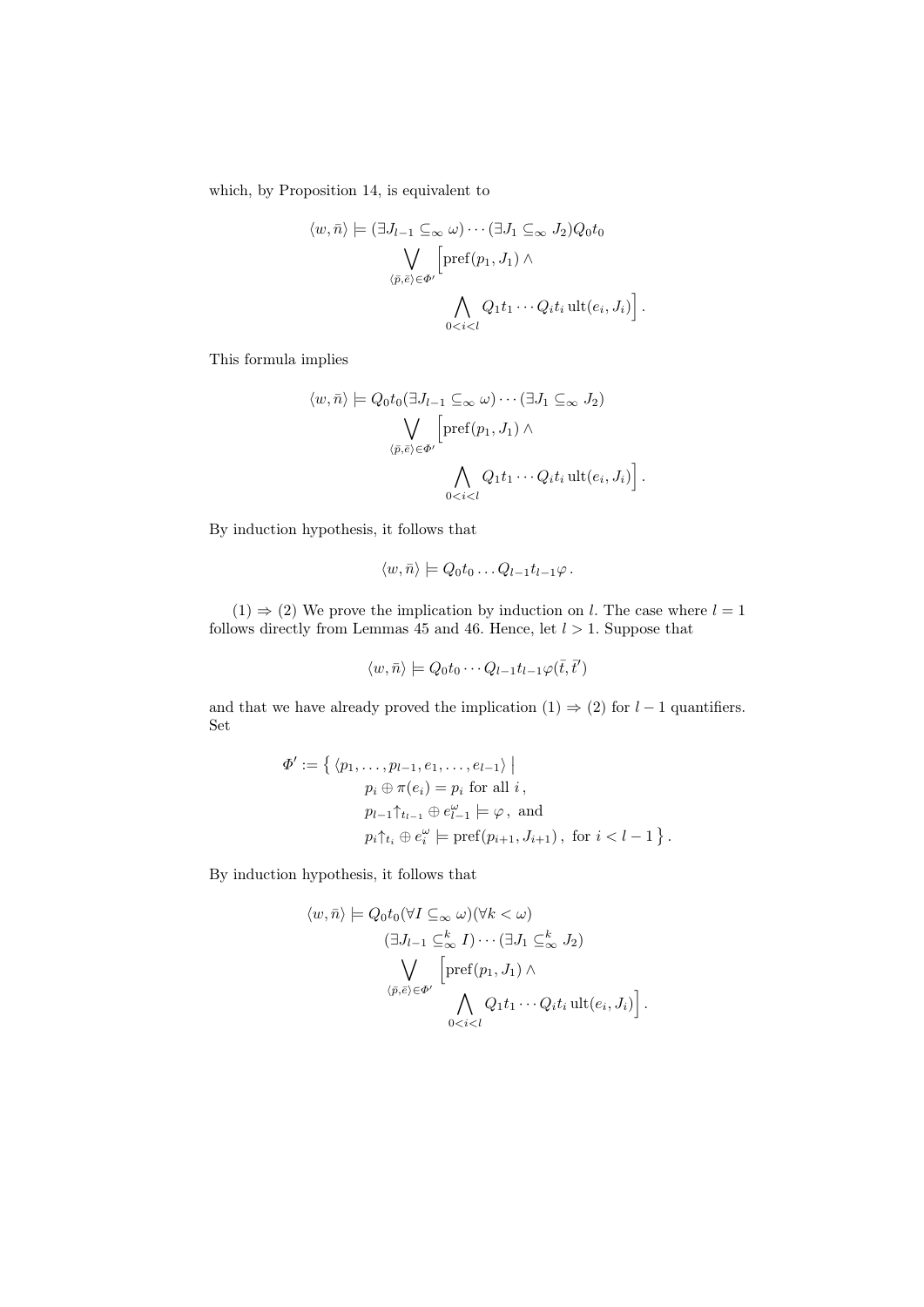Using Lemma 44 we obtain

$$
\langle w, \bar{n} \rangle \models (\forall I \subseteq_{\infty} \omega)(\forall k < \omega)
$$
  

$$
(\exists J_{l-1} \subseteq_{\infty}^{k} I) \cdots (\exists J_1 \subseteq_{\infty}^{k} J_2) Q_0 t_0
$$
  

$$
\bigvee_{\langle \bar{p}, \bar{e} \rangle \in \Phi'} \left[ \text{pref}(p_1, J_1) \wedge \bigwedge_{0 < i < l} Q_1 t_1 \cdots Q_i t_i \text{ ult}(e_i, J_i) \right],
$$

which, by Proposition 14, is equivalent to

$$
\langle w, \bar{n} \rangle \models (\forall I \subseteq_{\infty} \omega)(\forall k < \omega)
$$
  

$$
(\exists J_{l-1} \subseteq_{\infty}^{k} I) \cdots (\exists J_1 \subseteq_{\infty}^{k} J_2)
$$
  

$$
\bigvee_{\langle \bar{p}, \bar{e} \rangle \in \Phi'} \left[ Q_0 t_0 \text{pref}(p_1, J_1) \wedge \bigwedge_{\langle \bar{p}, \bar{e} \rangle \in \Phi'} Q_0 t_0 Q_1 t_1 \cdots Q_i t_i \text{ult}(e_i, J_i) \right].
$$

Applying Lemmas 45 and 46 to  $Q_0t_0\text{pref}(p_1,J_1)$ , we obtain

hw, n¯i |=(∀I ⊆<sup>∞</sup> ω)(∀k < ω)(∃Jl−<sup>1</sup> ⊆ k <sup>∞</sup> I)· · ·(∃J<sup>1</sup> ⊆ k <sup>∞</sup> J2) \_ hp, ¯ e¯i∈Φ<sup>0</sup> h (∀I <sup>0</sup> ⊆<sup>∞</sup> ω)(∀k <sup>0</sup> < ω)(∃J<sup>0</sup> ⊆ k 0 <sup>∞</sup> I 0 ) \_ p0,e0: p0⊕π(e0) <sup>ω</sup>=p<sup>0</sup> p0↑t0⊕e ω 0 |=pref(p1,J1) pref(p0, J0) ∧ Q0t0ult(e0, J0) ∧ ^ 0<i<l Q0t0Q1t<sup>1</sup> · · · Qit<sup>i</sup> ult(e<sup>i</sup> , Ji) i .

Choosing  $I' = J_1$  and  $k' = k$ , this reduces to

$$
\langle w, \bar{n} \rangle \models (\forall I \subseteq_{\infty} \omega)(\forall k < \omega)(\exists J_{l-1} \subseteq_{\infty}^k I) \cdots (\exists J_1 \subseteq_{\infty}^k J_2)
$$
\n
$$
\bigvee_{\langle \bar{p}, \bar{e} \rangle \in \Phi'} \left[ \begin{array}{c} (\exists J_0 \subseteq_{\infty}^k J_1) \\ \bigvee_{\substack{p_0, e_0:\\p_0 \oplus \pi(e_0)^\omega = p_0, \\ p_0 \uparrow_{t_0} \oplus e_0^\omega \models \text{pref}(p_1, J_1)}} \left[ \text{pref}(p_0, J_0) \wedge \right. \\ \text{pref}(e_0)^\omega = p_0 \quad Q_0 t_0 \text{ult}(e_0, J_0) \right] \\ \text{pot}_{t_0} \oplus e_0^\omega \models \text{pref}(p_1, J_1) \\ \wedge \bigwedge_{0 < i < l} Q_0 t_0 Q_1 t_1 \cdots Q_i t_i \text{ult}(e_i, J_i) \right]. \end{array}
$$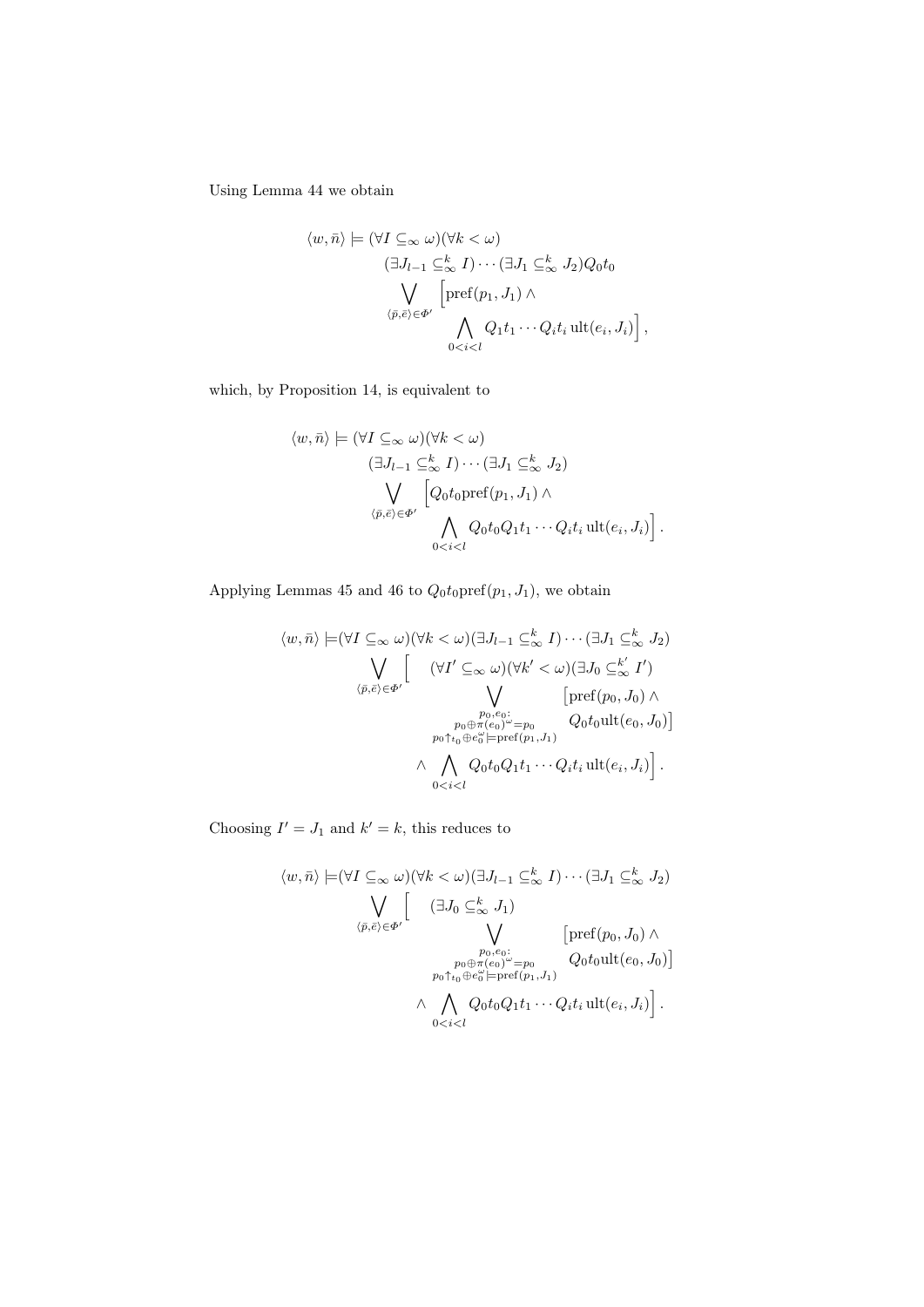It follows that

$$
\langle w, \bar{n} \rangle \models (\forall I \subseteq_{\infty} \omega)(\forall k < \omega)(\exists J_{l-1} \subseteq_{\infty}^{k} I) \cdots
$$
\n
$$
(\exists J_{1} \subseteq_{\infty}^{k} J_{2})(\exists J_{0} \subseteq_{\infty}^{k} J_{1})
$$
\n
$$
\bigvee_{\langle \bar{p}, \bar{e} \rangle \in \Phi'} \Bigg[ \bigvee_{\substack{p_{0}, e_{0}: \\ p_{0} \in \pi(e_{0})^{\omega} = p_{0} \\ p_{0} \uparrow t_{0} \oplus e_{0}^{\omega} \models \text{pref}(p_{1}, J_{1})}} \bigotimes_{\substack{Q_{0}t_{0} \text{ult}(e_{0}, J_{0}) \\ \wedge \bigwedge_{0 < i < l}} Q_{0}t_{0} Q_{1} t_{1} \cdots Q_{i} t_{i} \text{ult}(e_{i}, J_{i}) \bigg].
$$

This formula reduces to

$$
\langle w, \bar{n} \rangle \models (\forall I \subseteq_{\infty} \omega)(\forall k < \omega)(\exists J_{l-1} \subseteq_{\infty}^{k} I) \cdots (\exists J_0 \subseteq_{\infty}^{k} J_1)
$$
\n
$$
\bigvee_{\langle p_0, \bar{p}, e_0, \bar{e} \rangle \in \Phi} \left[ \text{pref}(p_0, J_0) \land \bigwedge_{i < l} Q_0 t_0 \cdots Q_i t_i \text{ult}(e_i, J_i) \right].
$$

Using the preceding theorem, we can reduce the satisfiability problem for WAMSO to the so-called limit satisfiability problem.

**Definition 48.** The limit satisfiability problem consists in, given an  $AMSO<sub>h</sub><sup>0</sup>$ . formula  $\varphi(\bar{t})$  and a quantifier-prefix  $\bar{Q}\bar{t}$ , to decide whether there exists a sequence  $(w_i)_{i < \omega}$  of finite words such that

$$
\overline{Q}\overline{t}(\exists k < \omega)(\forall i \ge k)[w_i \models \varphi(\overline{t})].
$$

**Proposition 49.** The satisfiability problem for WAMSO over the class of  $\omega$ words reduces to the limit satisfiability problem.

*Proof.* Let  $\varphi$  be a WAMSO-formula. We can use Corollary 20 to compute a formula  $\overline{Q}t\psi$  in number prenex form that is equivalent to  $\varphi$  on the class of all ω-words. For an ω-word w, it follows by Theorem 47 that

$$
w \models \overline{Q}\overline{t}\psi
$$
  
iff 
$$
w \models (\exists J_{l-1} \subseteq_{\infty} \omega)(\exists J_{l-2} \subseteq_{\infty} J_{l-1}) \cdots (\exists J_0 \subseteq_{\infty} J_1)
$$

$$
\bigvee_{\substack{\langle \overline{p}, \overline{e} \rangle \in \Phi}} \left[ \text{pref}(p_0, J_0) \land \bigwedge_{i < l} Q_0 t_0 \cdots Q_i t_i \text{ ult}(e_i, J_i) \right]
$$
  
iff 
$$
w \models (\exists J_{l-1} \subseteq_{\infty} \omega)(\exists J_{l-2} \subseteq_{\infty} J_{l-1}) \cdots (\exists J_0 \subseteq_{\infty} J_1)
$$

$$
\bigvee_{\substack{\langle \overline{p}, \overline{e} \rangle \in \Phi}} \left[ \text{pref}(p_0, J_0) \land \overline{Q}\overline{t} \bigwedge_{i < l} \text{ult}(e_i, J_i) \right].
$$

It follows that  $\varphi$  is satisfiable if, and only if, there exist types  $\langle \bar{p}, \bar{e} \rangle \in \Phi$  and a sequence  $(w_i, \bar{J}^i)_{i\leq \omega}$  where the  $w_i$  are finite words and  $J^i_0 \subseteq \cdots \subseteq J^i_{l-1} \subseteq w_i$  are unary predicates such that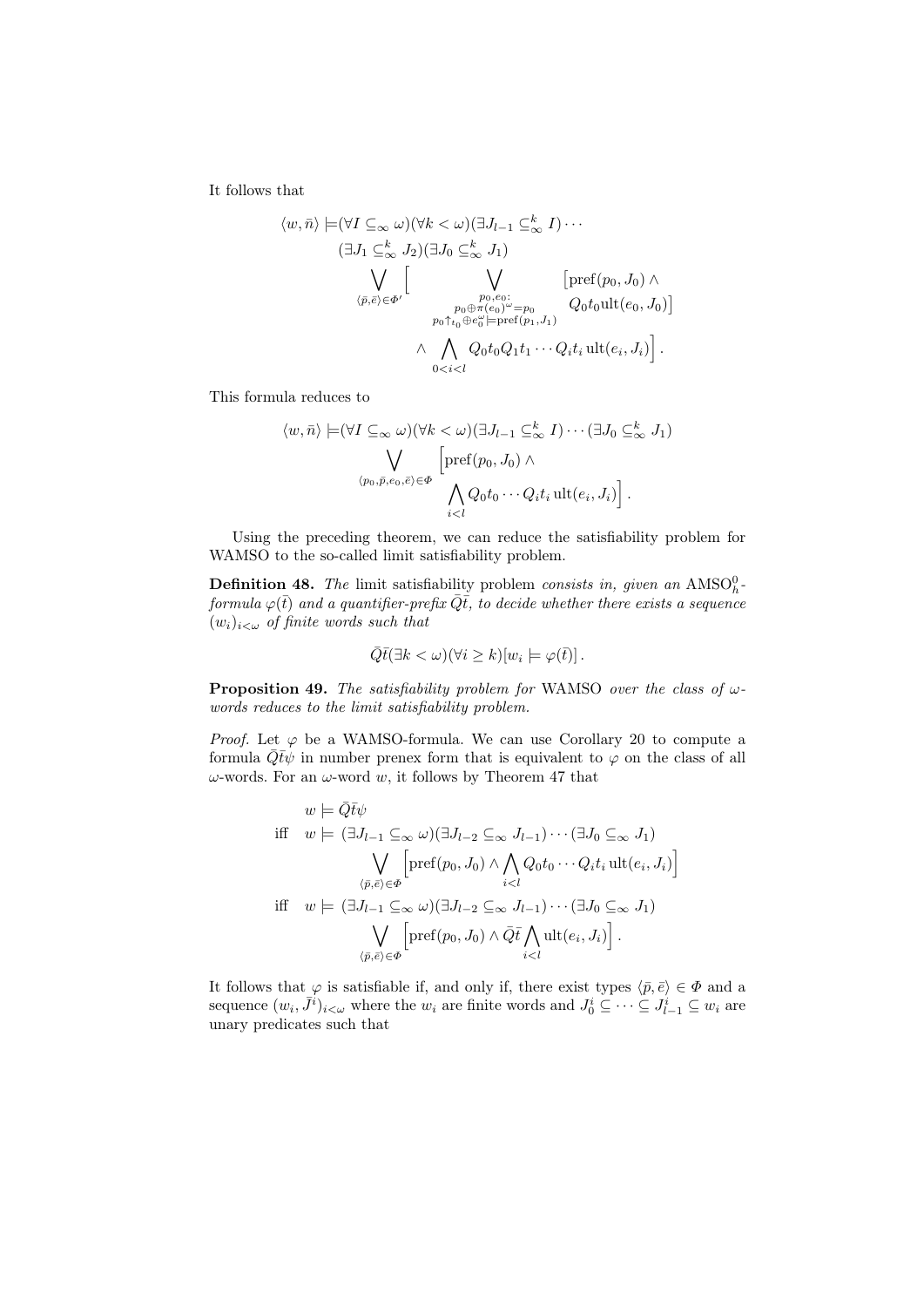$$
- 0 \in J_0^i \quad \text{for } i > 0
$$
  
-  $(\exists k < \omega)(\forall i \ge k)[(w_0, \bar{J}^0) \dots (w_i, \bar{J}^i) \models p_0]$   
-  $\bar{Q}\bar{t}(\exists k < \omega)(\forall i \ge k) [w_i \models \bigwedge_{i < l} all(e_i, J_i)]$ 

where

$$
\text{all}(e, J) := (\forall x, y \in J) [x < y \land J \cap (x, y) = \emptyset \to e^{[x, y)}]
$$
\n
$$
\land (\forall x \in J) \forall y [\neg \exists z (y < z) \land J \cap (x, y] = \emptyset \to e^{[x, y]}]
$$

states that every interval with end-points specified by  $J$  satisfies  $e$ .

Fix  $\langle \bar{p}, \bar{e} \rangle \in \Phi$  and set

$$
\vartheta(\bar{t},\bar{J}) := 0 \in J_0 \subseteq \cdots \subseteq J_{l-1} \wedge \bigwedge_{i < l} \text{all}(e_i, J_i).
$$

We claim that the following two statements are equivalent:

- (a) There exists a sequence  $(w_i, \bar{J}^i)_{i \lt \omega}$  such that
	- $0 \in J_0^i$  for  $i > 0$
	- $(\exists k < \omega)(\forall i \ge k)[(w_0, \bar{J}^0) \dots (w_i, \bar{J}^i) \models p_0]$
	- $\overline{Q}\overline{t}(\exists k < \omega)(\forall i \ge k)[w_i \models \bigwedge$  $j$ <l all $(e_j, J_j^i)$

(b) There exist a finite word satisfying  $p_0$  and a sequence  $(v_i, \bar{I}^i)_{i \leq \omega}$  such that

$$
\overline{Q}\overline{t}(\exists k < \omega)(\forall i \ge k)[v_i \models \vartheta(\overline{t}, \overline{I}^i)].
$$

Note that satisfiability of  $p_0$  by a finite word is decidable since  $p_0$  is a set of WMSO-formulae. Consequently, (b) reduces to the limit satisfiability problem for the formula  $\vartheta$ . To prove the proposition, it is therefore sufficient to show that (a) and (b) are equivalent.

Clearly, (a) implies (b). Hence, suppose that (b) holds. Let  $(v_*, \bar{I}^*)$  be a finite word satisfying  $p_0$  and let  $(v_i, \overline{I}^i)_{i < \omega}$  be a sequence as in (b). By assumption, there is some index  $k < \omega$  such that,

$$
v_i \models \vartheta(0,\ldots,0,\overline{I}^i)
$$
, for all  $i \geq k$ .

Consider the sequence  $(w_i, \bar{J}^i)$  where

$$
(w_i, \bar{J}^i) := \begin{cases} (v_*, \bar{I}^*) & \text{if } i = 0, \\ (v_{k+i}, \bar{I}^{k+i}) & \text{if } i > 1. \end{cases}
$$

We claim that  $(w_i, \bar{J}^i)$  satisfies (a). The only thing we have to check is that every long enough prefix satisfies  $p_0$ . In fact, we claim that all prefixes satisfy  $p_0$ . Hence, let  $i < \omega$ . Then

$$
\operatorname{tp}_h((w_0,\bar{J}^0)\dots(w_i,\bar{J}^i))=p_0\oplus \pi(e_0)\oplus\dots\oplus \pi(e_0)=p_0\,.
$$

Consequently,

$$
(w_0, \bar{J}^0) \dots (w_i, \bar{J}^i) \models p_0.
$$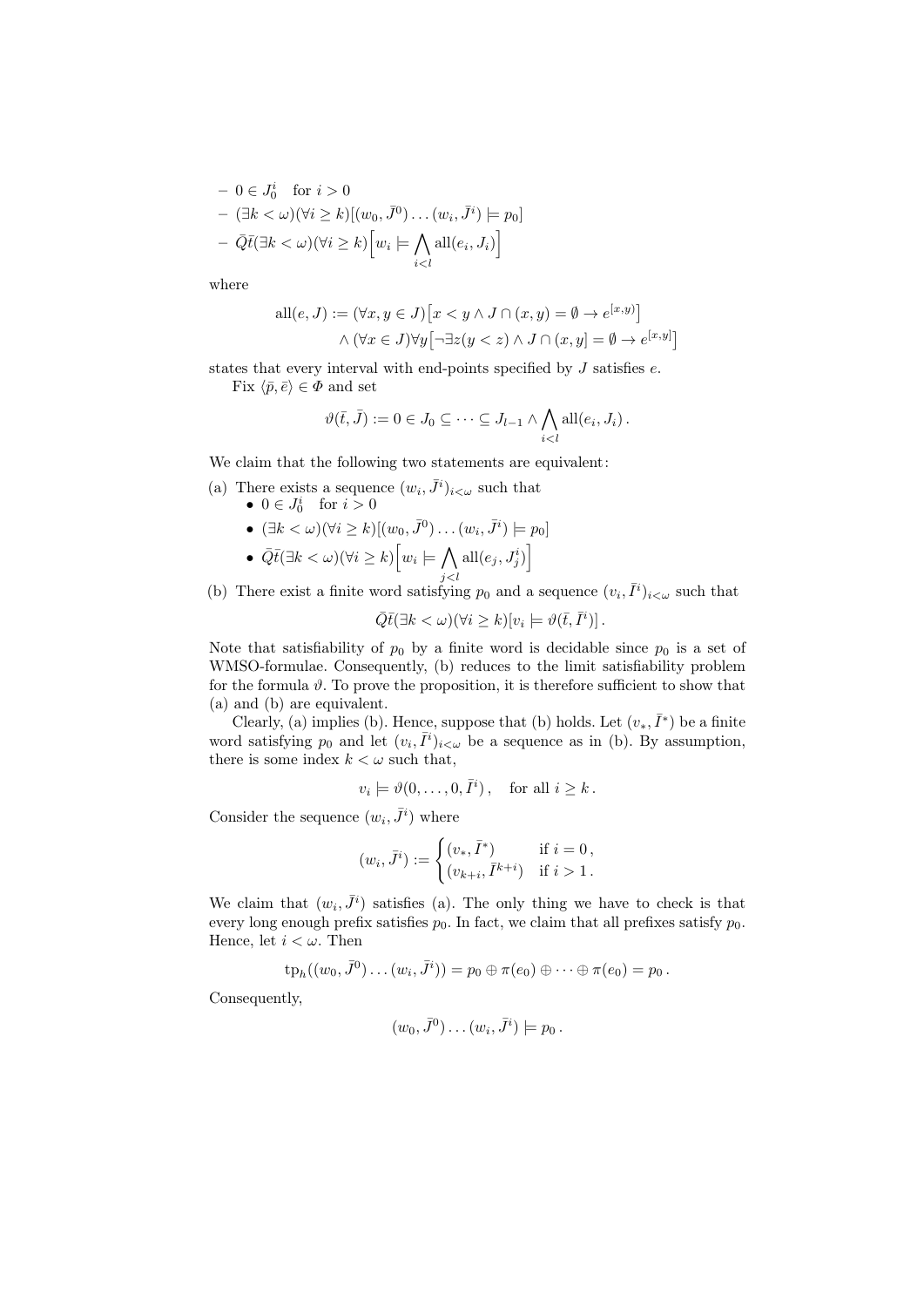The last result of this section provides a preparation step to the reduction of the limit satisfiability problem to the tiling problems. To simplify notation, for a tuple  $\bar{n} = \langle n_0, \ldots, n_{m-1} \rangle$  of numbers, we write  $\bar{n}+1$  for the tuple  $\langle n_0 +$  $1, \ldots, n_{m-1} + 1$ .

**Lemma 50.** An AMSO $_h^0$ -formula  $\varphi(\bar{r},\bar{s})$  and the quantifier prefix  $\forall s_0 \exists r_0 \cdots \forall s_{m-1} \exists r_{m-1}$ are a solution to the limit satisfiability problem if, and only if, there exists a sequence  $(w_i)_{i < \omega}$  of finite words such that, for all  $n_0 < \cdots < n_{m-1} < \omega$ ,

$$
(\exists k < \omega)(\forall i \ge k)[w_i \models \varphi(\bar{n} + 1, \bar{n})].
$$

*Proof.* ( $\Leftarrow$ ) Suppose that, for all  $n_0 < \cdots < n_{m-1} < \omega$ ,

$$
(\exists k < \omega)(\forall i \ge k)[w_i \models \varphi(\bar{n} + 1, \bar{n})].
$$

By induction on  $l$ , we will show that

$$
\forall s_{m-l} \exists r_{m-l} \cdots \forall s_{m-1} \exists r_{m-1} (\exists k < \omega)(\forall i \geq k)
$$

$$
[w_i \models \varphi(n_0+1, \dots, n_{m-l-1}+1, r_{m-l}, \dots, r_{m-1},
$$

$$
n_0, \dots, n_{m-l-1}, s_{m-l}, \dots, s_{m-1})].
$$

for all  $n_0 < \cdots < n_{m-i-1}$ .

By induction hypothesis, assume that

$$
(\forall n_0 < \cdots < n_{m-l-2} < n_{m-l-1})
$$
  
\n
$$
\forall s_{m-l} \exists r_{m-l} \cdots \forall s_{m-1} \exists r_{m-1} (\exists k < \omega)(\forall i \ge k)
$$
  
\n
$$
[w_i \models \varphi(n_0 + 1, \dots, n_{m-l-2} + 1, n_{m-l-1} + 1, n_{m-l-1} + 1, n_{m-l}, \dots, n_{m-l-2}, n_{m-l-1}, n_0, \dots, n_{m-l-2}, n_{m-l-1}, n_{m-l-1}, n_{m-l-1}, \dots, n_{m-1})].
$$

Then

$$
(\forall n_0 < \cdots < n_{m-l-2})(\forall s_{m-l-1} > n_{m-l-2}) \exists r_{m-l-1}
$$
  
\n
$$
\forall s_{m-l} \exists r_{m-l} \cdots \forall s_{m-1} \exists r_{m-1} (\exists k < \omega)(\forall i \ge k)
$$
  
\n
$$
[w_i] \models \varphi(n_0 + 1, \dots, n_{m-l-2} + 1,
$$
  
\n
$$
r_{m-l-1}, r_{m-l}, \dots, r_{m-1},
$$
  
\n
$$
n_0, \dots, n_{m-l-2},
$$
  
\n
$$
s_{m-l-1}, s_{m-l}, \dots, s_{m-1})].
$$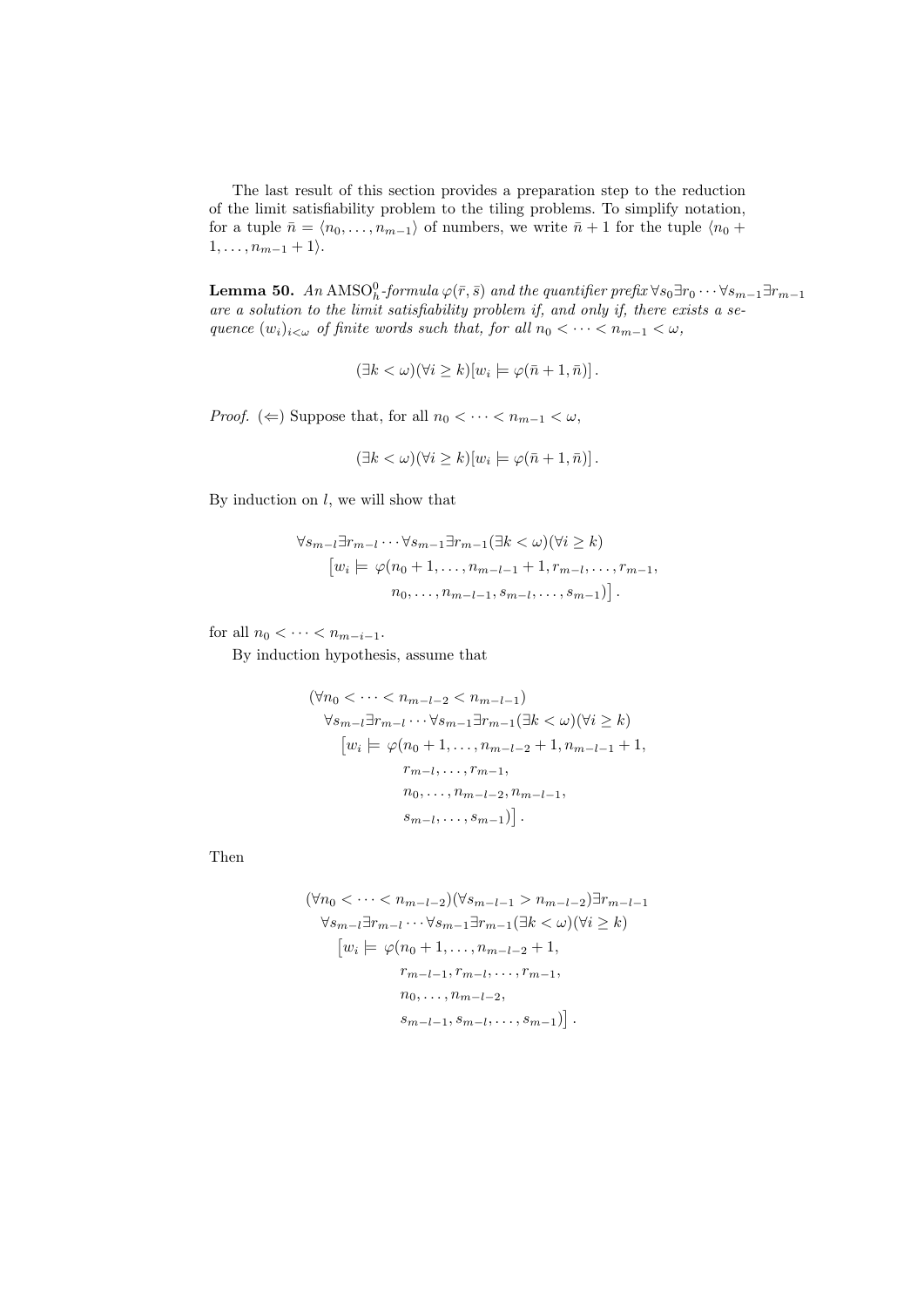By monotonicity, it follows that

$$
(\forall n_0 < \cdots < n_{m-l-2})
$$
  
\n
$$
\forall s_{m-l-1} \exists r_{m-l-1} \forall s_{m-l} \exists r_{m-l} \cdots \forall s_{m-1} \exists r_{m-1}
$$
  
\n
$$
(\exists k < \omega)(\forall i \ge k)
$$
  
\n
$$
[w_i \models \varphi(n_0 + 1, \dots, n_{m-l-2} + 1, \dots, r_{m-1}, \dots, r_{m-1}, \dots, n_0, \dots, n_{m-l-2}, \dots, n_{m-l-1}, s_{m-l}, \dots, s_{m-1})].
$$

(⇒) Let  $(w_i)_{i \leq \omega}$  be a sequence of finite words such that

$$
\forall s_0 \exists r_0 \cdots \forall s_{m-1} \exists r_{m-1} (\exists k < \omega)(\forall i \ge k) [w_i \models \varphi(\bar{r}, \bar{s})].
$$

Then there are Skolem functions  $\beta_0, \ldots, \beta_{m-1}$  such that, for all  $\bar{n}$ ,

$$
(\exists k < \omega)(\forall i \ge k)
$$
  
\n
$$
[w_i \models \varphi(\beta_0(n_0), \beta_1(n_0, n_1), \dots, \beta_{m-1}(n_0, \dots, n_{m-1}), \overline{n})].
$$

By monotonicity of  $\varphi$ , we may assume that each  $\beta_i$  is increasing in every argument. Furthermore, setting  $\beta_i'(x) := \beta_i(x, \ldots, x)$  and  $n'_i := \max\{n_0, \ldots, n_i\}$ , it follows that

$$
(\exists k < \omega)(\forall i \ge k)
$$
  
\n
$$
[w_i \models \varphi(\beta'_0(n'_0), \beta'_1(n'_1), \dots, \beta'_{m-1}(n'_{m-1}), \bar{n})].
$$

Consequently, it follows for

$$
\beta(x) := \max \{ \beta'_0(x), \dots, \beta'_{m-1}(x) \}
$$

that

$$
(\exists k < \omega)(\forall i \ge k) [w_i \models \varphi(\beta(n_0), \dots, \beta(n_{m-1}), \bar{n})],
$$

for all  $n_0 < \cdots < n_{k-1}$ . Let  $w'_i$  be the weighted word obtained from  $w_i$  by replacing each weight function  $f$  by the function

$$
f'(x) := k
$$
 where  $\beta^k(0) \le f(x) < \beta^{k+1}(0)$ .

For all  $n_0 < \cdots < n_{m-1}$  and every *i*, it follows that

$$
w_i \models \varphi(\beta(n_0), \dots, \beta(n_{m-1}), \bar{n})
$$

implies

$$
w'_{i} \models \varphi(n_0+1,\ldots,n_{m-1}+1,\bar{n}).
$$

Consequently, we have

$$
(\exists k < \omega)(\forall i \ge k) \big[ w'_i \models \varphi(n_0 + 1, \dots, n_{m-1} + 1, \bar{n}) \big],
$$

for all  $n_0 < \cdots < n_{k-1}$ .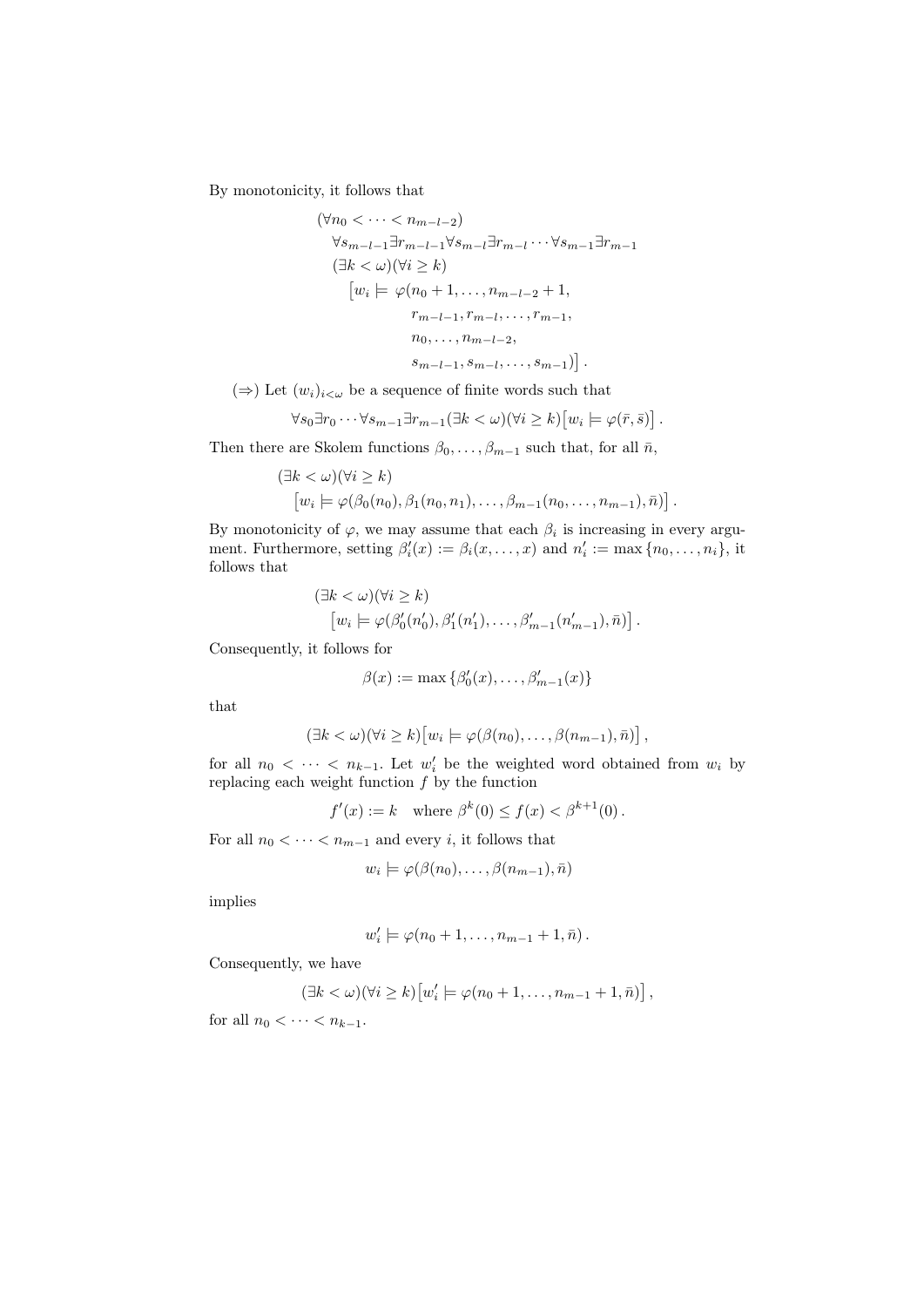#### C.2 Reductions between tiling problems

Before reducing the limit satisfiability problem to certain tiling problems, we present reductions between various versions of these tiling problems. Let us start with some terminology. For a picture  $p : [h] \times [w] \to \Sigma$ , we denote the *i*th column by

$$
p(-,i) := p(0,i) \cdots p(k-1,i) ,
$$

the jth row by

$$
p(j,-) := p(j,0) \cdots p(j,n-1) ,
$$

and, the band for rows  $j_1 < \cdots < j_k$  by

$$
p(j_1,-)\times\cdots\times p(j_k,-).
$$

We will consider the following variants of tiling systems.

**Definition 51.** (a) An m-dimensional tiling system  $(L, K)$  is lossy if the column language K is closed under subwords.

(b) An m-dimensional tiling system  $(L, K)$  is monotone if there is a partial order  $\leq$  on the alphabet  $\Sigma$  such that

- $-$  if uabv ∈ K, for a, b ∈  $\Sigma$  and  $u, v \in \Sigma^*$ , then there exists a letter  $c \in \Sigma$ such that  $c \geq a$ , b and  $ucv \in K$ ;
- $a_{00} \ldots a_{0(k-1)} \times \cdots \times a_{(m-1)0} \ldots a_{(m-1)(k-1)} \in L$  and  $a_{ij} \leq b_{ij}$  implies  $b_{00} \ldots b_{0(k-1)} \times \cdots \times b_{(m-1)0} \ldots b_{(m-1)(k-1)} \in L.$

(c) An m-dimensional tiling system  $(L, K)$  is restricted if the language K is a finite union of languages of the form  $a^*bc^*$ , for  $a, b, c \in \Sigma$ .

The *m*-dimensional tiling problem is the problem to decide whether a given m-dimensional tiling system  $(L, K)$  has solutions of arbitrarily large height. The lossy/monotone/restricted m-dimensional tiling problem is the similar problems for tiling systems of the corresponding kind.

Lemma 52. The [restricted] monotone m-dimensional tiling problem reduces to the [restricted] lossy m-dimensional tiling problem.

*Proof.* Let  $(L, K)$  be a monotone m-dimensional tiling system and let K' be the closure of K under subwords. We claim that  $(L, K')$  has solutions of arbitrarily large heights if, and only if,  $(L, K)$  has such solutions.

Clearly, any solution of  $(L, K)$  is also one of  $(L, K')$ . Conversely, let p:  $[n] \times [k] \rightarrow \Sigma$  be a solution of  $(L, K')$ . Then

$$
p(-,i) \in K', \quad \text{for all } i < k \, .
$$

Hence, there exists a word  $a_0^i \dots a_{l_i-1}^i \in K$  and an injective function  $h_i : [n] \to$ [l<sub>i</sub>] such that  $p(j,i) = a_{h_i(j)}^i$ . Since  $(K, L)$  is monotone, there exists a word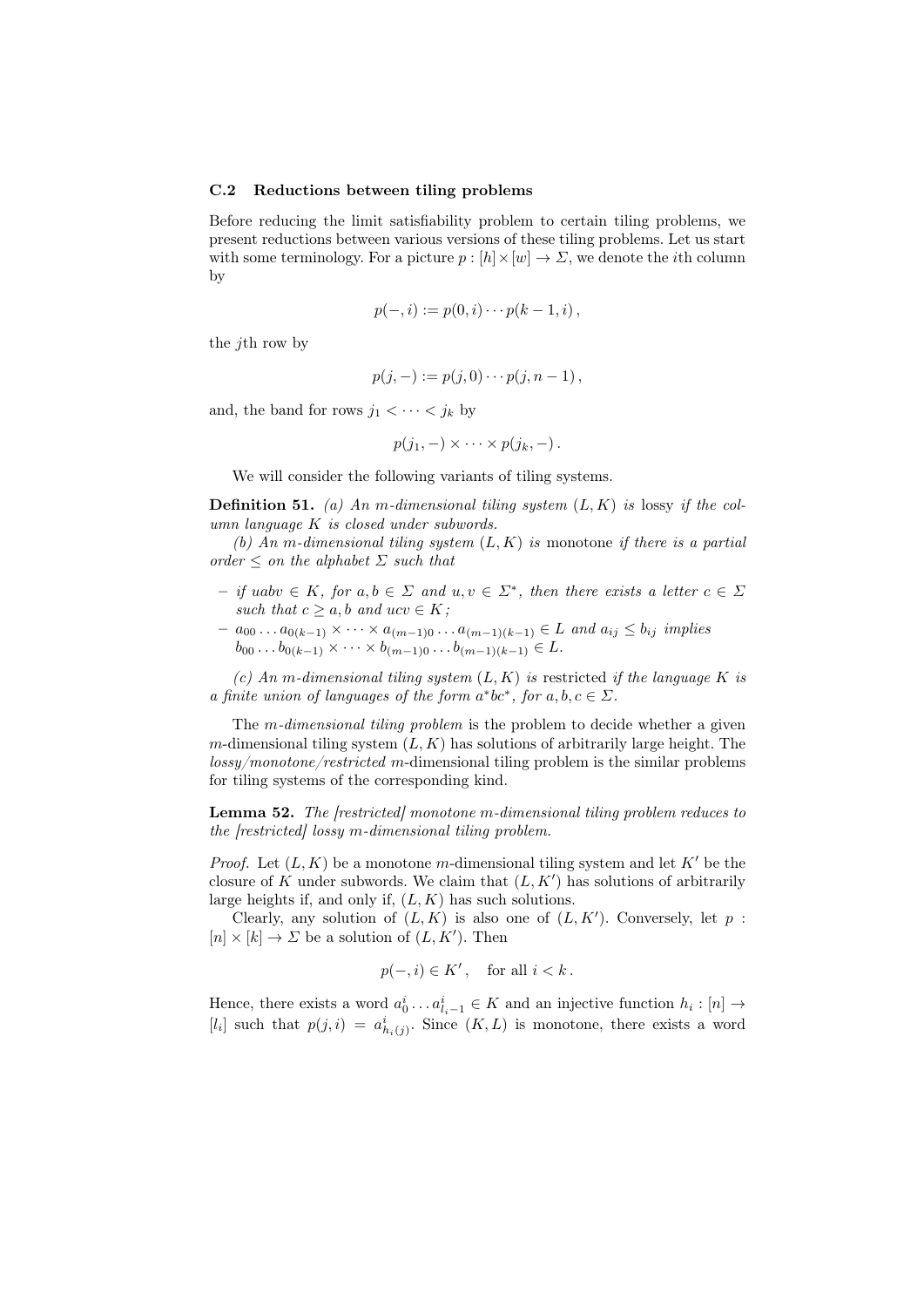$b_0^i \ldots b_{n-1}^i \in K$  such that  $b_j^i \ge a_{h_i(j)}^i$ . We define  $q : [n] \times [k] \to \Sigma$  by  $q(i, j) := b_j^i$ . By choice of  $b_j^i$ , we have

$$
q(-,i) \in K, \quad \text{for all } i < k \, .
$$

Furthermore, as  $(K, L)$  is monotone, and  $q(i, j) \geq p(i, j)$ ,

$$
q(i_0,-)\times\cdots\times q(i_{m-1},-)\in L\,,
$$

for all  $i_0 < \cdots < i_{m-1} < n$ . Hence, q is a solution of  $(K, L)$  of the same height as p.

Lemma 53. The restricted lossy 1-dimensional tiling problem and the restricted monotone 1-dimensional tiling problem are equivalent (with respect to many-one reductions).

Proof. We have already presented a reduction from the monotone case to the lossy case. For the other direction, let  $(L, K)$  be a restricted lossy 1-dimensional tiling system over the alphabet  $\Sigma$ . We set  $\Sigma' := \mathcal{P}(\Sigma)$ . The language K' is the closure of the set

$$
\{\{a_0\}\dots\{a_{n-1}\}\mid \{a_0\}\dots\{a_{l-1}\}\in K\}
$$

under the operation

$$
A_0 \dots A_{n-1} \mapsto A_0 \dots A_{i-1} (A_i \cup A_{i+1}) A_{i+2} \dots A_{n-1}.
$$

The language  $L'$  consists of all words  $A_0 \ldots A_{k-1}$  such that there exist elements  $a_i \in A_i$  with  $a_0 \dots a_{k-1} \in L$ .

We claim that  $(K, L)$  has solutions of arbitrary height if, and only if,  $(K', L')$ has such solutions. Clearly, if p is a solution of  $(K, L)$  then we obtain a solution p' of  $(K', L')$  by setting  $p'(i, j) := \{p(i, j)\}\.$  Conversely, let  $p' : [n] \times [k] \to \Sigma'$  be a solution of  $(K', L')$ . For each  $i < n$ , there are elements  $a_j^i \in p'(i, j)$  such that  $a_0^i \ldots a_{k-1}^i \in L$ . We set  $p(i,j) := a_j^i$ . By choice of  $a_j^i$ , we have  $a_0^i \ldots a_{k-1}^i \in L$ , for every  $i < n$ . By definition of  $K'$ , for each  $j < k$ , there exists a word  $w_j \in$ K such that  $a_j^0 \dots a_j^{n-1}$  is a subword of  $w_j$ . As  $(K, L)$  is lossy, it follows that  $a_j^0 \dots a_j^{n-1} \in K$ . Consequently, p is a solution of  $(K, L)$ .

**Lemma 54.** The lossy m-dimensional tiling problem and the restricted lossy mdimensional tiling problem are equivalent (with respect to many-one reductions).

Proof. Clearly, every restricted tiling problem is also an unrestricted one. Hence, we only have to prove one direction. Let  $(L, K)$  be an arbitrary lossy m-dimensional tiling system over the alphabet  $\Sigma$ . We define an equivalent restricted problem as follows. Suppose that  $K = \bigcup_{i < l} T_i$  where each language  $T_i$  is of the form

$$
T_i = (A_0^i)^* b_1^i (A_1^i)^* \dots (A_{n-1}^i)^* b_n^i (A_n^i)^*,
$$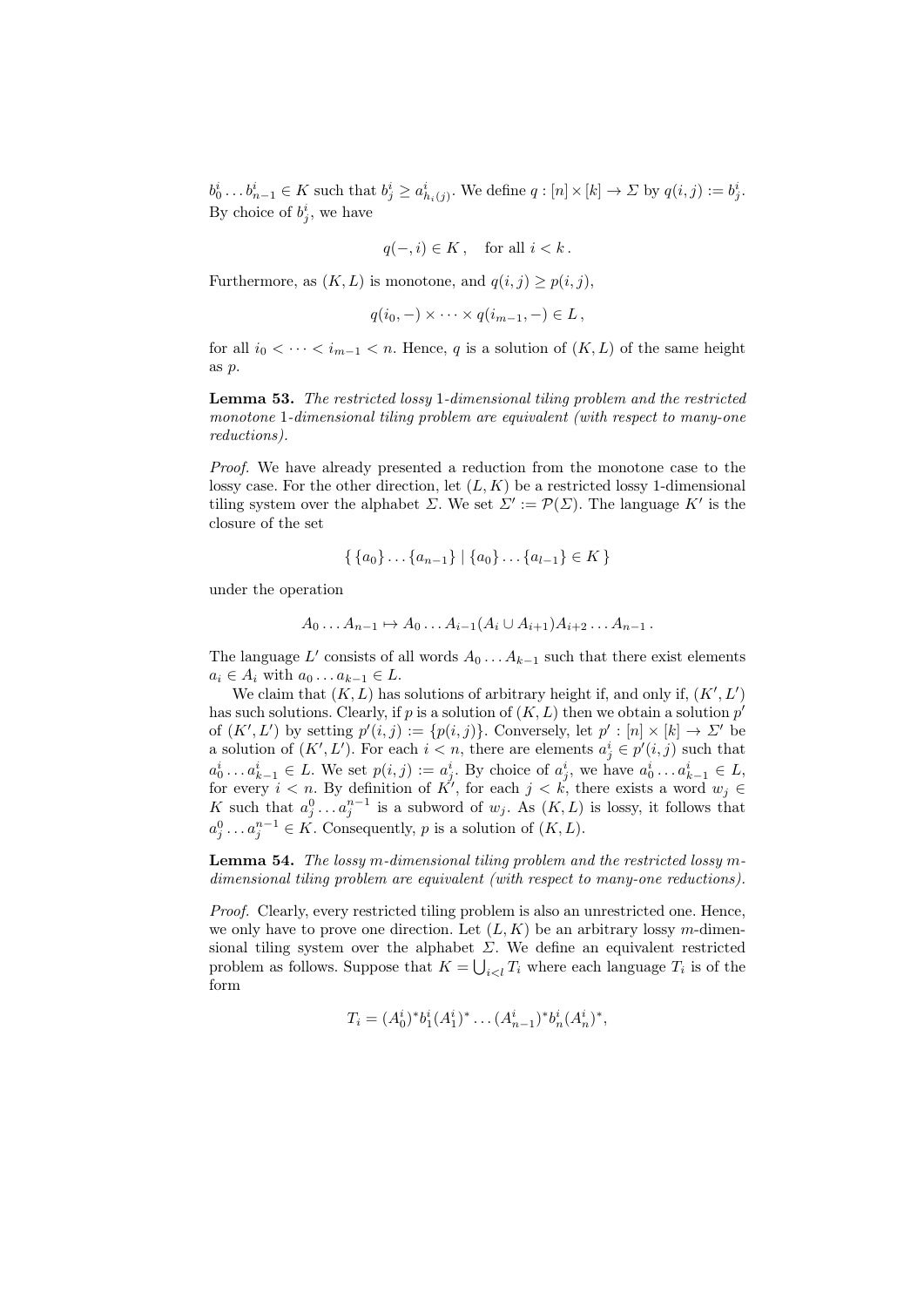for  $A_0^i, \ldots, A_n^i \subseteq \Sigma$  and  $b_1^i, \ldots, b_n^i \in \Sigma$ . W.l.o.g. we may assume that the number *n* is the same for all languages  $T_i$ . Let  $\geq, \leq \notin \Sigma$  be new symbols and define the alphabet

$$
\Sigma' := (\Sigma \cup \{<,>\}) \times [l] \times [2n+1].
$$

For every  $a \in \Sigma$ , we define the language  $B_a \subseteq (\Sigma')^*$  consisting of all words

$$
(c_0,i,j_0)\dots(c_s,i,j_s)
$$

such that

 $- c_0 \ldots c_s \in >^* a <^*;$  $-c_t = a$  and  $j_t = 2r$  implies  $a \in A_r^i$ ;  $-c_t = a$  and  $j_t = 2r + 1$  implies  $a = b_{r+1}^i$ ;  $- 0 = j_0 \leq \cdots \leq j_s = 2n;$ –  $j_t = j_{t+1}$  implies that  $j_t$  is even; –  $j_t \neq j_{t+1}$  implies that  $j_{t+1} = j_t + 1$ .

Let  $L'$  be the language obtained from  $L$  by replacing each letter  $a$  by a word of the form  $B_a$ . The language  $K'$  is

$$
K' := \bigcup_{a \in \Sigma} \bigcup_{i < l} \bigcup_{j < 2n+1} \left[ ( < , i, j)^*(a, i, j) < , i, j)^* \right].
$$

We claim that  $(L', K')$  has a solution of height n if, and only if,  $(L, K)$  has such a solution.

(←) Let p be a solution of  $(L, K)$  of height h. For each column  $p(-, x)$ , fix a language  $T_i$  containing it and fix numbers  $k_0, \ldots, k_n$  such that

$$
p(-,x) \in (A_0^i)^{k_0} b_1^i (A_1^i)^{k_1} \dots (A_{n-1}^i)^{k_{n-1}} b_n^i (A_n^i)^{k_n}.
$$

We obtain p' by replacing the column  $p(-, x)$  by h columns

$$
\begin{bmatrix}\n(z, i, 0) \\
\vdots \\
(z, i, 0) \\
(z, i, 0) \\
(p(0, x), i, 0)\n\end{bmatrix}\n\cdots\n\begin{bmatrix}\n(z, i, j_s) \\
\vdots \\
(z, i, j_s) \\
(z, i, j_s)\n\end{bmatrix}\n\cdots\n\begin{bmatrix}\n(p(h-1, x), i, 2n) \\
(i, i, 2n) \\
\vdots \\
(i, j_s)\n\end{bmatrix}
$$

,

where

$$
j_s := \begin{cases} 0 & \text{if } s < k_0, \\ 2j+1 & \text{if } s = k_0 + \dots + k_j + j, \\ 2j & \text{if } k_0 + \dots + k_{j-1} + j - 1 \\ & < s < k_0 + \dots + k_j + j \end{cases}.
$$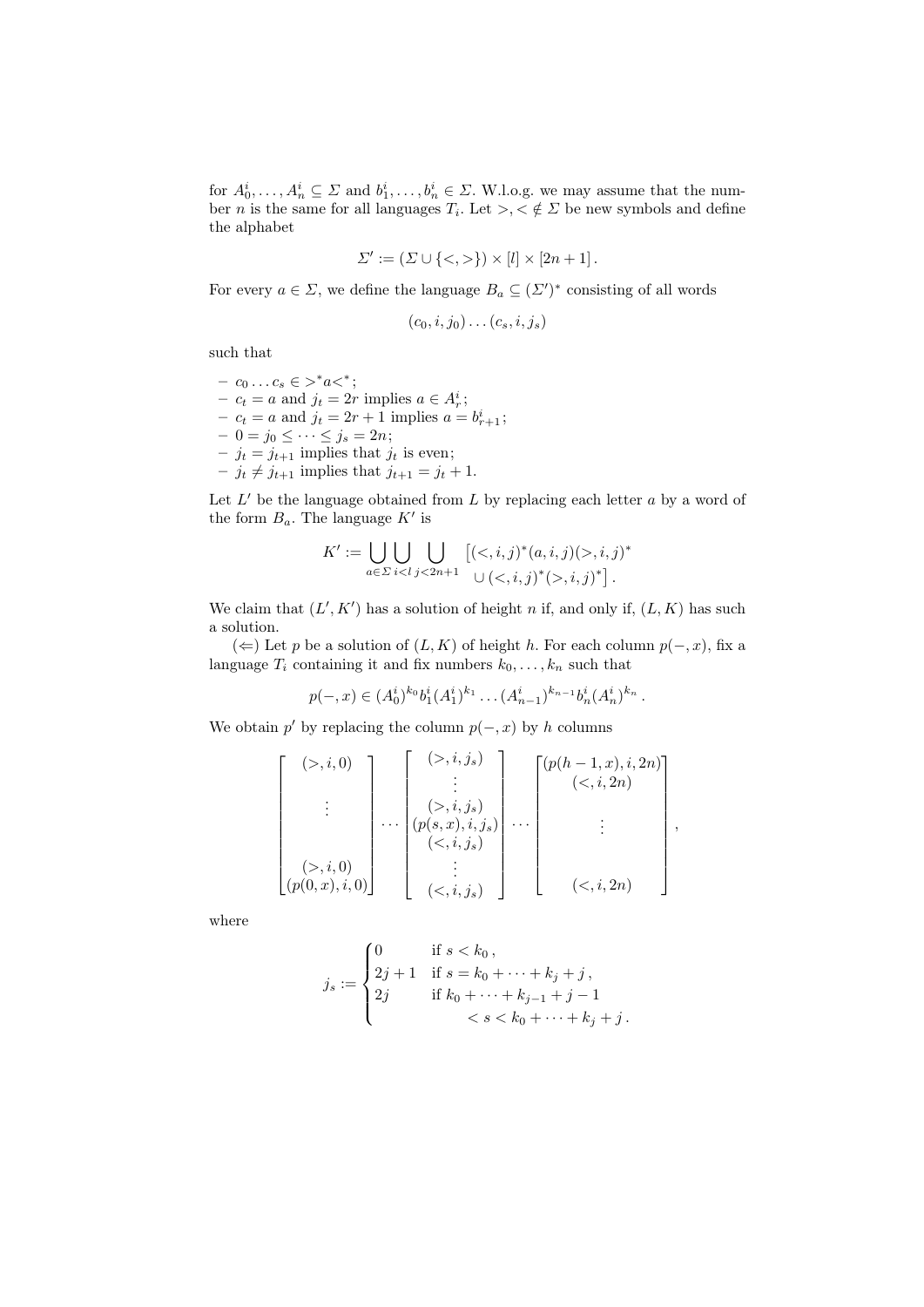Then  $p'$  is a solution of  $(L', K')$  of height h.

(⇒) Let p' be a solution of  $(L', K')$  of height h and length w. Let  $0 = x_0$  <  $\cdots < x_t = w$  be all indices such that, for every  $s < t$ ,

$$
p'(y, x_s)p'(y, x_s + 1) \dots p'(y, x_{s+1} - 1) \in B_a,
$$

for some  $a \in \Sigma$ . Given  $x, y$  with  $x_s \leq x < x_{s+1}$ , let  $p(y, x) := a$ , where  $a \in \Sigma$  is the letter such that

$$
p'(y, x_s)p'(y, x_s + 1) \dots p'(y, x_{s+1} - 1) \in B_a.
$$

We claim that p is a solution of  $(L, K)$ .

From the definition of  $L'$  it follows easily that every tuple of m lines of p is in L. Hence, we only have to check that every column is in K. For  $s < t$ , set  $a_y := p(y, x)$ . Then

$$
p'(y, x_s)p'(y, x_s + 1) \dots p'(y, x_{s+1} - 1) \in B_{a_y}
$$

and there is some index  $x_s \leq x < x_{s+1}$  such that  $p'(y,x) = (a_y, i_y, j_y)$ , for suitable  $i_y, j_y$ . By definition of L' and K', we have  $i_0 = \cdots = i_{h-1}$  and

$$
a_y \in A_s^{i_y}
$$
, if  $j_y = 2s$ ,  
\n $a_y = b_{s+1}^{i_y}$ , if  $j_y = 2s + 1$ .

Consequently,  $a_0 \ldots a_{h-1} \in T_i \subseteq K$ .

#### C.3 Reducing limit satisfiability to tiling problems

Theorem 55. The limit satisfiability problem for formulae with number quantifier prefix  $(\forall^*\exists^*)^m$  reduces to the restricted monotone m-dimensional tiling problem.

Proof. First, note that, by Proposition 14, the limit satisfiability problem for formulae with number quantifier prefix  $(\forall^*\exists^*)^m$  reduces to the one with number quantifier prefix  $(\forall \exists)^m$ . Hence, given a quantifier prefix  $\forall s_0 \exists r_0 \cdots \forall s_{m-1} \exists r_{m-1}$ and a  $\mathrm{AMSO}_h^0\text{-formula } \varphi(\bar{r},\bar{s}),$  we will construct a restricted monotone  $m\text{-dimensional}$ tiling system  $(L, K)$  that has solutions of arbitrary large height if, and only if, there exists a sequence  $(w_i)_{i\leq \omega}$  of finite words satisfying

$$
\forall s_0 \exists r_0 \cdots \forall s_{m-1} \exists r_{m-1} (\exists k < \omega)(\forall i \ge k)[w_i \models \varphi(\overline{t})].
$$

Let  $\Sigma$  be the alphabet used in  $\varphi$ . We define a monotone tiling system  $(L, K)$ over the alphabet  $\Sigma' := \Sigma \times \{ \lt, , = , \gt\}$  with ordering

$$
(a, \sigma) < (b, \tau)
$$
 iff  $a = b, \tau = \gt$ , and  $\sigma \in \{<, =\}$ .

The column language is

$$
K := \bigcup_{a \in \Sigma} (a, \langle \rangle^* (a, =) (a, \rangle)^* \cup \bigcup_{a \in \Sigma} (a, \langle \rangle^* (a, \rangle)^* .
$$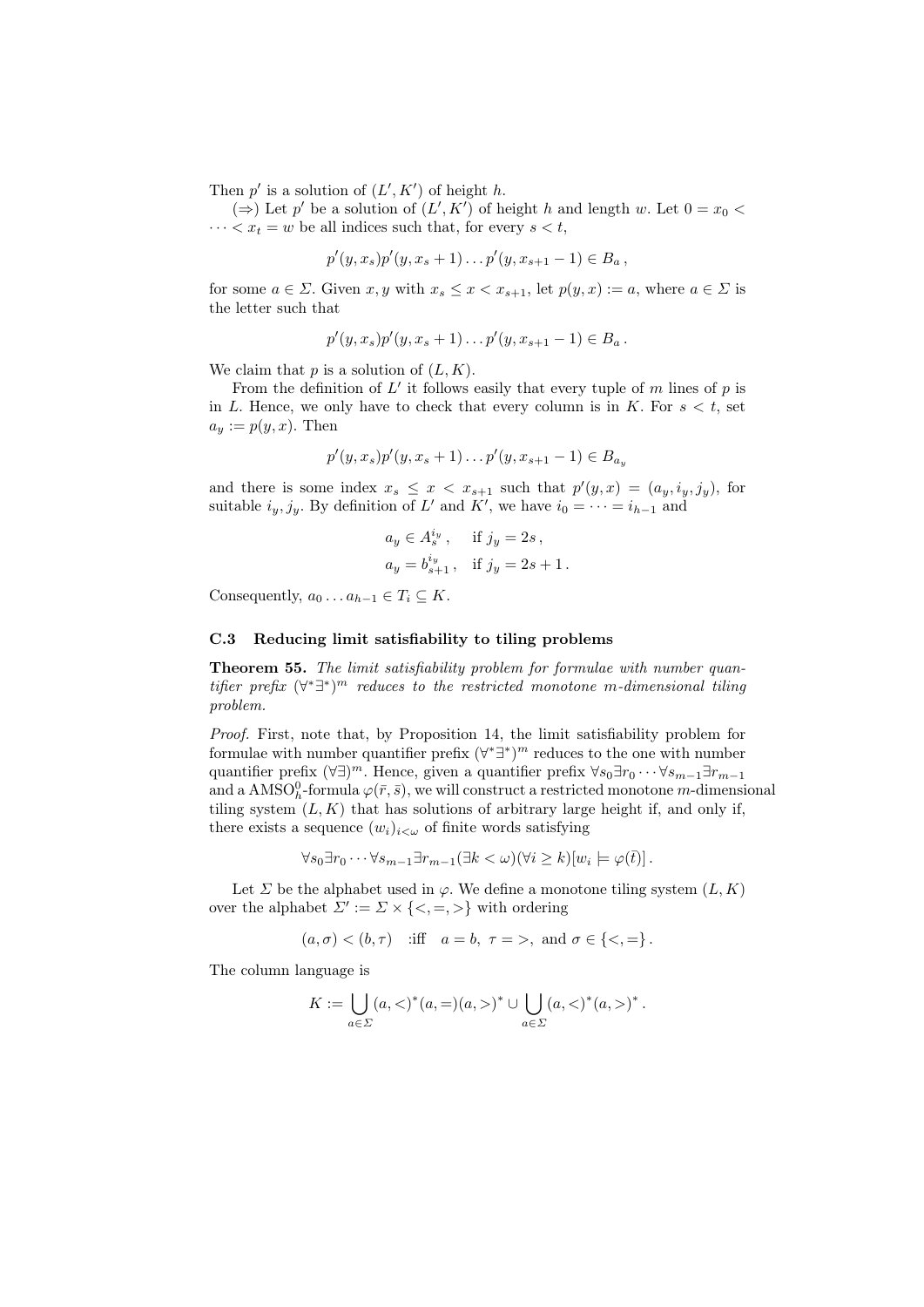To define the row language L let  $\Theta$  be the set of all  $AMSO_h^0$ -types with free variables  $\bar{r}\bar{s}$  and set

$$
L_0 := \{p_0 \dots p_k \mid p_0, \dots, p_k \in \Theta \text{ with } p_0 \oplus \dots \oplus p_k \models \varphi \}.
$$

Let  $\mu$  be the function that maps an m-tuple  $((a, \sigma_0), \ldots, (a, \sigma_{m-1})) \in (\Sigma')^m$ to the  $AMSO<sub>h</sub>$ -type

$$
Th_h(a, n_0+1, \ldots, n_{m-1}+1, \bar{n}),
$$

where a is the word consisting of the single letter a with weight  $k := 2m$ , and  $\bar{n}$  are arbitrary numbers such that, for all  $i,$ 

$$
n_i + 1 < n_{i+1} \quad \text{and} \quad\n \begin{cases}\n n_i + 1 < k \text{ if } \sigma_i = \lt;, \\
 n_i = k \text{ if } \sigma_i = \gt;, \\
 n_i > k \text{ if } \sigma_i = \gt. \n\end{cases}
$$

If there are no such numbers,  $\mu$  remains undefined. Note that  $\mu$  is well-defined since, for a word consisting of a single letter with weight  $k$ , the theory

$$
\mathrm{Th}_h(a, n_0+1, \ldots, n_{m-1}+1, \bar{n})
$$

only depends on the order type of the numbers  $k, n_0, \ldots, n_{m-1}$ . We set

$$
L := \mu^{-1}(L_0) = \{ c_0 \dots c_{k-1} \in ((\Sigma')^{m})^* \mid \mu(c_0) \dots \mu(c_{k-1}) \in L_0 \}.
$$

To show that  $(L, K)$  has the desired properties, it is sufficient, by Lemma 50, to prove that  $(L, K)$  has solutions of arbitrary large height if, and only if, there exists a sequence  $(u_i)_{i\leq \omega}$  of words such that, for all  $n_0 < \cdots < n_{m-1} < \omega$ ,

$$
(\exists k < \omega)(\forall i \ge k)[u_i \models \varphi(\bar{n} + 1, \bar{n})].
$$

(⇒) For each  $i < \omega$ , fix a solution  $p_i$  of height  $h_i \geq i$  and length  $l_i$ . We define a word  $u_i$  as follows. The k-th column of  $p_i$  is of the form

$$
(a_{i,k},<)^{w_{i,k}}(a_{i,k},=)(a_{i,k},>)^{h_i-w_{i,k}-1}
$$

or

$$
(a_{i,k}, <)^{w_{i,k}} (a_{i,k},>)^{h_i - w_{i,k}},
$$

for some  $a_{i,k} \in \Sigma$  and  $w < \omega$ . We define the weighted word  $u_i := a_{i,0} \dots a_{i,l_i-1}$ , where the letter  $a_{i,k}$  has weight  $w_{i,k}$ . For  $n_0 < \cdots < n_{m-1} < h_i$  with  $n_j + 1 <$  $n_{i+1}$ , it follows that

Th<sub>h</sub>
$$
(a_{i,k}, n_0 + 1, ..., n_{m-1} + 1, \bar{n})
$$
  
=  $\mu(p(n_0, i) ... p(n_{m-1}, i))$ .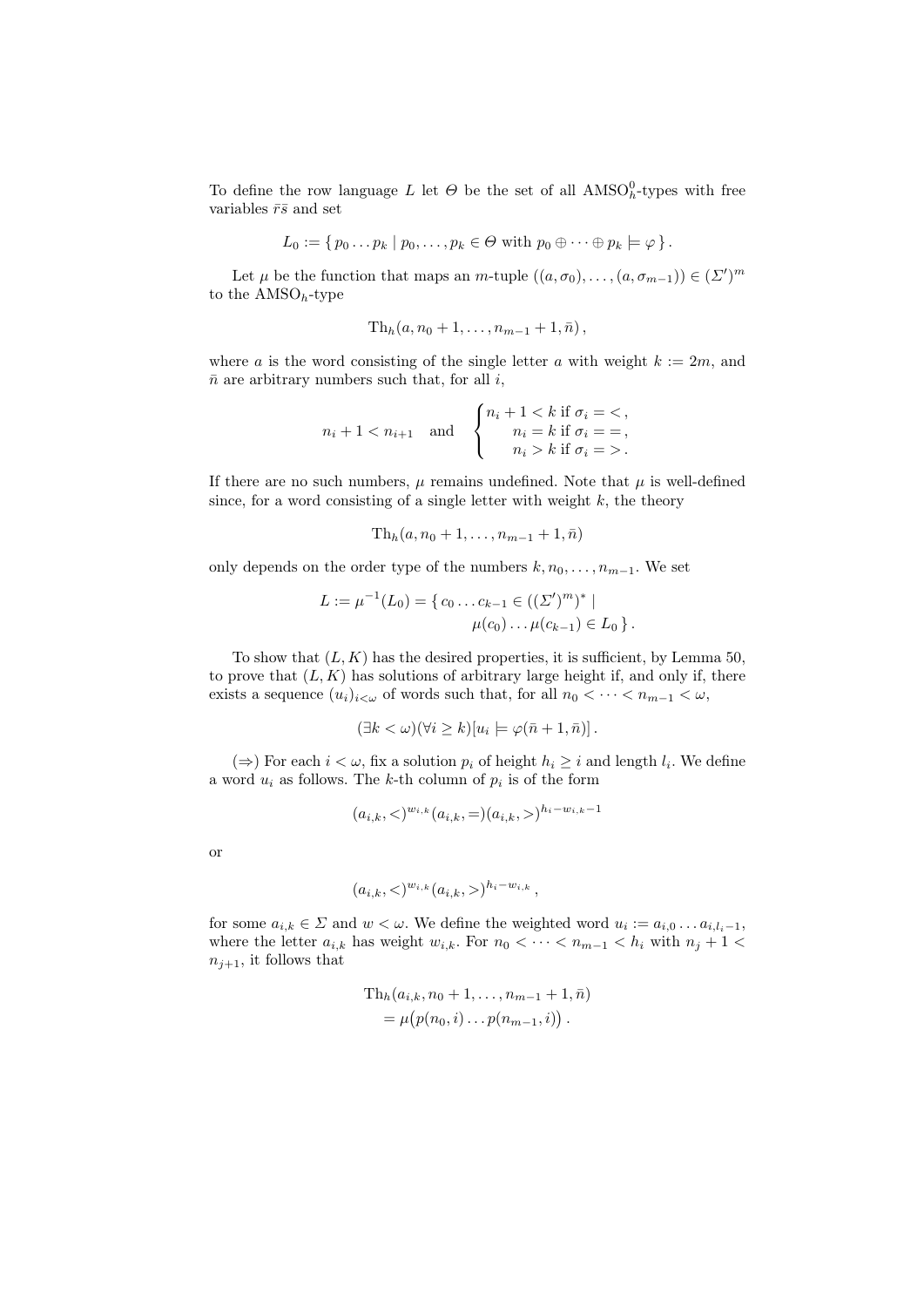Hence,

$$
\mu(p(n_0, 0) \dots p(n_{m-1}, 0)) \dots \n\mu(p(n_0, l_i - 1) \dots p(n_{m-1}, l_i - 1)) \in L_0
$$

implies

$$
\mathrm{Th}_{h}(u_{i}, \bar{n}+1, \bar{n}) =
$$
  
\n
$$
\mathrm{Th}_{h}(a_{i,0}, \bar{n}+1, \bar{n}) \oplus \cdots \oplus \mathrm{Th}_{h}(a_{i,l_{i}-1}, \bar{n}+1, \bar{n}) \models \varphi.
$$

Consequently,

$$
u_i \models \varphi(\bar{n}+1, \bar{n}), \quad \text{for all } n_0 < \cdots < n_{m-1} \text{ with}
$$
\n
$$
n_j + 1 < n_{j+1} \text{ and } i \text{ with } n_{m-1} < h_i \, .
$$

(←) Let  $(u_i)_{i\leq \omega}$  be a sequence of words such that, for all  $n_0 < \cdots < n_{m-1} <$  $\omega,$ 

$$
(\exists k < \omega)(\forall i \ge k)[u_i \models \varphi(\bar{n} + 1, \bar{n})].
$$

Then there exists an increasing sequence  $(h_i)_{i\lt\omega}$  of numbers such that

 $u_i \models \varphi(\bar{n}+1, \bar{n}), \quad \text{for all } n_0 < \cdots < n_{m-1} < h_i.$ 

Let  $l_n$  be the length of  $u_n$ . For each  $n$ , we define a function  $p_n : [h_n] \times [l_n] \to \Sigma$ as follows. Suppose that  $a_j$  is the j-th letter of  $u_n$  and that its weight is  $k_j$ . We set

$$
p_n(i,j) := \begin{cases} (a_j, <) & \text{if } i < k_j, \\ (a_j, =) & \text{if } i = k_j, \\ (a_j, >) & \text{if } i > k_j. \end{cases}
$$

We claim that every  $p_n$  is a solution of  $(L, K)$ . By definition, every column of  $p_n$ belongs to K. Let  $n_0 < \cdots < n_{m-1} < h_n$  and set  $\bar{n}' := (n_0 + 1, \dots, n_{m-1} + 1)$ . For  $j < l_n$ , let  $a_{n,j}$  be the letter such that  $u_n = a_{n,0} \oplus \cdots \oplus a_{n,l_n-1}$ . It follows that

$$
\mu(p(n_0, j) \dots p(n_{m-1}, j)) = \text{Th}_h(a_{n,j}, \bar{n}', \bar{n}).
$$

Consequently,

$$
\mathrm{Th}_h(a_{n,0}, \bar{n}', \bar{n}) \oplus \cdots \oplus \mathrm{Th}_h(a_{n,l_n-1}, \bar{n}', \bar{n})
$$
  
=  $\mathrm{Th}_h(u_n, \bar{n}', \bar{n}) \models \varphi$ 

implies that

$$
\mu(p(n_0,0)\dots p(n_{m-1},0))\dots \n\mu(p(n_0,l_n-1)\dots p(n_{m-1},l_n-1)) \in L_0.
$$

Consequently, the rows  $n_0, \ldots, n_{m-1}$  are in L.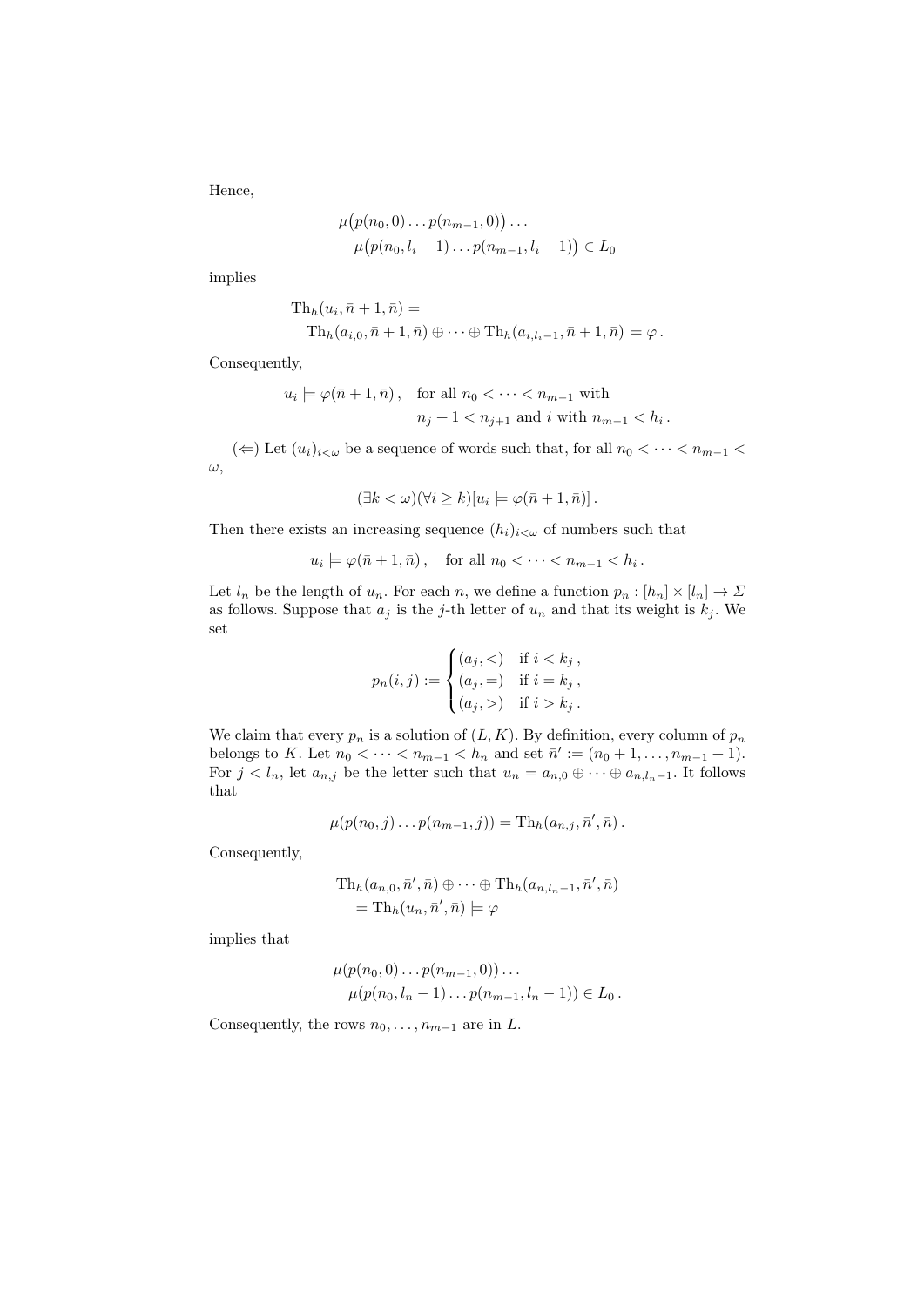Theorem 56. The restricted monotone m-dimensional tiling problem reduces to the satisfiability problem for WAMSO-sentences with number quantifier prefix  $(\forall^*\exists^*)^m.$ 

*Proof.* Let  $(L, K)$  be a restricted monotone m-dimensional tiling problem over the alphabet  $\Sigma$ . We construct a formula stating that the model is an  $\omega$ -word of the form  $\#w_0\#w_1\#w_2\#\dots$  where  $\#\notin\Sigma$  is a new letter and the words  $w_i \in$  $(\Sigma^3)^*$  encode solutions of  $(L, K)$  of unbounded height. The following conditions are easily expressed in WAMSO:

- there are infinitely many  $\#$ ,
- the weight function  $f$  is unbounded,
- each letter other than  $#$  is of the form  $(a, b, c) \in \Sigma^3$  where  $a^*bc^* \subseteq K$ .

The main task is finding a formula expressing that every  $m$ -tuple of lines belongs to L. We use the formula

$$
\varphi := \forall s_0 \exists r_0 \cdots \forall s_{m-1} \exists r_{m-1} \forall x \forall y
$$
  
['x and y are consecutive occurrences of #'  

$$
\rightarrow \psi(x, y, \bar{r}, \bar{s})]
$$

where  $\psi$  is defined as follows. Let  $\chi$  be an MSO-formula defining the language L where we use letter predicates of the form  $P_{\geq a}$  meaning that the letter at the given position is greater or equal to a. As L is upward closed, we can choose  $\chi$ such that every occurrence of such a predicate  $P_{\geq a}$  is positive. For  $a \in \Sigma$ , set

$$
\vartheta_a^i(x) := \bigvee_{b,c \in \Sigma} \Big[ (P_{(a,b,c)}(x) \wedge f(x) < r_i) \times (P_{(b,a,c)}(x) \wedge s_i \le f(x) < r_i) \times (P_{(b,c,a)}(x) \wedge s_i \le f(x)) \Big].
$$

Let  $\chi'$  be the formula obtained from  $\chi$  by replacing every predicate  $P_{\geq (a_0,...,a_{m-1})}$ by

$$
\bigwedge_{i
$$

The formula  $\psi$  states that the formula  $\chi'$  holds between positions x and y.

We claim that  $\varphi$  is satisfiable if, and only if,  $(K, L)$  has solutions of arbitrarily large height.

(←) For each  $n < \omega$ , fix a solution  $p_n : [n] \times [k_n] \to \Sigma$  of  $(K, L)$  of height n. Set

$$
w_n := a_0^n \dots a_{k_n-1}^n,
$$

where  $a_i^n = (a, b, c)$  is choosen such that  $p_n(0, i) \dots p_n(n - 1, i) \in a^*bc^*$ . We define the weight function f of  $w_n$  such that  $p_n(0,i) \dots p_n(n-1,i) \in a^{f(i)}bc^*$ . We claim that the  $\omega$ -word

$$
\#w_0\#w_1\#w_2\#\dots
$$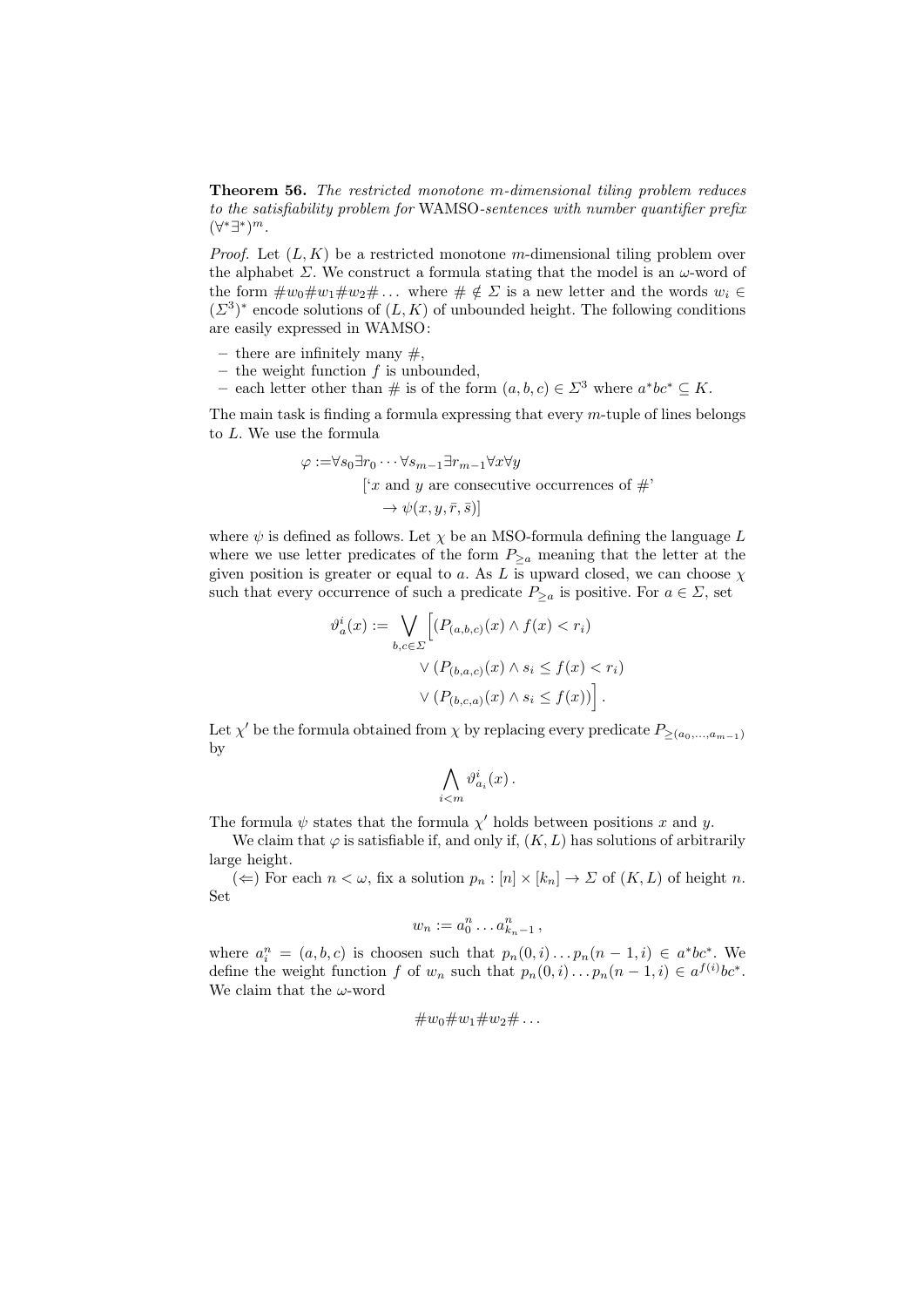is a model of  $\varphi$ .

Given the values  $s_i$  of the universally quantified number variables, we choose the value  $r_i := s_i + 1$  for the existentially quantified ones. It is sufficient to prove that a subformula  $\theta_a^i$  holds for a position j in the word  $w_n$  if, and only if,  $p_n(r_i, j) \ge a$ . Hence, suppose that  $\vartheta_a^i$  holds at j in  $w_n$  and let  $(c_0, c_1, c_2)$  be the letter at that position. Then one of the following cases holds:

```
- a = c_0 \text{ and } p_n(s_i, j) \in \{a, c_1\}, \text{ or }-a = c_1 and p_n(s_i, j) = a, or
- a = c_2 \text{ and } p_n(s_i, j) \in \{a, c_1\}.
```
Since  $c_1 \geq a$  it follows that  $p_n(s_i, j) \geq a$ .

Conversely, suppose that  $p_n(s_i, j) \geq a$ . Let  $(c_0, c_1, c_2)$  be the letter of  $w_n$  at position  $j$ . Then

 $- c_0 \ge a$  and  $f(j) \le s_i$ , or  $-c_1 \geq a$  and  $f(j) = s_i$ , or  $- c_2 \geq a$  and  $f(j) > s_i$ .

Since  $r_i = s_i + 1$  it follows that  $\vartheta_a^i$  holds at j.

 $(\Rightarrow)$  Suppose that  $\varphi$  is satisfiable. Then the model has the form

$$
\#w_0\#w_1\#w_2\#\ldots,
$$

for words  $w_0, w_1, \ldots$ . We have to construct solutions  $p_n$  of  $(K, L)$  of arbitrarily large height.

Fix a skolem function  $\beta_i(s_0,\ldots,s_i)$  for the variable  $r_i$  and set

$$
\beta(s) := \max \{ \beta_i(s_0, \ldots, s_i) \mid i < m \text{ and } s_0, \ldots, s_i \leq s \}.
$$

By monotonicity of  $\chi'(\bar{r}, \bar{s})$ , it follows that

$$
w_n \models \chi'(\beta(s_0), \ldots, \beta(s_{m-1}), s_0, \ldots, s_{m-1}),
$$

for all  $s_0 < \cdots < s_{m-1} < \omega$ . Let  $(a_j^n, b_j^n, c_j^n)$  be the *i*-th letter of  $w_n$ . We set

$$
p_n(i,j) := \begin{cases} a_j^n & \text{if } f(j) < \beta^i(0), \\ b_j^n & \text{if } \beta^i(0) \le f(j) < \beta^{i+1}, \\ c_j^n & \text{if } f(j) \ge \beta^{i+1}(0). \end{cases}
$$

As height of  $p_n$  we take the maximal value of  $f(j)$  where j ranges over the positions in  $w_n$ . Since the function f is unbounded, it follows that the  $p_n$  have unbounded weight. Hence, it remains to prove that each  $p_n$  is a solution of  $(K, L)$ . Clearly, we have

$$
p_n(0,j)\ldots p_n(h-1,j)\in K\,,
$$

for all j, where h is the height of  $p_n$ .

Fix numbers  $k_0 < \cdots < k_{m-1}$  and set  $s_i := \beta^{k_i}(0)$ . If a formula  $\vartheta_a^i(x)$  holds at position j in  $w_n$  with letter  $(c_0, c_1, c_2)$  then